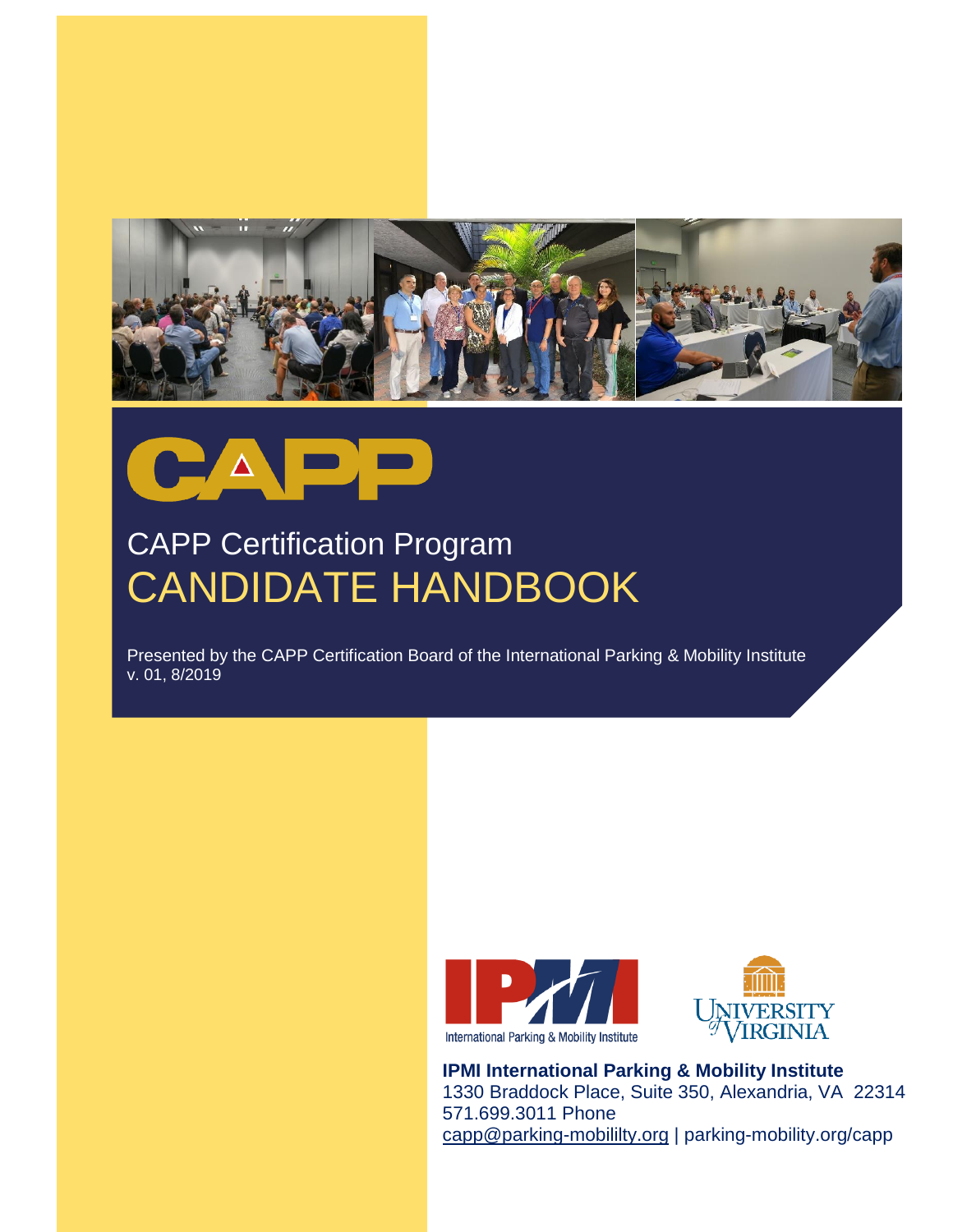

Dear CAPP Applicant:

Welcome and congratulations on considering becoming a CAPP, respected worldwide as the leading credential in parking and mobility.

What does it mean to be a CAPP? You need only connect with any industry professional who currently holds the title to know that the CAPP community comprises the very best in the profession—mentors, innovators, leaders—who combine talent, skills, expertise, and a commitment to share their ideas and expertise to advance the profession.

It's a special group, but not an exclusive one. CAPPs warmly welcome new certificants to the fold, expanding what has become a close-knit family of colleagues with whom to network, share, learn, and grow.

As you will see in the CAPP Candidate Handbook the CAPP program is regularly updated to reflect the advancements in parking and mobility management. These changes have been made to ensure we follow best practices in credentialing, and to align the expectations for a CAPP's body of knowledge with IPMI's groundbreaking Job Analysis Survey, which was conducted to ensure the CAPP credential reflects the real-world breadth of knowledge and skills required of today's parking and mobility professionals.

The triangle embedded in the CAPP logo represents the solid foundation that is required of every CAPP, the pinnacle of achievement in earning the credential, and the commitment to always strive to reach new heights.

Congratulations on taking this first step on the road to becoming a CAPP. All of us at IPMI and IPMI's CAPP Certification Board wish you great success and look forward to sharing the journey with you.

aun Conrad

Shawn Conrad, CAE Chief Executive Officer International Parking and Mobility Institute

International Parking and Mobility Institute CAPP Certification Program 1330 Braddock Place, Suite 350 | Alexandria, VA 22314 571.699·3011 | capp@parking-mobility.org www.parking-mobility.org/capp

The CAPP credential is a program of the International Parking & Mobility Institute (IPMI) and is administered through the Independent CAPP Certification Board of IPMI in cooperation with the University of Virginia.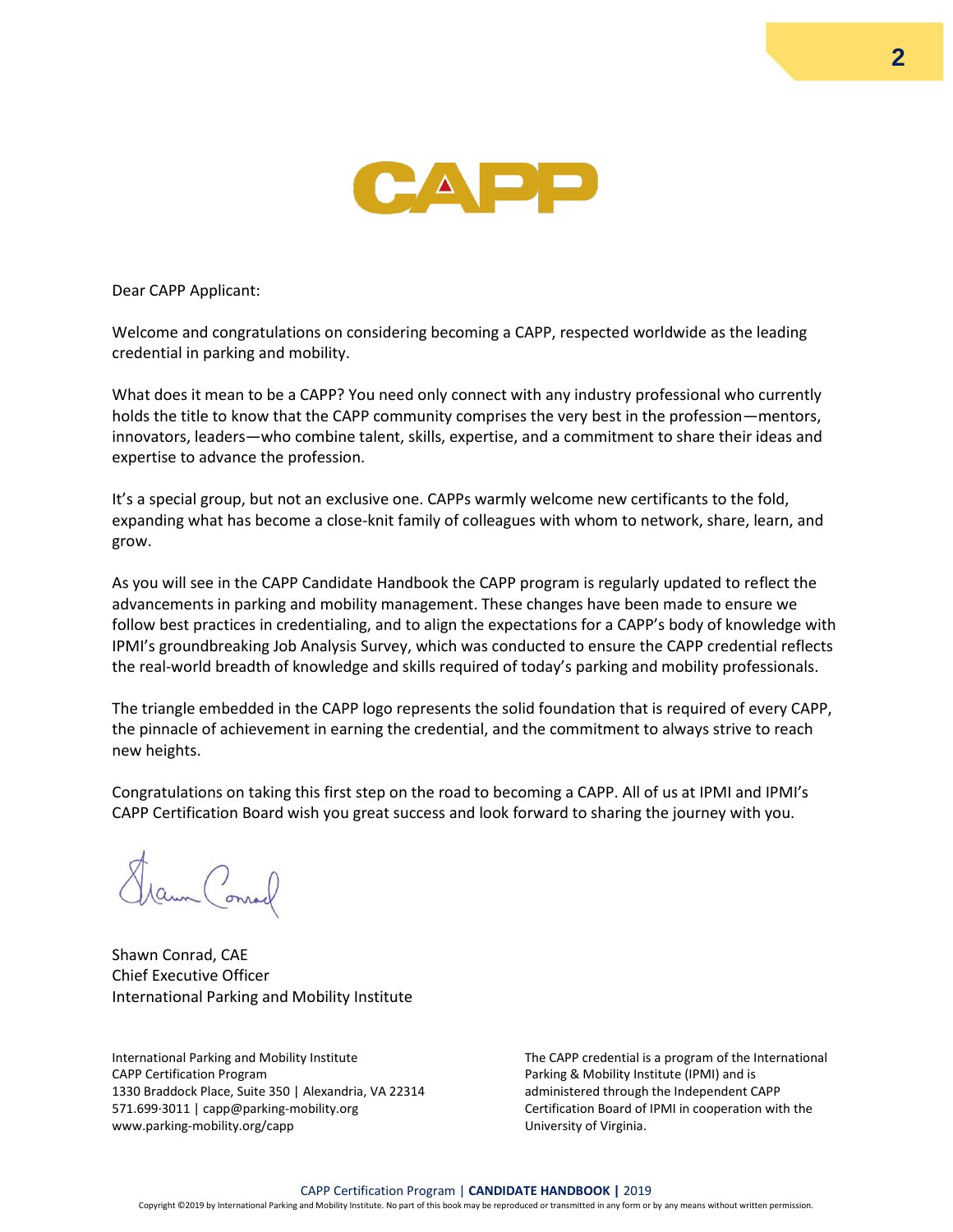# **Table of Contents**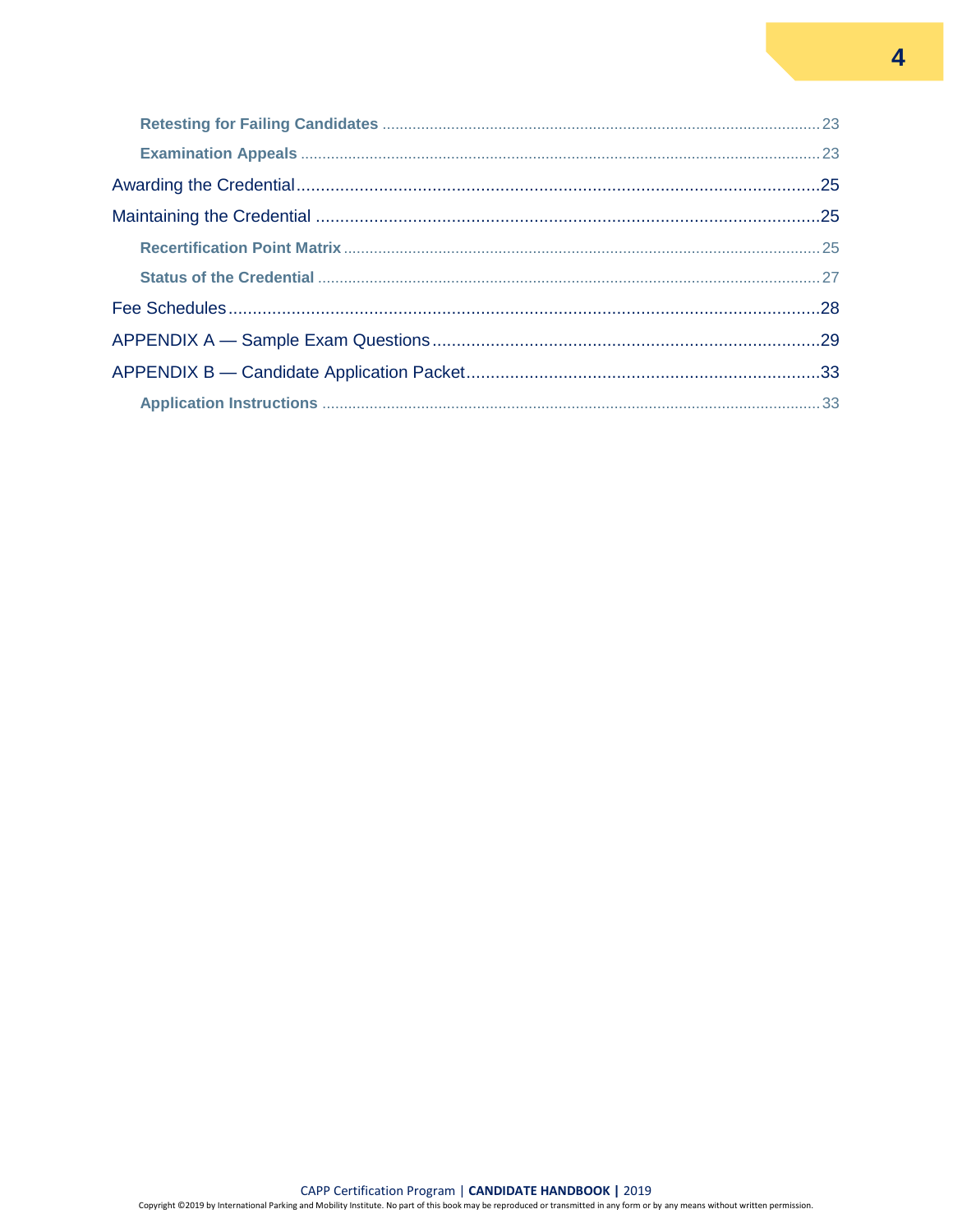# <span id="page-4-0"></span>Communications

Please direct all communications in writing to:

| <b>Mailing Address:</b> | International Parking & Mobility Institute<br><b>ATTN: CAPP Certification Program</b><br>1330 Braddock Place, Suite 350<br>Alexandra, VA 22314 |
|-------------------------|------------------------------------------------------------------------------------------------------------------------------------------------|
| Office Phone:           | 571.699.3011                                                                                                                                   |
| <b>Web Address:</b>     | parking-mobility.org/capp                                                                                                                      |
| Email Address:          | capp@parking-mobility.org                                                                                                                      |

### <span id="page-4-1"></span>Introduction

Thank you for your interest in the CAPP Certification Program. The CAPP Certification Program is administered by the CAPP Certification Board of the International Parking and Mobility Institute (IPMI), in cooperation with the University of Virginia.

The CAPP Certification Board is responsible for all aspects of the CAPP credential, as authorized by the bylaws of IPMI. IPMI is a nonprofit membership 501(c)(6) trade organization providing services to and representing the parking industry since 1962.

The CAPP Candidate Handbook details the process, policies, and procedures supporting the CAPP Certification Program. It contains the application, eligibility, and experience requirements; CAPP Examination Content Outline; reference recommendations; information about registering for and taking the examination; and recertification requirements.

# <span id="page-4-2"></span>Mission Statement

The certification program is designed to:

- Establish a benchmark of excellence for the parking and mobility profession.
- Provide continual information and training to parking, mobility, and transportation professionals.
- Increase the body of knowledge available to parking and mobility professionals.
- Provide a means by which parking and mobility professionals may demonstrate their proficiency and be recognized by their peers, employers, regulators, customers, and the public.

# <span id="page-4-3"></span>Certification Program

Designation as a CAPP is meant to assure stakeholders (employers, regulators, consumers, and the public) that the credentialed person has demonstrated an established level of knowledge that serves as a foundation for competent practice as a parking and mobility professional.

Copyright ©2019 by International Parking and Mobility Institute. No part of this book may be reproduced or transmitted in any form or by any means without written permission.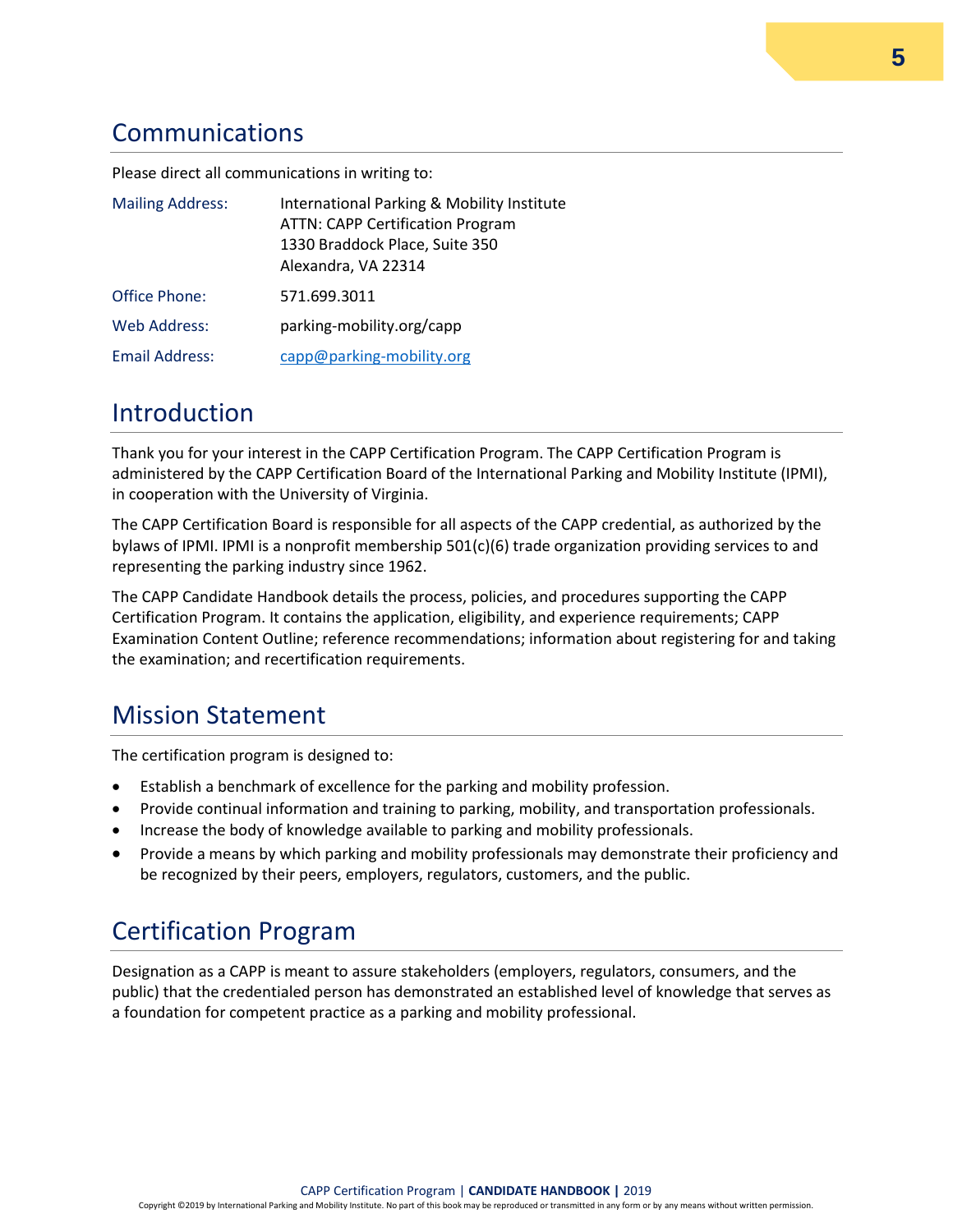The goals of the certification program are to:

- I. Provide a means for parking and mobility professionals to demonstrate the critical knowledge, skills, and abilities necessary to serve the public trust and interest.
- II. Encourage personal and professional growth.
- III. Recognize parking and mobility professionals who have demonstrated knowledge and maintain their certification through ongoing professional development.

# <span id="page-5-0"></span>Becoming a CAPP

To become a candidate for the CAPP credential, applicants must:

- Document a minimum of three years of management/supervisory experience in parking, mobility, or an allied profession (e.g., planning, operations, management, architecture/engineering, construction/maintenance, service/material supplier, consultant).
- Document the minimum education of a high school diploma.
- Document the minimum of 25 professional development contact hours within the past five years of the CAPP application.
- Document the minimum of 50 combined education, experience, and professional development eligibility points as they relate to the profession.
- Receive an endorsement from a CAPP or applicant's employer attesting to the accuracy of education, training, and experience claimed on the application.
- Complete the application in its entirety.
- Sign the Statement of Understanding agreeing to abide by the CAPP Code of Ethics, attesting to the applicant's good standing according to the CAPP Code of Ethics, and to the truth of the professional experience, education, and professional development documentation.
- Submit the application fee.

#### <span id="page-5-1"></span>**Eligibility Requirements**

Eligibility is based on three criteria:

- 1. Education.
- 2. Experience.
- 3. Professional development related to the parking and mobility profession.\*

#### *\*To determine if professional development is related to the parking and mobility profession, please refer to the CAPP Examination Content Outline.*

The CAPP Certification Board recognizes that the pathway to the CAPP credential is diverse. Some professionals have a wealth of experience managing parking facilities; others come to work in the industry based on education or experience in the fields of facility design, urban planning, construction, maintenance, traffic management, etc. Still others working in the industry are consultants, vendors, or ancillary service providers. Therefore, the minimum requirements in each of the three eligibility areas allow applicants to apply various combinations of education, experience, and professional development to meet these requirements.

As the CAPP Examination Content Outline (included in this handbook) details, the knowledge and tasks required to practice competently involve subspecialties representing many areas of management and operations. To require education, professional development, and experience in all subspecialty fields is impractical. Therefore, the minimum requirements in each of the three eligibility areas allow candidates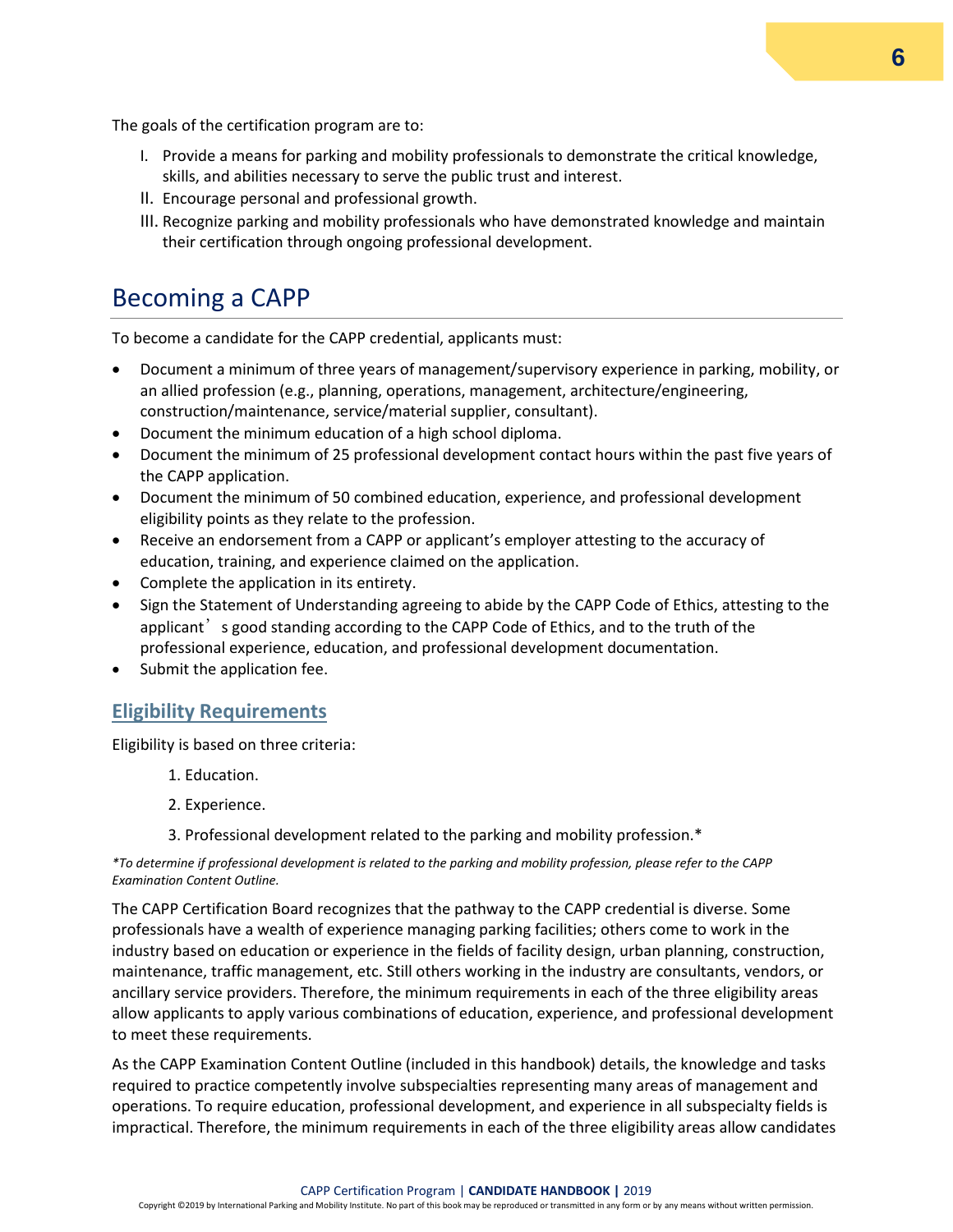to apply various combinations of education, experience, and professional development to meet the eligibility requirements.

Eligibility requirements may focus on one area with the understanding that candidates are expected to obtain the knowledge, skills, and abilities from other domains.

Applicants should compare their current level of knowledge and understanding to the elements in the CAPP Examination Content Outline. A self-assessment (included in this handbook) may highlight knowledge and task areas where the applicant could benefit from additional study, education, and/or professional development before taking the exam. Passing the examination ensures that credential holders have demonstrated mastery of the full complement of subspecialty domain knowledge.

#### <span id="page-6-0"></span>**Eligibility Matrix**

To be eligible to earn the CAPP credential, applicants must meet the minimum education, experience, and professional development requirements (totaling 41 points), plus nine additional points from any of the three categories, for a total of 50 points. The following matrix outlines the point distributions and requirements:

#### **1. Education/License/Credential:**

• **Minimum Points: 4/Maximum Points: 40**

*Note: Points awarded for highest level of education achieved from an accredited educational institution.*

- High School Diploma or GED (or International Equivalent): 4 points **EXECT:** Associate degree (or International Equivalent): 8 points ▪ Bachelor's Degree (or International Equivalent): 16 points **•** Master's Degree: 24 points ▪ Doctorate: 40 points
- Applicable Professional License\*: (e.g., engineer, architect, accountancy, construction, etc.): 8 points per license.
- Applicable Professional Certification Designation\* (must be aligned with the knowledge and tasks reflected in the CAPP Examination Content Outline): (e.g., project management professional, PE, AIA, LEED, etc.): 4 points per designation.

*\*Note: Applicant must be in good standing with the licensing agency/credentialing body.* 

#### **Total Education/Licensing/Credential Points: \_\_\_\_\_\_\_\_\_\_**

#### **2. Experience:**

• **Minimum Points: 12 (3 years)/Maximum Points: 40 (10 years)**

*Note: Professional experience refers to supervisory and/or managerial roles and/or contact with same (e.g., consultants,*  vendors) and/or equivalent experience in a related field. Equivalent experience in a related field must be combined with a *minimum of three years of experience at any level in the parking, mobility, or transportation industry. No experience points are awarded for service in the parking, mobility, or transportation industry below the manager/supervisor level. Four points can be claimed for each year of management/supervisory experience up to a maximum of 40 points.* 

- Examples of applicable job titles include:
	- o Executive Director.
	- o Director of Parking/Transportation/Mobility.
	- o Administrative, Operations, IT, or Financial Manager.
	- o Parking, Transportation, or Mobility Coordinator/Administrator.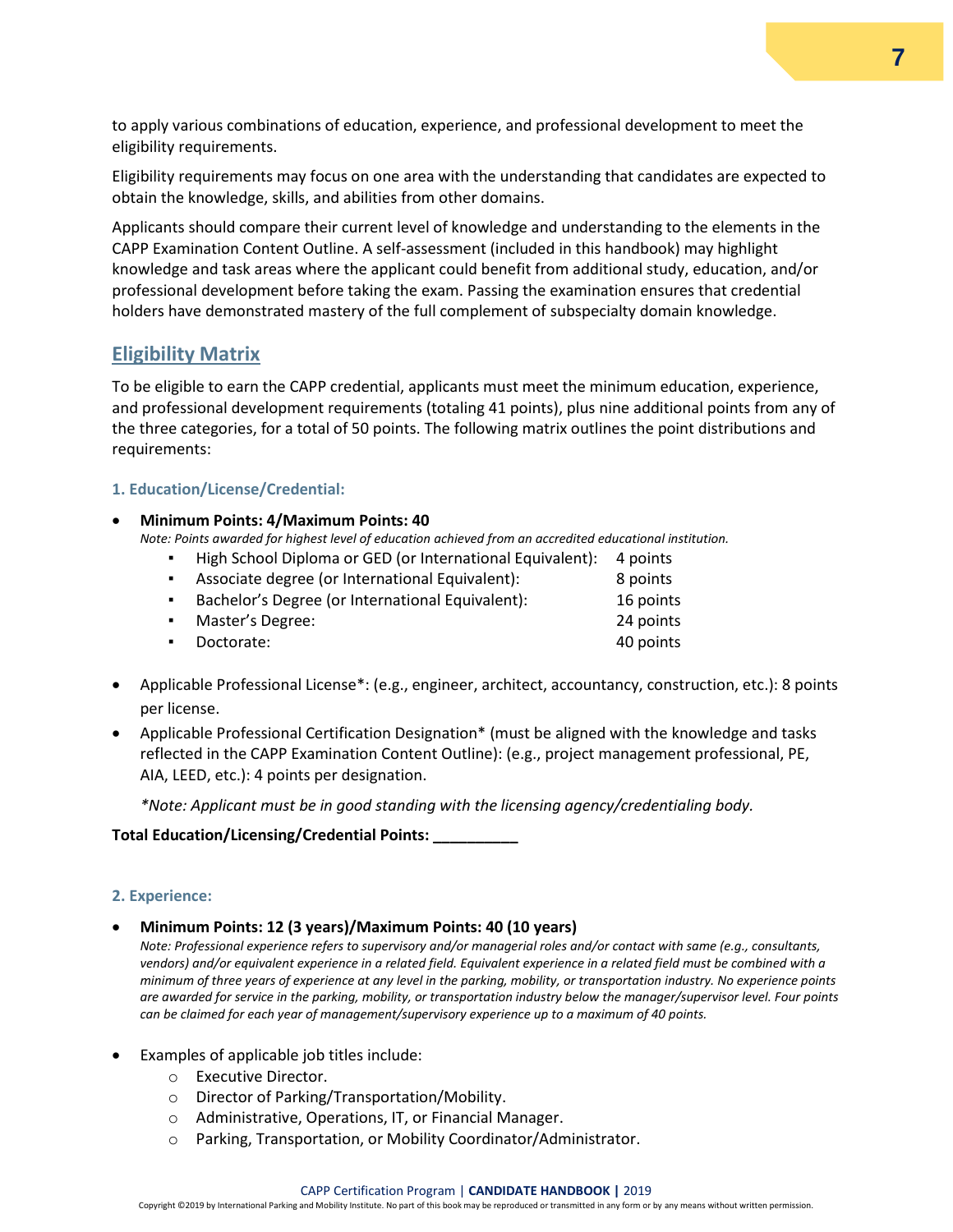- o Associate/Assistant Director/Manager.
- o Project Manager.
- o Consultant/Vendor.
- o Program Supervisor (Parking, Transport, Enforcement, Security, Mobility).
- o Contract Manager/Commercial Operator.
- Managerial/Supervisory Parking/Transport Experience: *# years x 4 points per year = Total Managerial/Supervisory Experience points*
- Related Managerial/Supervisory Experience + 3 years in Parking Industry: *# years x 4 points per year = Total Related Managerial/Supervisory Experience points*

**Total Experience Points: \_\_\_\_\_\_\_\_** 

#### **3. Professional Development/Continuing Education:**

#### • **Minimum Points: 25/No Maximum**

*Note: Professional development courses must have been completed within the past five years and be applicable to the role of the CAPP\* (e.g., IPMI webinars, IPMI courses and training, other professional development training programs, other professional certificates.) One point is awarded per contact hour of professional development/continuing education.* 

• To determine the applicability of the training, refer to the CAPP Examination Content Outline, which lists the knowledge and tasks that form the foundation of the examination. Professional Development Continuing Education: <br>Points Professional Certificate Award Continuing Education: The Context of Points

#### **Total Professional Development Points: \_\_\_\_\_\_\_\_\_**

Minimum Number of Eligibility Points Required for CAPP Candidacy: 50

| Category Points:              |  |
|-------------------------------|--|
| Education/License/Credential: |  |
| Experience:                   |  |
| Professional Development:     |  |
| <b>TOTAL POINTS:</b>          |  |

Questions concerning eligibility should be directed to the CAPP Certification Program at 571.699.3011 or [capp@parking-mobility.org](mailto:capp@parking-mobility.org)

#### <span id="page-7-0"></span>**Applying for the Credential**

The application is downloadable from the CAPP website at parking-mobility.org/capp. Applicants may also request a printed version. Applications must be submitted in writing, filled out completely, signed, and then mailed or emailed. Applications will not be accepted without payment and documentation of all three areas of education, professional development, and experience. Endorsements must be received via email [\(capp@parking-mobility.org\)](mailto:capp@parking-mobility.org) independent of the application.

The application fee is \$475 (IPMI members) or \$700 (IPMI non-members) U.S., which includes a nonrefundable \$100 administrative processing fee. Additional testing fees may apply outside the U.S.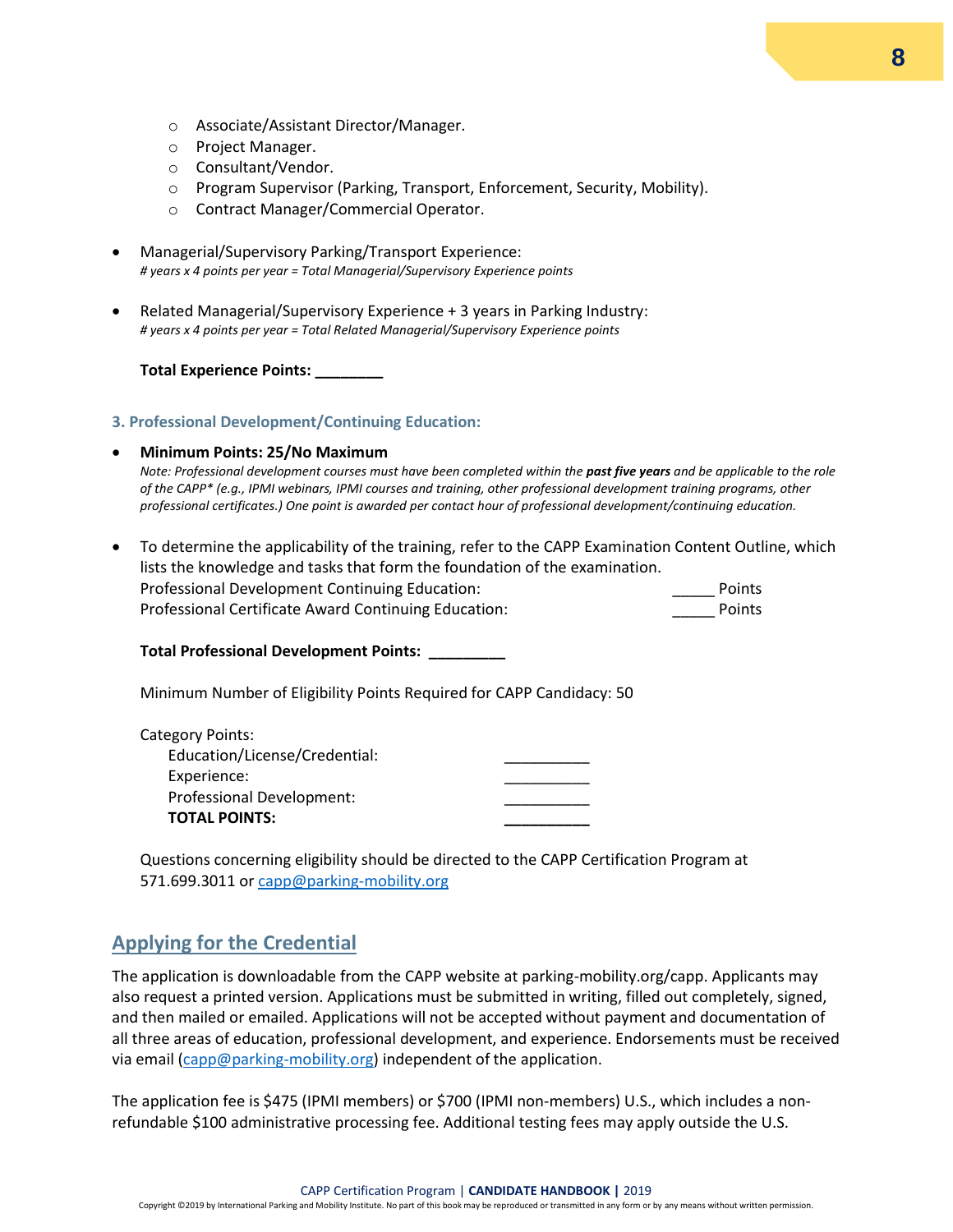Applicants are responsible for notifying IPMI staff in writing of any change of name, address, or contact information.

The application contains a checklist of requirements you can use to determine if you have the minimum eligibility requirements. Incomplete applications will not be considered. Applications will be processed within 30 days of receipt. If an application is approved, applicants will receive emailed instructions concerning examination registration procedures and testing options.

Applicants submitting incomplete applications will be notified in writing of deficiencies and provided 30 days to produce the missing documentation or application terms. If the application is not completed within the 30-day window, the Certification Department will notify the applicant via email and postal mail that the application is denied. Withdrawal or failure to respond to requests for information results in a refund of the application fee, minus the \$100 administrative processing fee. If an application is denied at the end of the 30-day deficiency/correction review timeframe, applicants may appeal the decision by requesting, in writing, a final application review from the CAPP Certification Board Appeals and Discipline Committee. The committee or its agents will review the application and make a final decision within 30 days of receipt of the appeal.

#### <span id="page-8-0"></span>**Verifying Eligibility Documentation**

The CAPP Certification Board and/or CAPP Certification Program staff reserve the right to audit/verify the experience, education, and professional development provided by the applicant. This may be accomplished by a phone interview with a supervising professional or employers or through verification of education/professional development transcripts, certificates, and/or licenses. Additional documentation may be requested to support the information provided by the applicant.

#### <span id="page-8-1"></span>**Statement of Understanding**

Applicants are required to attest to the accuracy of the application and to agree to abide by the CAPP Code of Ethics principles and rules, which are downloadable from parking-mobility.org/capp. Any misrepresentation or misconduct related to the application or examination may result in disqualification or revocation of certification. By applying for the credential, applicants agree to the terms set forth in the application and the CAPP Candidate Handbook.

#### <span id="page-8-2"></span>**Endorsement**

All applicants must obtain an endorsement from an appropriately certified individual or employment supervisor who is willing to attest to the applicant' s assertions regarding professional experience and confirm that the applicant is in good standing within the profession. If a CAPP is not available, another qualified professional with knowledge of the CAPP certification or an employment supervisor may validate/endorse the applicant is claim of professional experience and professional standing. The endorsement must be submitted independent of the application.

#### <span id="page-8-3"></span>**Refunds**

Should an application be denied, the application fee will be reimbursed less the \$100 administrative processing fee. Similarly, applicants requesting to withdraw from consideration will be refunded the application fee less the \$100 administrative processing fee. Applicants suspecting they may not meet the eligibility requirements are encouraged to contact Certification Program staff prior to applying.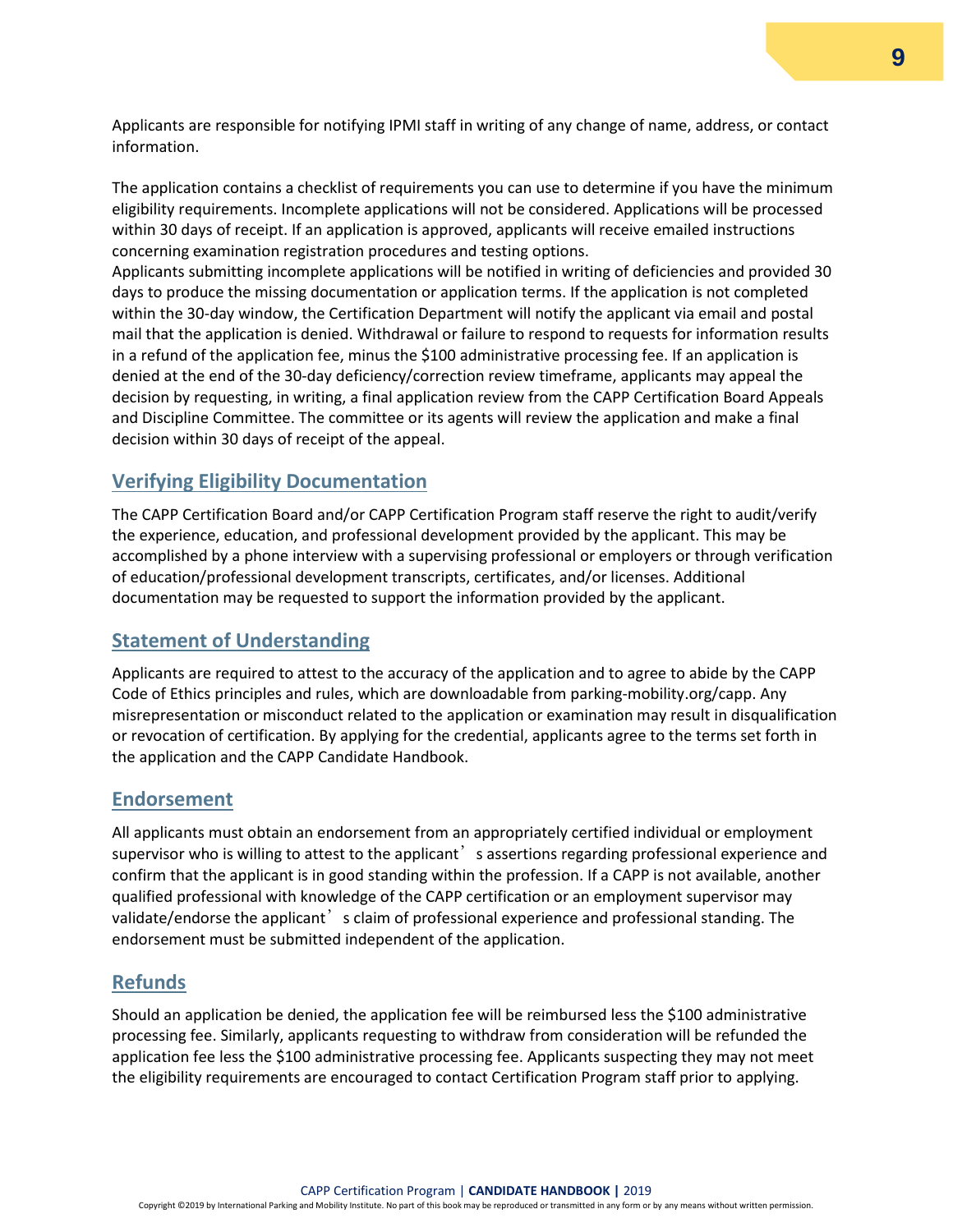# **10**

# <span id="page-9-4"></span><span id="page-9-0"></span>**The William M. Voigt, CAPP, Scholarship Fund**

The William M. Voigt, CAPP, Scholarship Fund was established in 1997 to benefit CAPP applicants in need of financial support to earn the credential. The scholarship fund is designed to provide financial assistance to support applicants' efforts to achieve and maintain the CAPP credential. The CAPP Certification Board offers scholarship awards based on:

- 1. Scholarships are available to offset the cost of registration fees, travel, and lodging expenses related to earning and maintaining the CAPP credential.
- 2. If requesting assistance for professional development to support an application, applicants must demonstrate progress toward the required 50 eligibility points.
- 3. If requesting assistance toward recertification requirements, a CAPP must demonstrate that he or she has accumulated a minimum of 6 recertification points supporting the three-year, 20 point requirement.
- 4. There is a lifetime award limit of \$2,500 per applicant.

# <span id="page-9-1"></span>**Applying for a Scholarship**

Scholarship application forms are downloadable from parking-mobility.org/capp. All information included on the scholarship application is kept confidential and secure in accordance with the IPMI privacy policy. Scholarships are provided to individuals needing to attend in-person training and/or professional development courses. Scholarship applications are accepted year-round but must be submitted at least six weeks prior to the event. Award decisions are made within 30 days of application. Questions concerning the scholarship program should be directed to capp@parking-mobility.org or 571.699.3011.

# <span id="page-9-2"></span>Non-Discrimination Statement

The CAPP Certification Board will admit applicants regardless of age, sex, sexual orientation, race, religion, ethnicity, national origin, disability, or marital status and provide all rights and privileges, as well as open access to programs, examinations, and certification.

# <span id="page-9-3"></span>Special Accommodations

The CAPP Certification Board grants reasonable accommodations for candidates with documented disabilities in compliance with the Americans with Disabilities Act. If special assistance or arrangements are required, the following protocol must be followed:

- 1. Applicants must make a request for accommodations in writing when the application is submitted. This request must include a complete description of the requested accommodation.
- 2. Documentation of the disability, as diagnosed by a qualified health care professional, must accompany the accommodation request.

Applicants requesting accommodations may be contacted by Certification Program staff to discuss the disability and requested accommodation. Every effort will be made to provide a reasonable accommodation within the constraints of consideration of examination security and examination administration guidelines. Applicants will be notified in writing of the accommodations that can be offered.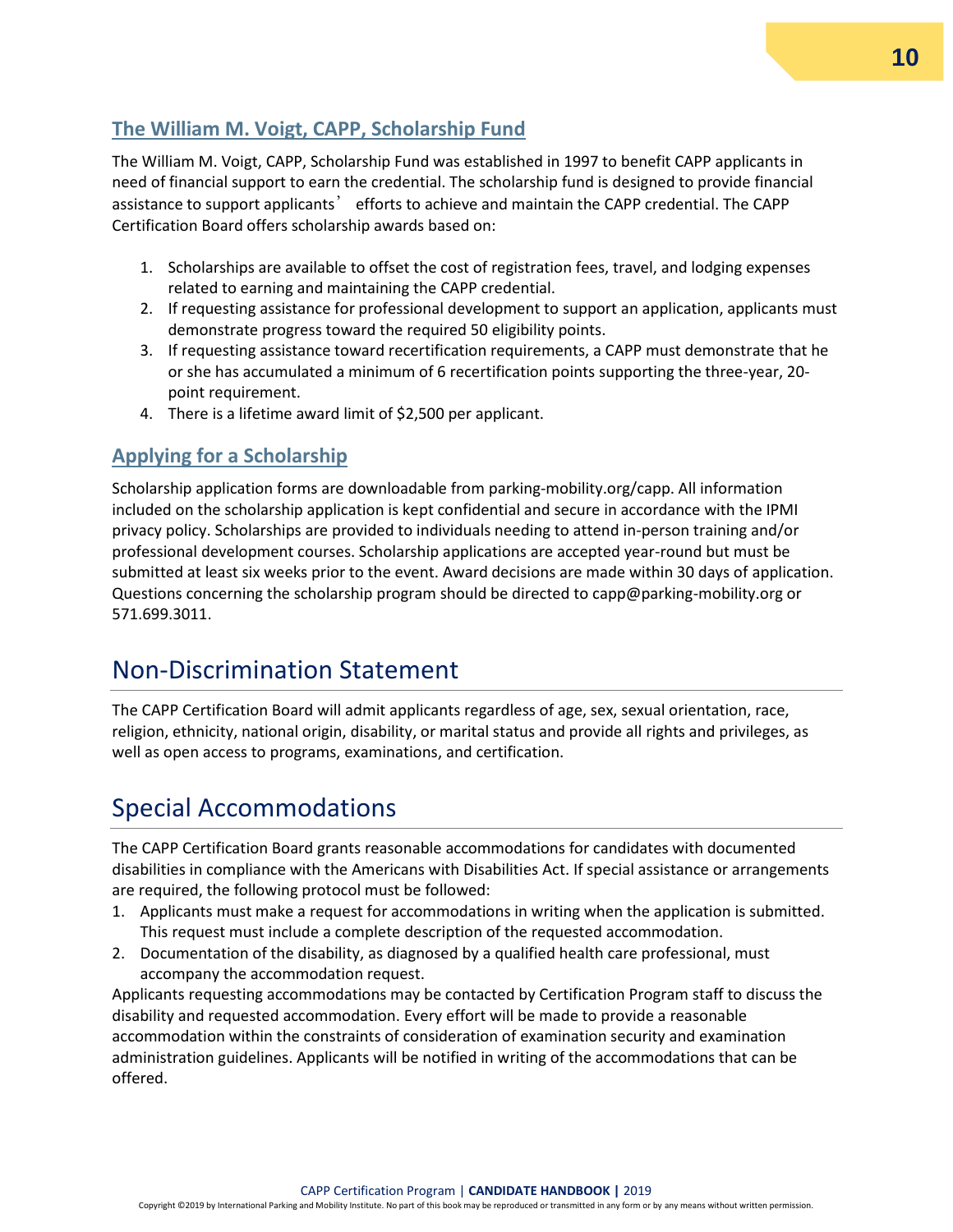# Privacy/Confidentiality Policy

The CAPP Certification Board abides by IPMI's strict privacy/confidentiality policy, demonstrating its firm commitment to applicant, candidate, and certificant privacy (available at parking-mobility.org/capp). The policy applies to all aspects of the credential, including the secure handling and storage of application materials, examinations, scores, and candidate and certificant records. IPMI's Certification Program staff are required to complete a confidentiality/non-disclosure document agreeing to protect the privacy of applicants, candidates, and certificants. The CAPP Certification Board's policy is that nondisclosure-protected applicant, candidate, and certificant information (i.e. protected information) may not be released to or shared with:

- 1. Any member of the public unless there is applicable statutory exception or written release from the applicant, candidate, or certificant.
- 2. Any member of the CAPP Certification Board unless the recipient has a legitimate interest for the use of that protected information to perform a service or carry out a responsibility within that person's scope of employment or engagement as a public official.

Certification Program staff with access to protected information are expected to safeguard that information from unauthorized disclosure. This includes, as appropriate:

- Computer systems and applications security: central processing units, peripherals, portable storage devices, operating systems, applications software, and data.
- Physical security: The premises occupied by CAPP and/or the IPMI personnel or contractors using computer equipment storing or having access to protected information.
- Operational security: Environmental control, power equipment, and operational activities related to operations.
- Procedural security: Established and documented security processes for information technology staff, vendors, management, and individual users of protected information.
- Network security: Communications equipment, transmission paths, switches, terminals, and adjacent areas.

IPMI and the CAPP Certification Board reserve the right to change this policy at any time by notifying users of the adoption of a new privacy statement.

# <span id="page-10-0"></span>Examination Information

#### <span id="page-10-1"></span>**Examination Development**

The content validity (relevance), fairness, and accuracy of the CAPP examination are assured. The CAPP Certification Board, working with experts in the field of certification program management, mandates that the examination development, administration, scoring, and reporting adhere to international professional certification standards and guidelines establishing assessment and certification best practices. The most important of these standards are promulgated by such key organizations as the National Commission for Certifying Agencies (NCCA), ISO/American National Standards Institute (ANSI) 17024 Standards, American Psychological Association (APA), and Council on Licensure, Enforcement and Regulation (CLEAR). This body of standards provides a means for ensuring that the assessment and credentialing process is a fair measure of competence and knowledge and is legally defensible.

The CAPP Examination Content Outline is based on the 2018 Parking and Mobility Professionals Job Analysis Study. This full-scale survey study will be revalidated periodically and used a methodology inviting parking and mobility professionals and current CAPPs to participate. Additionally, the research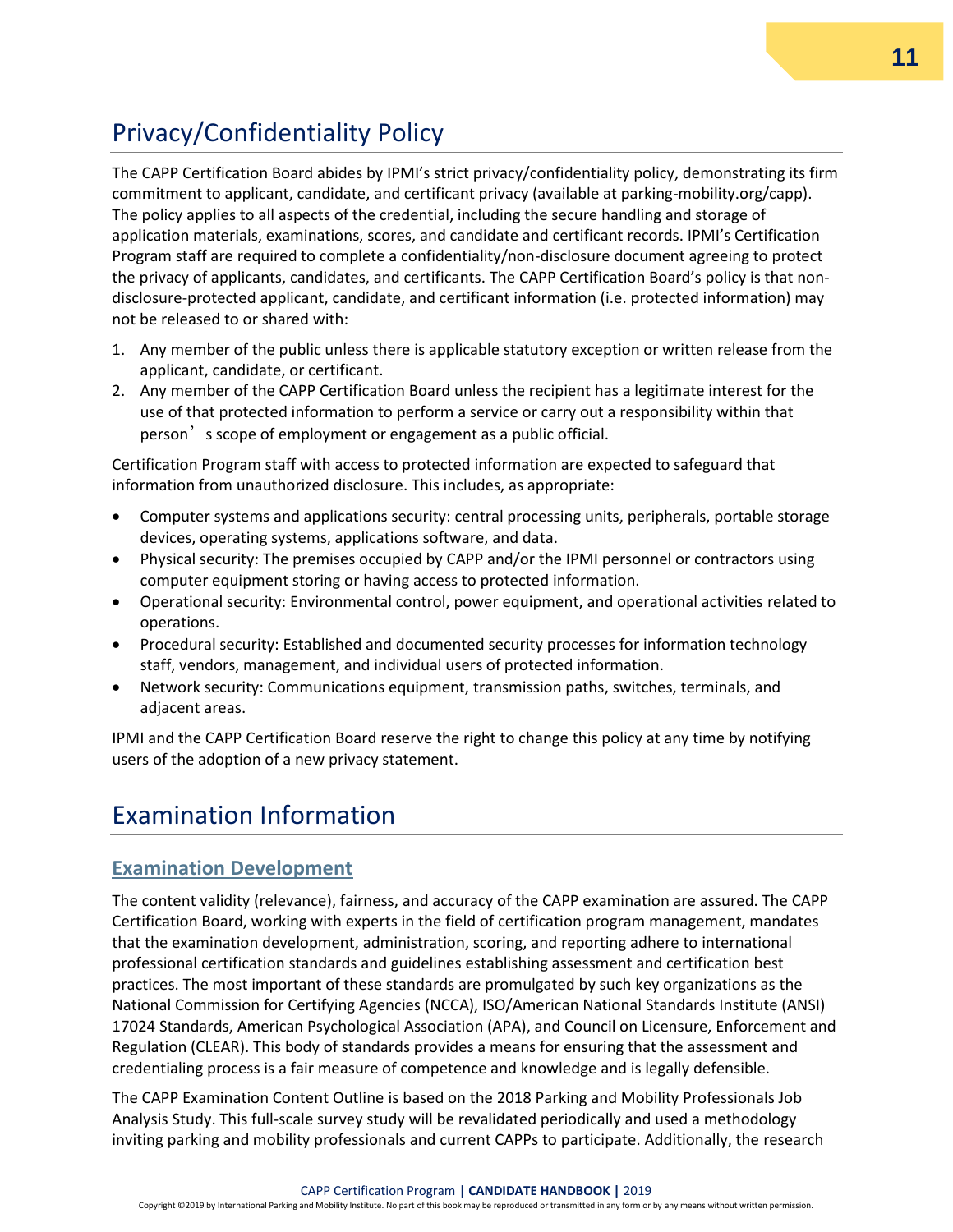was performed by a certification industry exam development subject matter expert (SME) (or psychometrician) and involved a panel of parking and mobility professionals/SMEs representing the full complement of diversity in the industry. It documents the link between the content of the examination and practice on the job.

The passing score for the examination was determined using the Angoff, Design V. Psychometric procedures are used to score the examinations in compliance with relevant technical guidelines. IPMI reports scores using a scaled score model in which raw scores are placed on a 0-100 scale with 70 reported as the passing score. Using scaled scores is a common psychometric practice employed on many examinations, including the SAT, ACT, and CPA examinations.

Ongoing question writing, question review, and examination and question analyses are conducted to ensure that the validity, reliability, and other psychometric characteristics of the examinations conform to standards. New questions written by SMEs are reviewed multiple times, verified to an approved reference, and linked to the CAPP Examination Content Outline. All questions undergo statistical review to ensure they perform properly. All these activities are overseen by professional test development and psychometric staff, as contracted by the CAPP Certification Board. The Board is highly confident the validity of the exam content, the reliability of the test instruments, and the measurement processes employed to analyze, score, and establish the reporting passing scores are of the highest caliber.

#### <span id="page-11-0"></span>**Examination Design, Scoring, and Reporting**

The examination has 165 questions: 150 live (scored) and 15 pretest (not scored) four-option, multiplechoice questions, administered using computer-based technology. Candidates can take up to three hours to complete the exam. Each multiple-choice question has four answer choices; only one answer choice is correct. It is a closed-book examination. Candidates always have access to an on-screen calculator during the examination and are provided with scratch paper that will be collected after the test administration. Candidates are encouraged to read the questions carefully and choose the best response, first answering the questions they are sure of and returning to the more difficult questions as time allows. Credit is given only for questions that candidates have answered.

Questions left blank will be scored as incorrect. Therefore, there is no penalty for guessing.

At the end of a testing session, a computer-generated score report will be issued.\* This score is provisional, pending statistical verification that will take place within 72 hours. If candidates do not hear from the Certification Department within that time, they may assume the score stands as reported. Candidates passing the examination will not receive a scaled score. Failing candidates will receive a scaled score along with a diagnostic report indicating the percent of questions answered correctly in each of the representative domains.

*\*At times during the examination development cycle, candidate scores may be withheld pending further psychometric analysis. Withheld scores will be released within approximately 60 days of the test administration date.*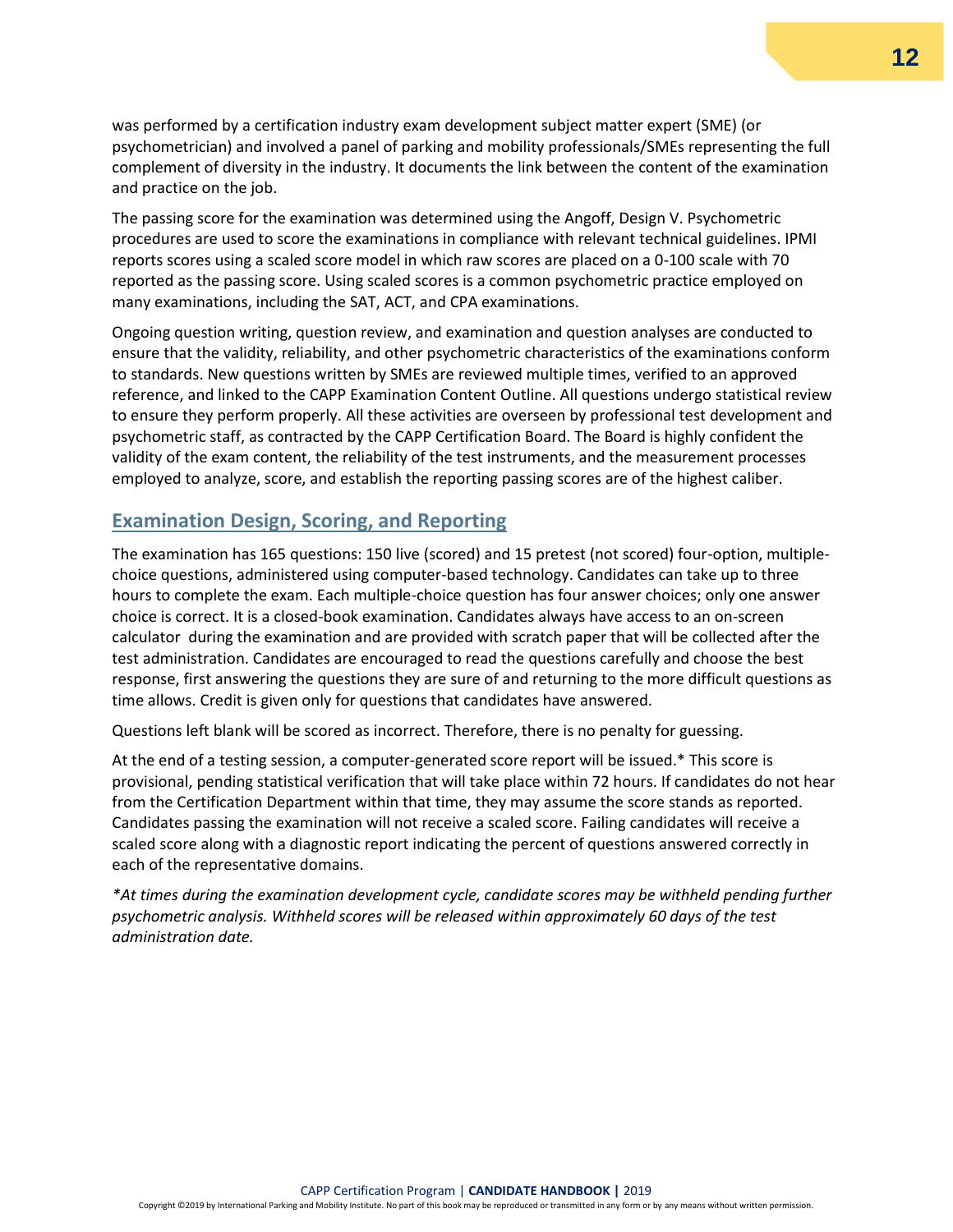### <span id="page-12-0"></span>**Examination Content**

As described, the CAPP Examination Content Outline is based upon the 2018 Parking and Mobility Professionals Job Analysis Study and is divided into six domains. The complete CAPP Examination Content Outline follows:

#### **CAPP Examination Content Outline**

**Domain I: General Management**  (22 percent of exam)

- A. Demonstrates knowledge of the following management practices and techniques:
	- 1. Management structure and teams
	- 2. Internal communications
	- 3. Business and strategic plan
	- 4. Performance measures
	- 5. Budgeting
	- 6. Hardware and software interoperability
	- 7. Electronic data security (e.g., encryption, data storage, backup, PCI compliance)
	- 8. Customer service policies
	- 9. Project/operations management
	- 10. Risk management, including;
		- *a. Business practices/liability exposure (e.g., insurance, permits, licenses)*
		- *b. Financial markets/economy*
		- *c. Revenue/inventory/asset control auditing*
		- *d. Facility maintenance*
		- *e. Data management, data security, remediation*
		- *f. Safety and security (e.g., security patrol, emergency phones, cameras, suicide prevention)*
		- *g. Emergency procedures (e.g., power/system outages, disaster)*
- B. Manages revenue sources, cash flow, and/or allocation of resources
- C. Analyze, propose, and/or determine aspects of revenue control solutions, including:
	- 1. Researching and matching various systems options to customer usage patterns
	- 2. Performing a cost-benefit analysis on different systems; selecting system(s)
	- 3. Financing and contracting system purchase and installation
- D. Determine, recommend, and/or employ business-partner relationships and alliances including:
	- 1. Government and quasi-government
	- 2. Administrative services providers (e.g., bookkeeping, banking, insurance, recordkeeping)
	- 3. Professional service providers (e.g., architects, engineers, attorneys, consultants)
	- 4. Facilities and operational services providers
- E. Evaluate, review, and/or select policies and procedures
- F. Examine and/or select transportation demand management (TDM) plans, including:
	- 1. Programming by mode-split (e.g., bike, carpools, transit)
	- 2. Coordinating TDM and transit with parking management
	- 3. Marketing to and educating stakeholders
	- 4. Assessing and measuring the effectiveness of the program/strategies
- G. Recognize organizational human resources practices regarding:
	- 1. Writing and updating employee job descriptions based on required skills and responsibilities
	- 2. Recruiting staff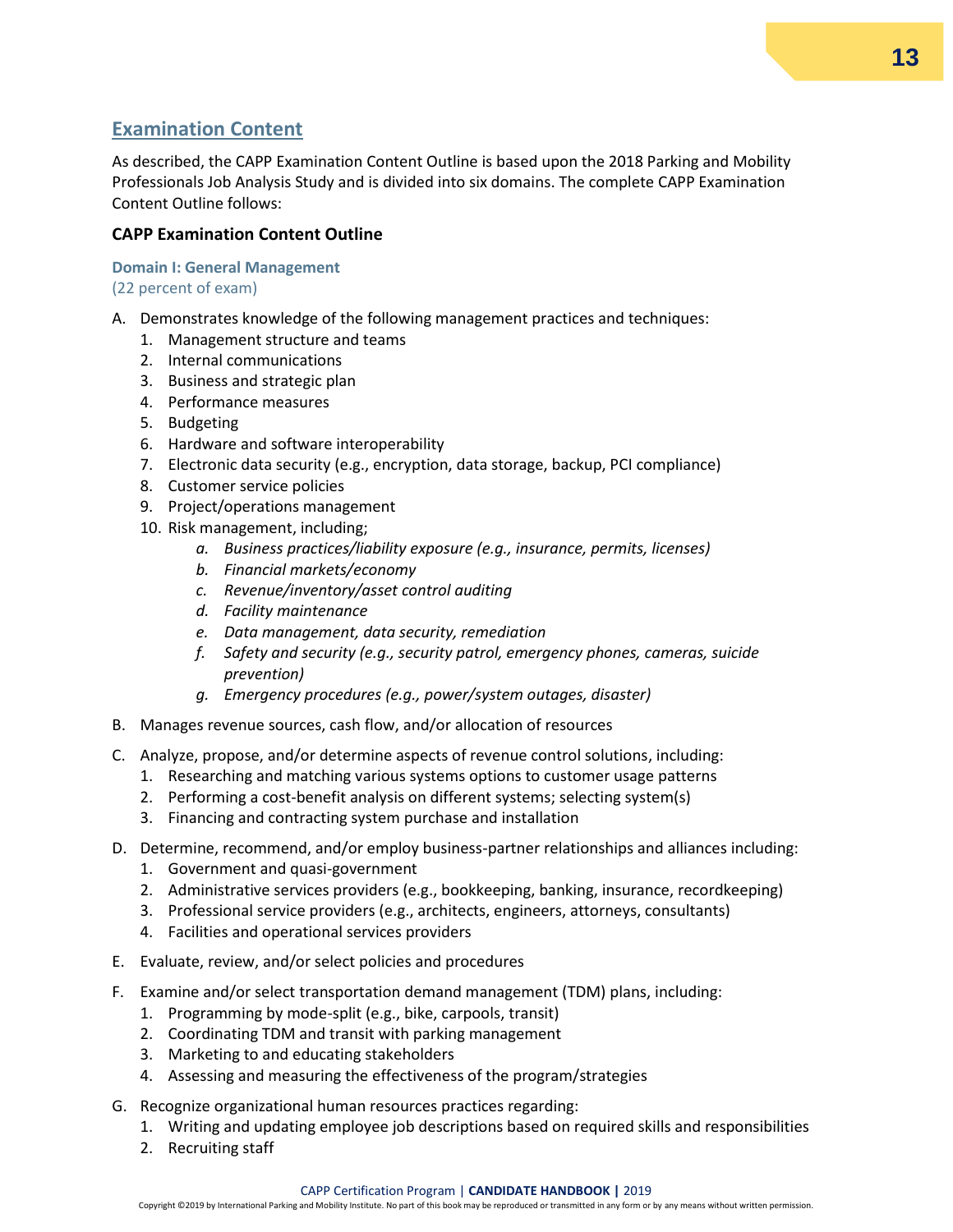- 3. Setting staffing levels, organizational structure, performance goals, scheduling and succession planning
- 4. Performing staff internal and external training (e.g., safety, benefits)
- 5. Identifying and complying with organized workers' associations (e.g., unions, collective bargaining agreements)
- 6. Applying management/leadership principles
- 7. Establishing, applying, monitoring, and/or enforcing:
	- *a. A code of ethics*
	- *b. Policies and procedures*
	- *c. Incentive programs and retention*
- 8. Develop and monitor performance metrics for unambiguous evaluation
- 9. Providing a safe and secure work environment by:
	- *a. Applying government workplace standards*
	- *b. Posting applicable employee safety and rights information and hazardous materials data sheets*
	- *c. Providing protection from workplace injury, hazards, the elements, and crime*

#### **Domain II: Project Management**

#### (15 percent of exam)

- A. Identify/recognize the variables and considerations of facility design (surface and structure) including:
	- 1. Functional design
	- 2. Operational considerations (e.g., safety and security, automated)
	- 3. Financial feasibility
	- 4. Site considerations, location, climate, and local architecture
	- 5. Maintenance considerations
	- 6. Relevant government requirements (e.g., disability, environmental building codes)
- B. Recognize the components to sustainability
- C. Explain the variables and considerations of procurement practices including:
	- 1. Research and due diligence (e.g., test, pilot, systems, demo, site visits)
	- 2. Big process (e.g., request for proposal/information/qualifications, selection process)
	- 3. Implementation
- D. Recognize and/or compare financial options new or capital renewal (e.g., types and purposes, bond indenture and debt service obligations, mortgages)

#### **Domain III: Financial and Operational Auditing**  (16 percent of exam)

- A. Performs strengths, weaknesses, opportunities, and threats (SWOT) analyses
- B. Develops and evaluates performance metrics
- C. Performs internal financial audits
- D. Commission and/or assist external auditors
- E. Prepares for/assists in unscheduled outside regulatory compliance audits
- F. Creates/implements management plans to address audit findings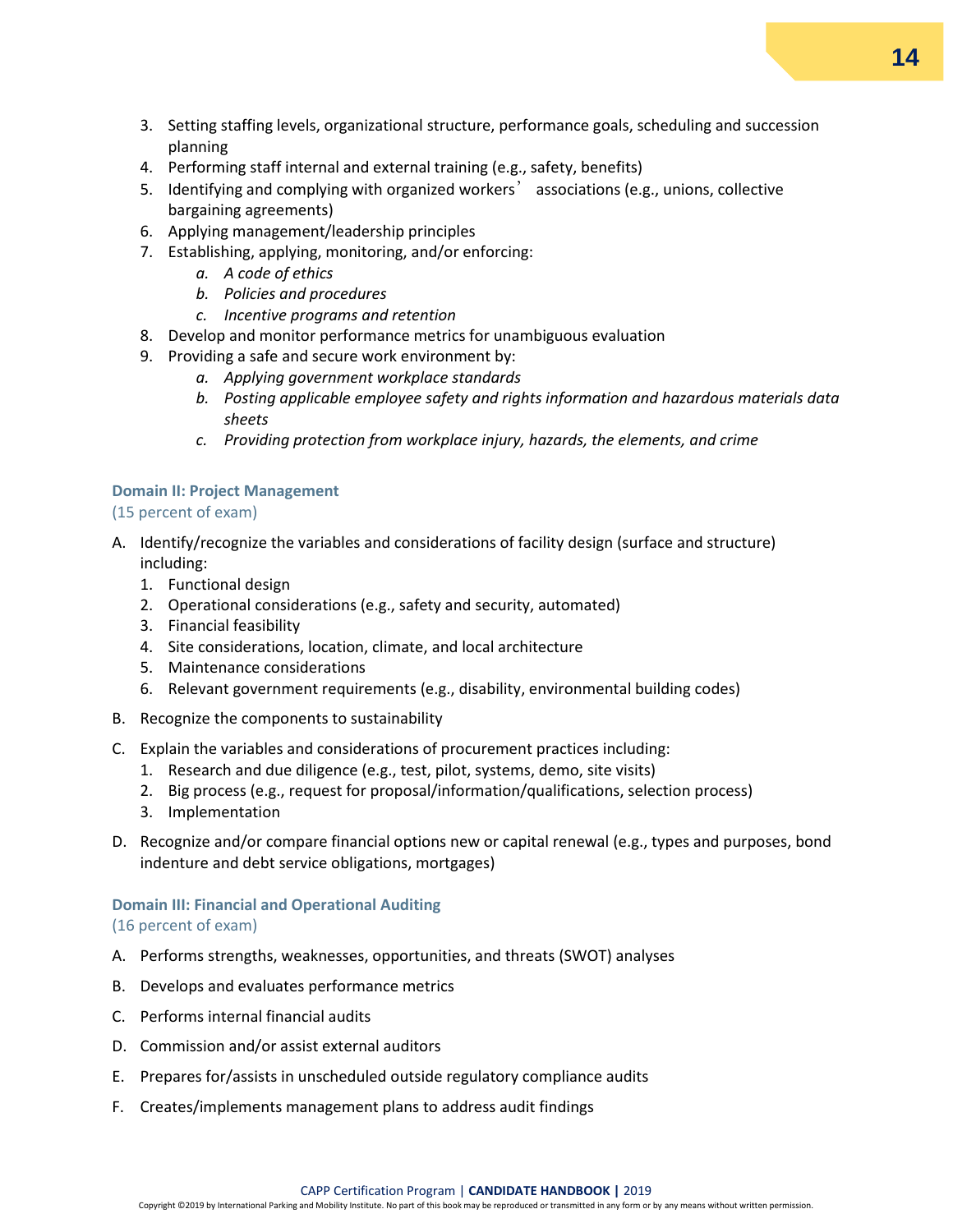#### **Domain IV: Operations Management**

#### (21 Percent of exam)

- A. Applies operations management based on:
	- 1. Industry segments (e.g., airport, municipal, university, hospital, commercial operators)
	- 2. Number of spaces, ingress/egress lanes, and demand cycles
	- 3. Prepare standard operating procedures including:
		- *a. On-street*
		- *b. Off-street (e.g., multi-use garage)*
		- *c. Valet*
		- *d. Multi-modal (e.g., bikes, ped., TNC)*
		- *e. Fleet management*
		- *f. Buses and shuttles*
		- *g. Events*
	- 4. Integration of technology (e.g., parking guidance systems, handheld equipment, LPR)
	- 5. Employ peak demand/utilization strategies
- B. Manages the revenue control system(s) by:
	- 1. Managing the installation of system hardware and software
	- 2. Training staff and ensuring customers can use the system
	- 3. Managing, supervising, auditing, and reporting on performance, security, and revenue
	- 4. Determining maintenance and revenue collection schedules
- C. Determines and follows a maintenance program schedule by:
	- 1. Conducting regularly scheduled inspections to identify maintenance requirements for facility:
		- *a. Structure (e.g., corrosion, spalling, delamination, oxidization, cracking, leaks)*
		- *b. Equipment (e.g., elevators, fencing, lighting, signage, revenue)*
		- *c. Aesthetics (e.g., painting, landscaping, cleaning)*
	- 2. Identifying, analyzing, and prioritizing long-term, short-term, and preventive maintenance projects
	- 3. Implementing cost-saving measures, including energy-efficient equipment upgrades
	- 4. Ensuring continuity of services
	- 5. Performing in-house or subcontracted maintenance/repairs:
		- *a. Structural (e.g., concrete, beams, coatings, sealants)*
		- *b. Equipment (e.g., elevators, fencing, lighting, signage)*
		- *c. Aesthetics (e.g., painting, landscaping, cleaning, sweeping)*
		- *d. Geographical weather mitigation (e.g., snow/ice removal as applicable, floods, sandstorm)*
	- 6. Conducting quality control maintenance performance inspections
- D. Managing parking system revenue controls by:
	- 1. Establishing internal revenue controls by:
		- *a. Eliminating staff conflicts of interest*
		- *b. Segregating duties*
		- *c. Managing bank-facility relationship (e.g., financial flows within your organization, managing revenue processing relationships)*
	- 2. Responding to unexpected findings in revenue and inventory audits
	- 3. Keeping inventory records, redundant systems, and performing audits
	- 4. Using active and passive monitoring systems
- E. Establishes and supervises the parking system enforcement policy, including:
	- 1. Purpose of enforcement (e.g., safety, vehicle turnover requirements)
	- 2. Personnel training
	- 3. Enforcement practices (e.g., warning, citations, booting, towing, impounding, LPR)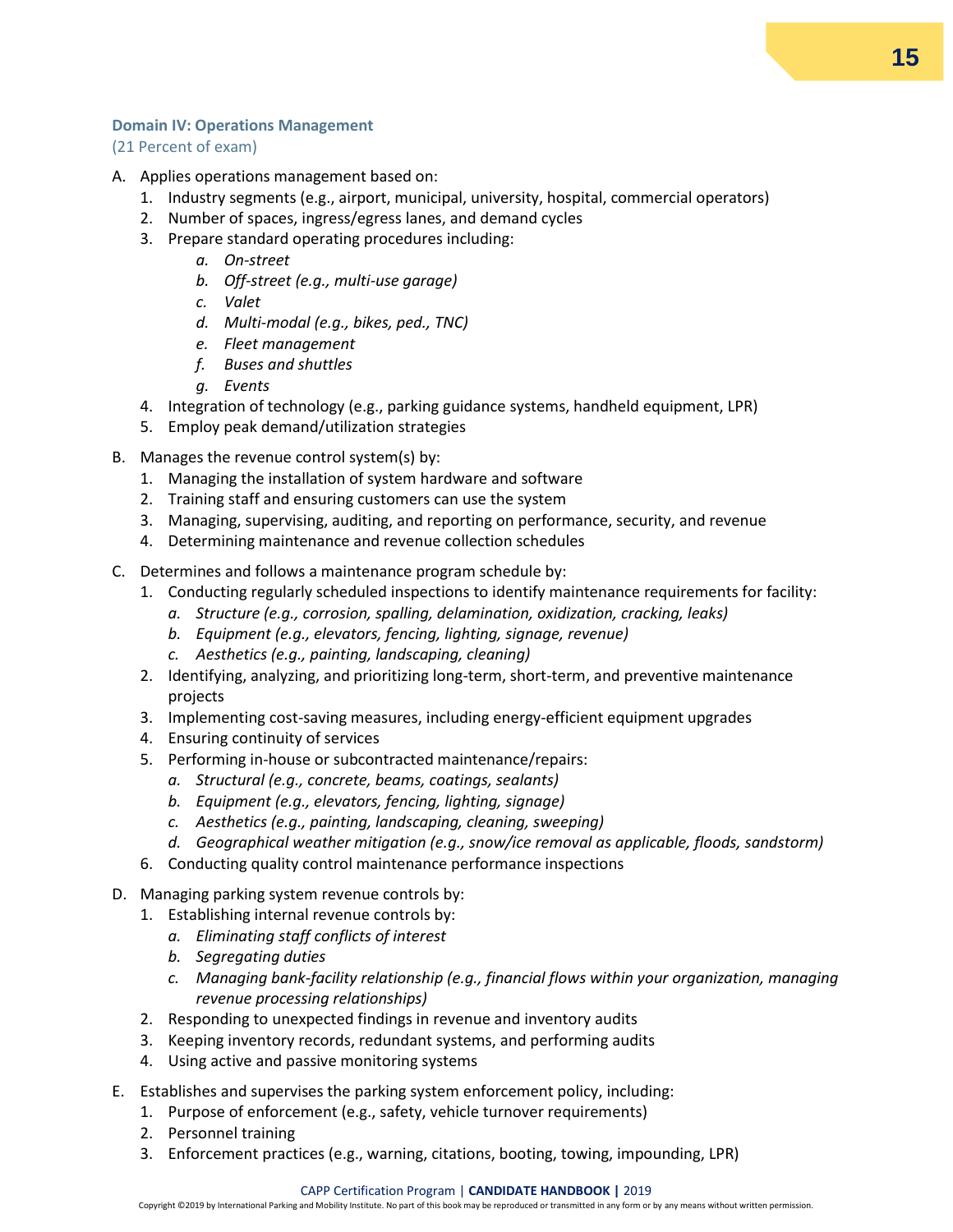- 4. Adjudication and appeals
- 5. Fine collections (e.g., lookups, notices, third-party collections)
- F. Manage day-to-day financial operations, including:
	- 1. Creating and assessing fee structures and revenue collection procedures based on evaluation of:
		- *a. Utilization and occupancy studies*
		- *b. Types of fees (e.g., permit, hourly, daily, weekly, event)*
		- *c. Rate schedules (e.g., time of day, special events, overnight, long-term, and lost tickets)*
		- *d. Fee payment options*
		- *e. Market rate survey comparisons*
		- *f. Budget variances*
		- *g. Pricing strategies (e.g., dynamic, progressive)*
	- 2. Managing revenue by performing:
		- *a. Daily reconciliation by method of payment*
		- *b. Monthly access card/permit audits comparing active vs. paid*
		- *c. Scheduled and unscheduled internal auditing of revenue (e.g., surprise equipment and vehicle inventories, audit of payroll deduction records)*
		- *d. Execution of audit findings*
	- 3. Managing expenses including:
		- *a. Comparison of orders-to-invoice-to-inventory*
		- *b. Comparison of contract to payments (e.g., accounts payable)*
		- *c. Staff salaries and/or expenses*
		- *d. Taxes and fees where applicable*
		- *e. Changes to purchase patterns (e.g., gas purchase doubled in one month)*
	- 4. Evaluate internal operational policies to assess potential improvements:
		- *a. Cash and credit transaction processing procedures*
		- *b. Data security for credit transactions*
		- *c. Stakeholder satisfaction*
		- *d. Safety and security*
		- *e. Emergency preparedness*
		- *f. Staffing requirements*
		- *g. Maintenance goals and requirements*
		- *h. Energy consumption*
- G. Create and implement an emergency management/disaster preparedness program including responses to and safeguards for:
	- 1. Natural and/or man-made disasters/incidents
	- 2. Data and information protection (e.g., computer system backups, off-site data storage, off-site monitoring)
	- 3. Equipment and asset protection

#### **Domain V: Marketing and Public Relations**  (10 percent of exam)

- A. Establishes and/or implements an external communications policy and protocol to communicate with stakeholders
- B. Shares the details of emergency/disaster response(s) with stakeholders
- C. Identifies and markets services based on stakeholder and service profiles, competitors, and feedback
- D. Communicates organizational mission and service expectations to stakeholders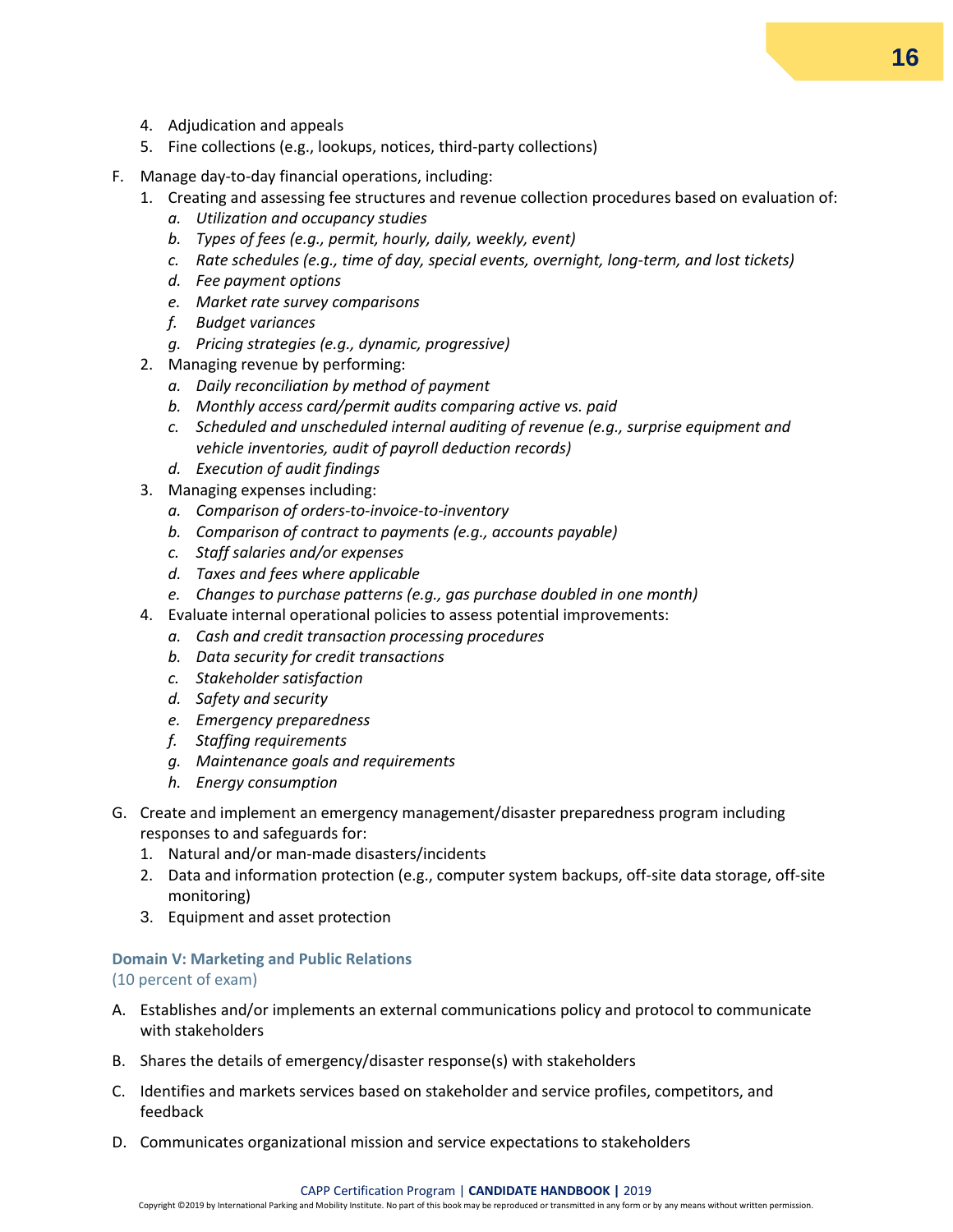- E. Practices community involvement/engagement
- F. Integrates marketing tools to increase market share and improve brand (e.g., external wayfinding, focus groups, customer survey, newsletter, social media, website, online search optimization, email marketing)
- G. Develops and implements customer retention and satisfaction programs (e.g., jump starts, flat tires, lights left on, lost cars)

#### **Domain VI: Analysis and Application of Technology**  (16 percent of exam)

- A. Analyze, manage, and/or apply parking management solutions (e.g., PARCS, ALPR, RFID, robotic systems, parking guidance systems, event parking solutions)
- B. Analyze, manage, and/or employ enforcement applications (e.g., citation management, LPR, enforcement handhelds, plate lookups, online appeals/payments)
- C. Examine and propose payment processing and applications (e.g., credit card processing, PCI compliance, online payments, cybersecurity, cashiering systems, payment apps)
- D. Evaluate and recommend smartphone technology (e.g., payment/reservation apps, near-field communications, QR code, parking availability, trip planning)
- E. Evaluate and/or employ real-time communications (e.g., GPS, parking availability, sensors, APIs, bus schedules/arrivals)
- F. Evaluate and/or employ sustainable technologies (e.g., EV charging stations, smart lighting, solar panels, ride-sharing, bicycle-sharing, car-sharing)
- G. Manage data collection, reporting and analytics (e.g., cloud-based data, parking utilizations, predictive parking algorithms, demand-based pricing recommendations)
- H. Review and evaluate emerging technologies (e.g., autonomous vehicles, mobility-as-a-service, (MaaS), smart cities)

#### **Appendix A contains sample questions.**

#### <span id="page-16-0"></span>**Suggested Study References**

The CAPP Certification Board provides a suggested reference list as a resource that may be useful to candidates as they study for the exam. This list is not intended to be all-inclusive but reflects references used to support the test development process.

Candidates are encouraged to review resources and information in all content areas. The CAPP Certification Board does not endorse any particular text or author.

The CAPP Certification Board does not recommend candidates memorize all suggested references.

The exam questions are written based on the knowledge and tasks identified in the CAPP Examination Content Outline.

*Note: Using the references does not guarantee successful performance on the examination.* 

**Regulations/Processes**

- *[The Generally Accepted Accounting Principles \(Foreword and Preamble\)](http://www.fasab.gov/pdffiles/2013_fasab_handbook.pdf)*
- *[The Generally Accepted Auditing Standards](http://www.aicpa.org/Research/Standards/AuditAttest/DownloadableDocuments/AU-00150.pdf)*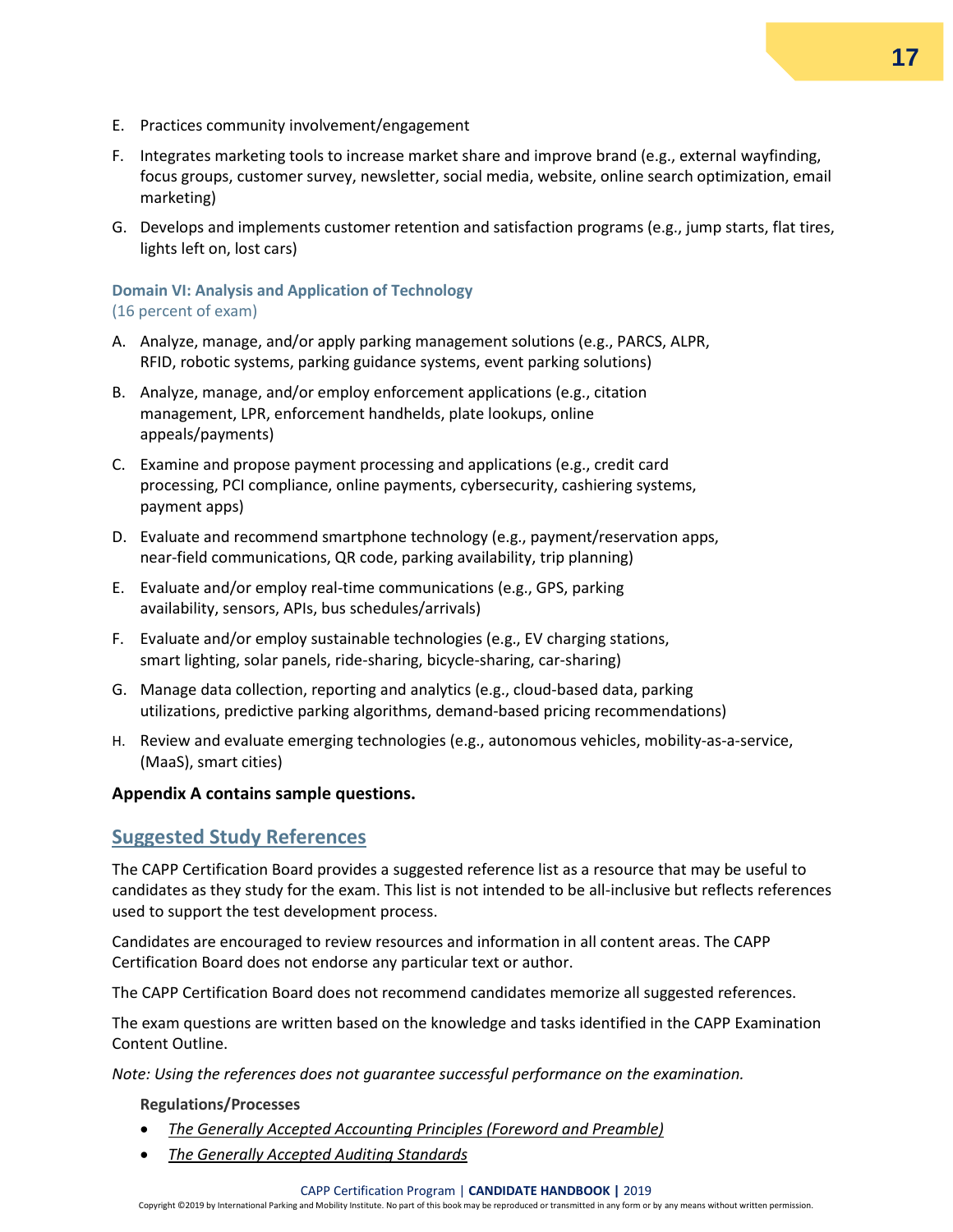- *[https://www.cisecurity.org/white-papers/cis-primer-emergency-preparedness-for-cyber](https://www.cisecurity.org/white-papers/cis-primer-emergency-preparedness-for-cyber-infrastructure/)[infrastructure/](https://www.cisecurity.org/white-papers/cis-primer-emergency-preparedness-for-cyber-infrastructure/)*
- *[https://www.ibm.com/support/knowledgecenter/en/ssw\\_ibm\\_i\\_73/rzarm/rzarmdisastr.htm](https://www.ibm.com/support/knowledgecenter/en/ssw_ibm_i_73/rzarm/rzarmdisastr.htm)*
- *<https://www.fema.gov/preparedness-checklists-toolkits>*
- [Emergency Preparedness Manual](https://www.parking-mobility.org/2016/10/06/emergency-preparedness-manual/)*, International Parking & Mobility Institute*
- *The Complete Guide to Physical Security, 1st Edition; Dr. Paul Baker, and Dr. Daniel Benny, <https://www.amazon.com/Complete-Guide-Physical-Security/dp/1420099639>*

#### **IPMI Publications**

- *[Sustainable Parking Design & Management: A Practitioners Handbook,](https://www.amazon.com/dp/B00K57Y3H4/ref=nosim?tag=i01ef-20&linkCode=sb1&camp=212353&creative=380549) International Parking & Mobility Institute*
- *[A Guide to Parking,](https://www.amazon.com/Guide-Parking-International-Institute/dp/1138595934/ref=mt_hardcover?_encoding=UTF8&me=) International Parking & Mobility Institute*
- *[The Technology Glossary for Parking Professionals \(First edition 2017\), International Parking &](https://www.parking.org/wp-content/uploads/2017/09/BPA-IPI-Technology-Glossary-Final.pdf)  [Mobility Institute and the British Parking Association](https://www.parking.org/wp-content/uploads/2017/09/BPA-IPI-Technology-Glossary-Final.pdf)*
- *[Parksmart Certification Standard, Version 1.0 with Addenda,](https://www.usgbc.org/resources/parksmart-certification-standard) Green Business Certification Inc.*

#### **Parking-Related Texts**

- *[The Dimensions of Parking,](http://www.amazon.com/Dimensions-Parking-Urban-Land-Institute/dp/0874201209/ref=sr_1_1?s=books&ie=UTF8&qid=1395781342&sr=1-1&keywords=the+dimensions+of+parking+urban+land+institute) (5th Edition, 2010) Urban Land Institute, National Parking Institute*
- *[The High Cost of Free Parking,](https://www.amazon.com/High-Cost-Free-Parking-Updated/dp/193236496X/ref=sr_1_1?s=books&ie=UTF8&qid=1395781464&sr=1-1&keywords=the+high+cost+of+free+parking) (Edition June 2011) Shoup, Donald C., APA Planners Press*
- *[Lots of Parking: Land Use in a Car Culture, \(July 8, 2004\) Jakle, Scuttle, University of Virginia Press](http://www.amazon.com/Lots-Parking-Culture-Center-Books/dp/0813922666/ref=sr_1_1?s=books&ie=UTF8&qid=1395781588&sr=1-1&keywords=lots+of+parking)*
- *[Parking Structures: Planning, Design, Construction, Maintenance and Repair,](https://www.amazon.com/Parking-Structures-Planning-Construction-Maintenance/dp/0792372131/ref=sr_1_2?s=books&ie=UTF8&qid=1395781677&sr=1-2&keywords=Parking+Structures) (Third edition February 2001) Chrest, Smith et. al., Springer*
- *[Parking Management Best Practices,](http://www.amazon.com/Parking-Management-Best-Practices-Litman/dp/1932364056/ref=sr_1_1?s=books&ie=UTF8&qid=1395781819&sr=1-1&keywords=Parking+Management+Best) (Second edition March 2006) Litman, Todd, APA Planners [Press](http://www.amazon.com/Parking-Management-Best-Practices-Litman/dp/1932364056/ref=sr_1_1?s=books&ie=UTF8&qid=1395781819&sr=1-1&keywords=Parking+Management+Best)*
- *[Guide to the Project Management Body of Knowledge PMBOK](https://ebooksforclass.com/product/guide-to-the-project-management-body-of-knowledge-pmbok-6th-edition-pdf-etextbook/?gclid=Cj0KCQiA1NbhBRCBARIsAKOTmUsDm-z4VQ1PXA-7dkhIc0ZFNPqJrCtXYo4NrJh23ZVBT0uephnKB7AaAgKHEALw_wcB) Guide® 6th Edition PDF eTextbook ISBN: 978-1628251845 Publication Date: 2017 Author: Project Management Institute (PMI)*

**Ancillary Resources**

- *[Management: Building a Competitive Advantage,](https://www.amazon.com/gp/offer-listing/0256140537/ref=dp_olp_0?ie=UTF8&condition=all) 3rd Edition 1996, Bateman, Snell.*
- *[Management: Leading and Collaborating in a Competitive World, \(Tenth edition, January 2012\)](http://www.amazon.com/Management-Leading-Collaborating-Competitive-World/dp/0078029333/ref=sr_1_1?s=books&ie=UTF8&qid=1395782077&sr=1-1&keywords=management+leading+and+collaborating+in+a+competitive+world)  [Bateman and McGraw-Hill/Irwin; 10 edition \(January 17, 2012\)](http://www.amazon.com/Management-Leading-Collaborating-Competitive-World/dp/0078029333/ref=sr_1_1?s=books&ie=UTF8&qid=1395782077&sr=1-1&keywords=management+leading+and+collaborating+in+a+competitive+world)*
- *[The Leadership Challenge, James Kouzes and Barry Posner, Jossey-Bass Publishers, 7](https://www.amazon.com/Leadership-Challenge-Extraordinary-Things-Organizations/dp/1119278961/ref=sr_1_1?ie=UTF8&qid=1547139420&sr=8-1&keywords=the+leadership+challenge+6th+edition)th Edition, [2012](https://www.amazon.com/Leadership-Challenge-Extraordinary-Things-Organizations/dp/1119278961/ref=sr_1_1?ie=UTF8&qid=1547139420&sr=8-1&keywords=the+leadership+challenge+6th+edition)*
- *[Please Understand Me, David Keirsey and Marilyn Bates, Prometheus Nemesis Book Company,](https://www.amazon.com/Please-Understand-Me-Character-Temperament/dp/0960695400/ref=asc_df_0960695400/?tag=hyprod-20&linkCode=df0&hvadid=312150641898&hvpos=1o1&hvnetw=g&hvrand=9998529281791970814&hvpone=&hvptwo=&hvqmt=&hvdev=c&hvdvcmdl=&hvlocint=&hvlocphy=9053112&hvtargid=pla-625526303952&psc=1&tag=&ref=&adgrpid=62860525180&hvpone=&hvptwo=&hvadid=312150641898&hvpos=1o1&hvnetw=g&hvrand=9998529281791970814&hvqmt=&hvdev=c&hvdvcmdl=&hvlocint=&hvlocphy=9053112&hvtargid=pla-625526303952)  [1984](https://www.amazon.com/Please-Understand-Me-Character-Temperament/dp/0960695400/ref=asc_df_0960695400/?tag=hyprod-20&linkCode=df0&hvadid=312150641898&hvpos=1o1&hvnetw=g&hvrand=9998529281791970814&hvpone=&hvptwo=&hvqmt=&hvdev=c&hvdvcmdl=&hvlocint=&hvlocphy=9053112&hvtargid=pla-625526303952&psc=1&tag=&ref=&adgrpid=62860525180&hvpone=&hvptwo=&hvadid=312150641898&hvpos=1o1&hvnetw=g&hvrand=9998529281791970814&hvqmt=&hvdev=c&hvdvcmdl=&hvlocint=&hvlocphy=9053112&hvtargid=pla-625526303952)*
- *Team Players and Teamwork, [Parker, Glenn; 1990](https://www.amazon.com/Team-Players-Teamwork-Competitive-Business/dp/0787901857)*
- *Management of Organizational Behavior: Leading Human Resources[, Hersey, P. Blanchard, K](https://www.amazon.com/Management-Organizational-Behavior-10th-Hersey/dp/0132556405)  [and Johnson, D. Upper Saddle River, NJ: Prentice Hal, 2001](https://www.amazon.com/Management-Organizational-Behavior-10th-Hersey/dp/0132556405)*
- *The Situational Leader. The Center for Leadership Studies, [Hersey, Paul. Escondido, CA. 1984](https://www.amazon.com/Situational-Leader-Dr-Paul-Hersey/dp/0446513423/ref=sr_1_1?ie=UTF8&qid=1547139683&sr=8-1&keywords=situational+leader)*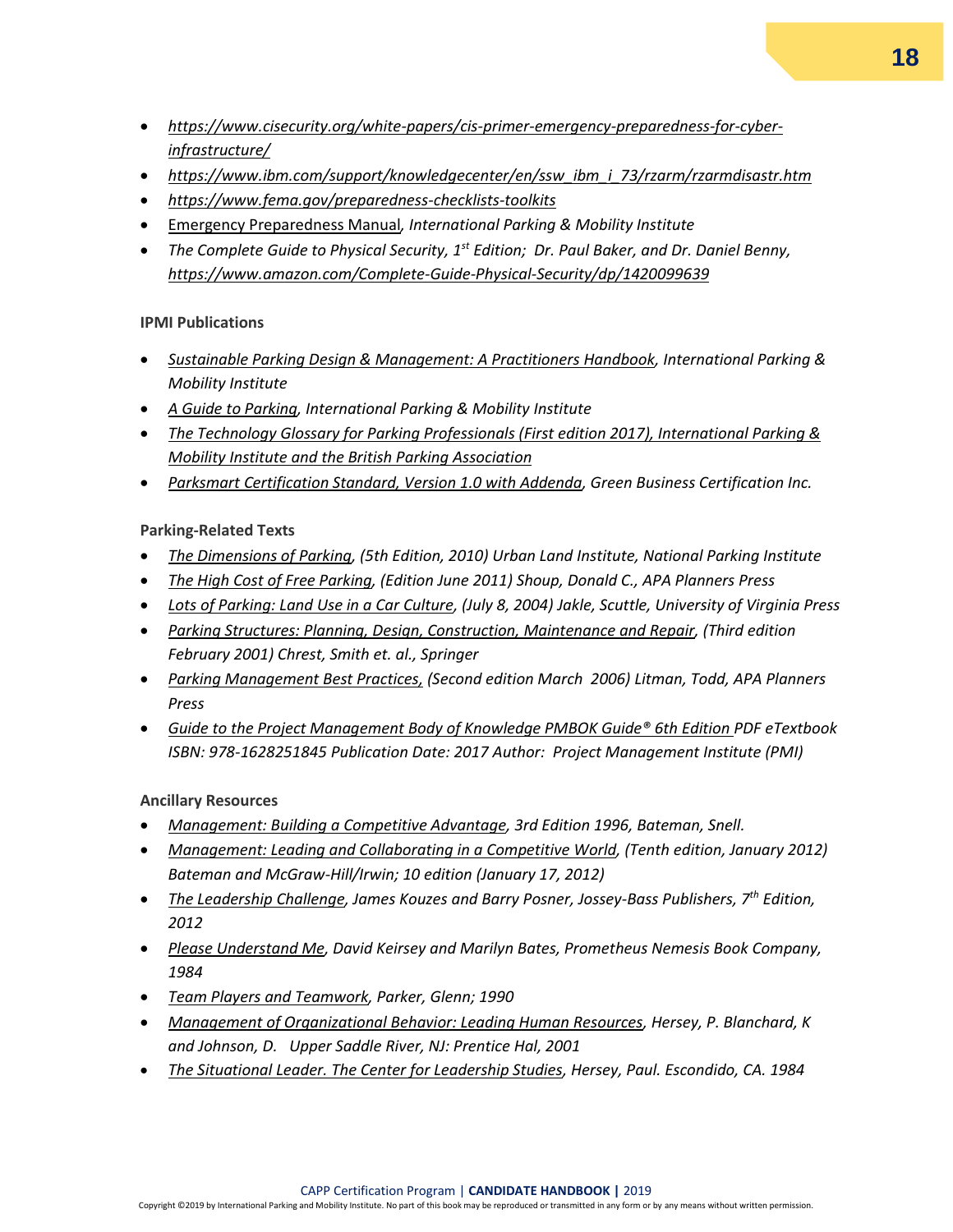### <span id="page-18-0"></span>**Additional Opportunities for Study**

IPMI offers single- and multi-day training seminars and workshops independent of the CAPP Certification Board. The CAPP Certification Board provides neither training nor educational materials, and it is important to note that candidates are not required to purchase training or education materials from IPMI to pass the examination. More information about educational opportunities may be found at the Meetings & Events and Professional Development sections of parking-mobility.org.

IPMI's education courses are not designed to serve as examination preparation classes. Attendance at IPMI courses and training is not a prerequisite to take the CAPP examination.

#### <span id="page-18-1"></span>**Acronyms Used on the Examination**

Candidates should be familiar with these acronyms and recognize their meaning.

ACRONYM EXPANSION

AVI Automatic Vehicle Identification DSL Digital Subscriber Line DVR Digital Video Recorder EPA Environmental Protection Agency FEMA Federal Emergency Management Agency GPS Global Positioning Satellite HOV High-Occupancy Vehicle LEED Leadership in Energy and Environmental Design MSDS Material Safety Data Sheets OSHA Occupational Safety and Health Administration PSI Pounds per Square Inch RFID Radio Frequency Identification RFP Request for Proposal SOV Single-Occupancy Vehicle SWOT Strengths, Weaknesses, Opportunities, and Threats TDM Transportation Demand Management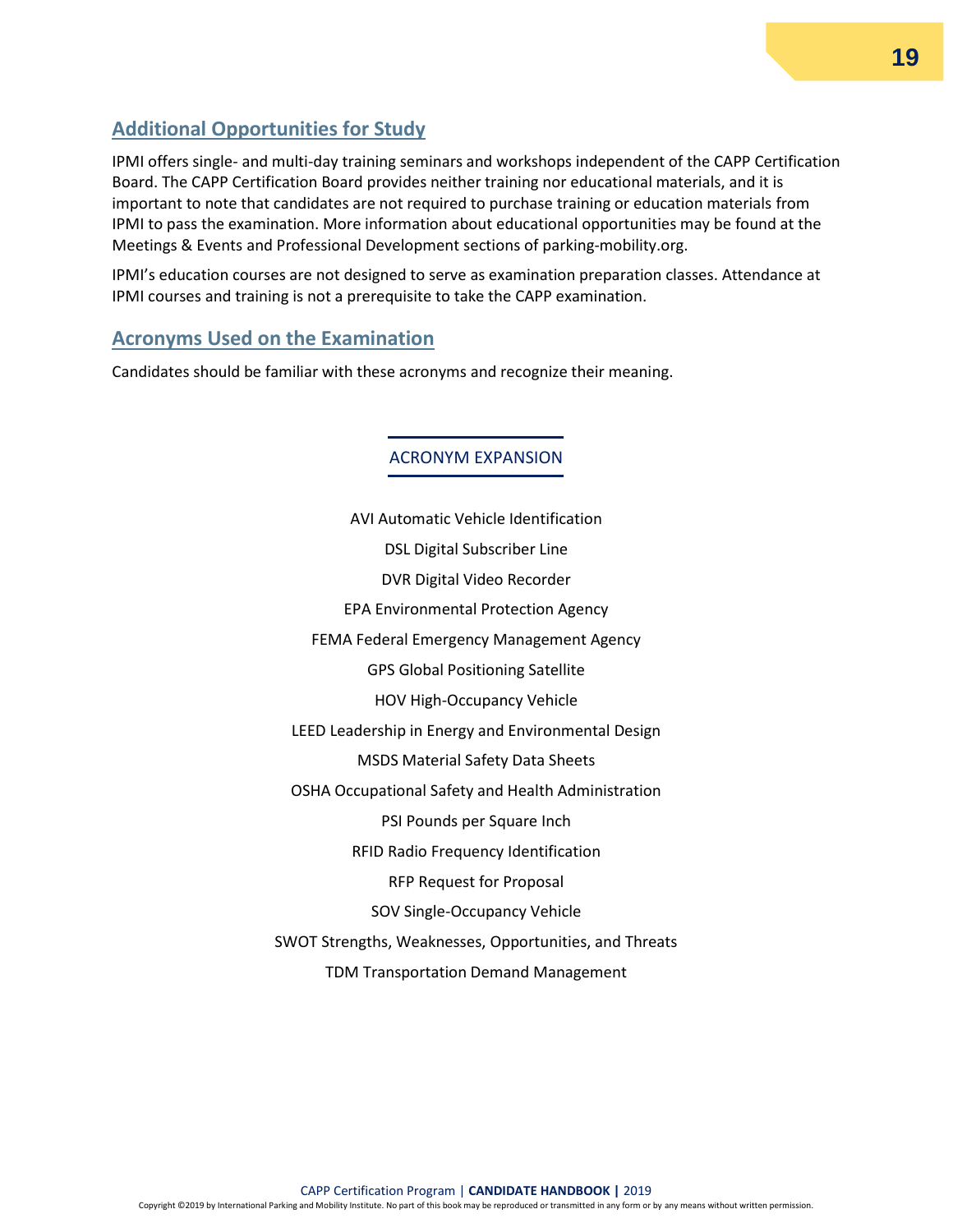### <span id="page-19-2"></span><span id="page-19-0"></span>**Examination Registration**

Once an application is approved, applicants will receive a Candidate Admission Letter via email with instructions on how to schedule an exam.

#### *Note: Applicants need to take this letter to the test center or they will be denied access.*

The examination is administered on computers at more than 250 test sites in the U.S. and Puerto Rico, U.S. territories, Canada, and various sites outside of North America. Test sites operate in all 50 states and most are open from Monday to Saturday from 9:00 a.m. to 9:00 p.m., and Sundays from 1:00 p.m. to 6:00 p.m., excluding holidays. These sites are operated by ISO Quality Testing, IPMI's examination vendor. Information concerning test center locations and operating hours may be found at isoqualitytesting.com. Click the Take a Test tab and then the Locate a Testing Center link.

#### *Note: Candidates may not register to take the exam until registration information is provided by the CAPP Certification Department upon application approval.*

Once approved to take the CAPP examination, candidates will receive correspondence directing them to:

- 1. Navigate to the examination vendor's registration page: intesting.com
- 2. Choose the option Exam Registration.
- 3. Enter the provided username and password to login:
	- a. Username: (Your email address)
	- b. Password: Unique CAPP applicant number included in your Candidate Admission Letter email from ISO Quality Testing, Inc.
- 4. Select the organization: IPMI
- 5. Select the exam: CAPP After logging in, please follow the on-screen instructions to schedule an appointment.

#### *Note: Candidates must test within one year of application approval.*

For assistance, click on the Contact Us tab on the home page to send a message to ISO Testing's customer service, or call 866.773.1114 (U.S. and Canada) or +1.727.733.1110 (other countries).

ISO Quality Testing maintains an online demo of its test delivery system that applicants can access at home.smttest.com/candidates.aspx. Many candidates find it helpful to familiarize themselves with the system before they visit the testing site.

#### <span id="page-19-1"></span>**Rescheduling an Examination Registration**

Candidates scheduled to take the examination may reschedule or cancel for a \$25 charge if the request is made five working days in advance of the scheduled administration date. Additional non-U.S. (international) rescheduling fees may apply. The only reasons a candidate can reschedule an exam are:

- Jury duty
- Death in the immediate family\*
- Military deployment
- **Sickness**

*\*Immediate family is defined as a person's grandparents, parents, spouses, siblings, and children.* 

*Note that proper documentation will be required for any of the four reasons before rescheduling to a new date.*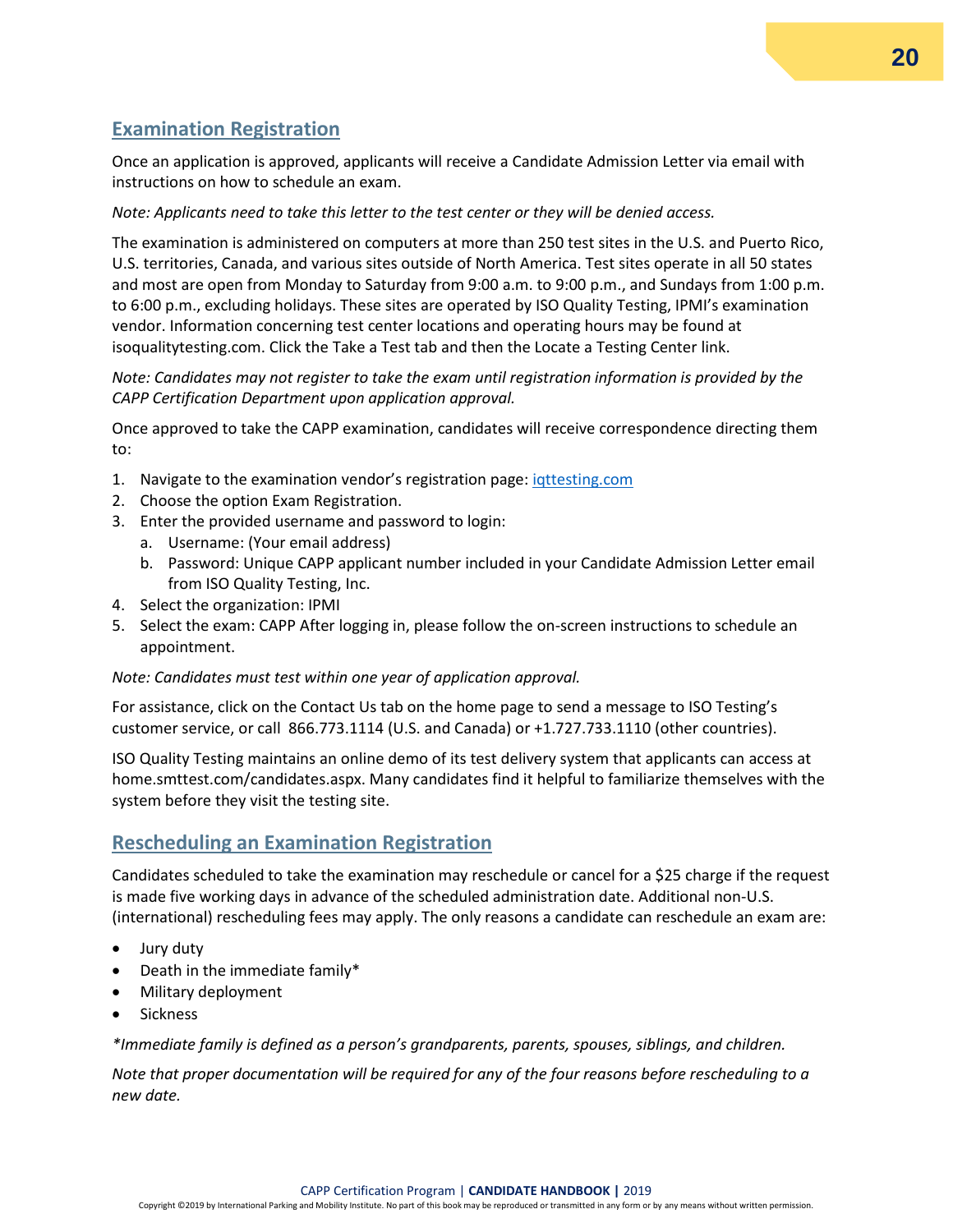### **Rescheduling a Missed Examination**

The fee for rescheduling a missed examination administration appointment is \$150. Additional retesting fees may apply outside the U.S. It is the candidate's responsibility to contact ISO Quality Testing to reschedule a test administration.

Failure to appear at any scheduled examination site without contacting ISO Quality Testing or failure to reschedule an examination date within one year of application approval will cause the forfeiture of all application fees. Candidates may reapply by paying the full application fee.

#### <span id="page-20-0"></span>**Examination Administration Rules and Regulations**

The examination administrator or proctor is the CAPP Certification Board's designated agent for maintaining a secure and valid examination administration. Any individual found by the CAPP Certification Board or its agent to have engaged in conduct that compromises or attempts to compromise the integrity of the examination process will be subject to disciplinary action as sanctioned by the CAPP Certification Board, the Code of Ethics, and the CAPP Certification Board policies and procedures. Examinations are administered according to a strict protocol to ensure the examination's security and protect the right of each candidate to a standardized testing experience.

Candidates are required to sign a security affidavit agreeing to abide by all rules and regulations:

- During the registration procedures at the test site, candidates must sign the test roster and provide one form of valid government-issued photo identification with a signature, such as a driver<sup>3</sup> s license or passport.
- No books, papers, texts, references, or personal calculators are allowed into the examination room. An on-screen calculator will be provided along with scratch paper and a pencil that will be collected by the test proctor after testing. No electronic devices of any kind are permitted in the testing room (e.g., cellphones, smartphones). If any are found, the candidate will be disqualified. If possible, personal belongings should not be brought to the testing site. If they are, they will be placed in a secure location and will be unavailable to the candidate during the examination. No food or drink is allowed in the examination room.
- Candidates with a specific medical condition (e.g., hypoglycemia, pregnancy, diabetes) requiring the consumption of water or food during the examination period must submit a written request to the CAPP Certification Board for a special accommodation prior to the examination.
- Visitors are not permitted in the examination room.
- At no time during the examination may candidates give or receive help to one another or communicate in any way. Examination proctors have the authority to remove a candidate suspected of cheating from the examination room, at which time scores will be cancelled and disciplinary action will be taken.
- Candidates are expected to follow all instructions from examination proctors, printed in test booklets and answer sheets, and/or displayed in the computer-testing program. Candidates will be provided with the opportunity to ask questions prior to beginning the examination.
- Candidates may leave the testing room only after receipt of express permission from the proctor. Candidates must sign out and sign in from the room and must surrender all testing materials when they exit. Exit from the testing room is permitted for washroom and drinking fountain visits only. Candidates may not access cellphones or leave the building during breaks. Test timing is not paused for these breaks.
- Disqualifying behaviors include:
	- o Creating a disturbance.
	- o Aiding or asking for aid from another candidate.
	- o Any attempt to remove, copy, buy, sell, or reproduce testing materials.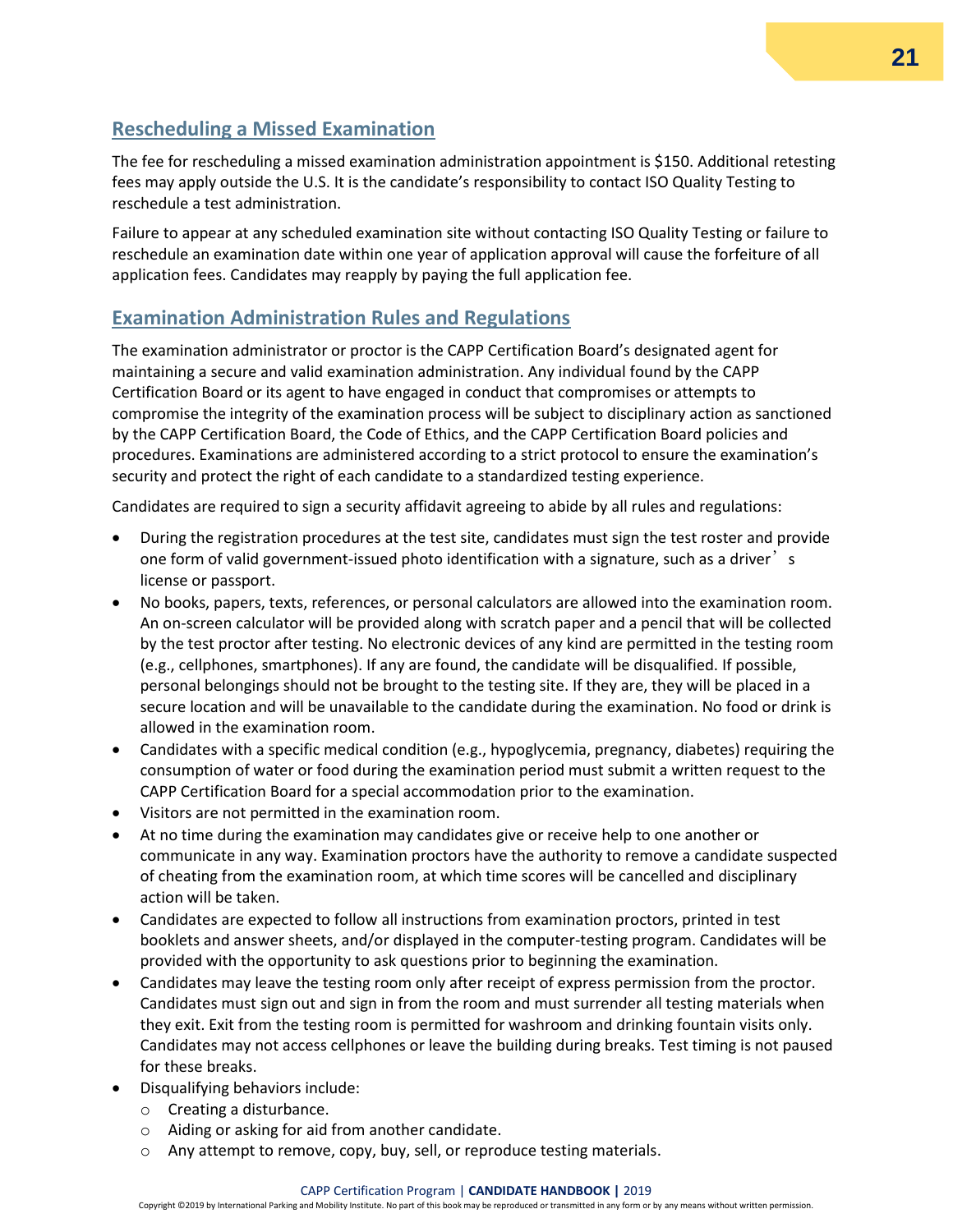- o Unauthorized possession of test materials.
- o Impersonation of another candidate.
- o Use of contraband materials or equipment in the testing site.
- o Any falsification or misrepresentation of information provided during the CAPP application process.

Prior to beginning the examination, candidates will review a five-minute tutorial program designed to familiarize them with how the exam will be presented, as well as introduce familiarity with the system. There are some examples of test questions provided in the tutorial; these are for demonstration purposes only and do not affect examination scores. Candidates are encouraged to take the time to complete the tutorial as it explains features of the computerized testing system. The candidate's name and the name of the examination will be shown in the upper left corner of the screen. If either of these is incorrect, candidates are asked to inform the proctor.

*Note: the five minutes for the tutorial are not deducted from the three hours candidates must complete their exam.* 

A navigation grid is posted on the upper right of the screen that depicts the number of questions on the examination and the status of those questions (answered, bookmarked for review, or skipped.) A digital clock is also posted indicating a countdown of available time. Registered candidates may take a sample test (content is not parking-related) before going to the test site by accessing isoqualitytesting.com/mlocations.aspx.

# <span id="page-21-0"></span>Application Process

#### <span id="page-21-1"></span>**Candidate Comments About Examination Questions**

During the examination, candidates can post comments about questions by clicking on the icon "Comment on this Question." Once the examination is completed, candidates may provide additional feedback and comments on or about exam questions or examination process via the Examination Exit Survey.

Examination proctors may neither discuss nor comment on the examination contents. All comments and questions are reviewed and considered by the CAPP Examination Item Writing Committee. Neither the CAPP Examination Item Writing Committee nor the CAPP Certification Board nor IPMI staff will discuss individual test questions or comments with candidates. Candidates should not expect a response to a comment unless it relates to a problem with the examination administration. Candidate comments or lack thereof may be taken into consideration as evidence during any appeals process (details of examination appeal procedures follow).

*Note: no additional time is provided for candidates to make comments.* 

#### <span id="page-21-2"></span>**Examination Scoring and Reporting**

The CAPP Certification Board works with its testing consultant and contractors in the development, administration, scoring, and reporting of the CAPP exam. Additionally, the CAPP Certification Board approves the passing score (or passing/cut score) that is established with a committee of CAPPs who are led by a psychometrician using the Modified Angoff V standard-setting procedure. The raw passing score is translated into a scaled score. Passing the examination requires a scaled score of 70.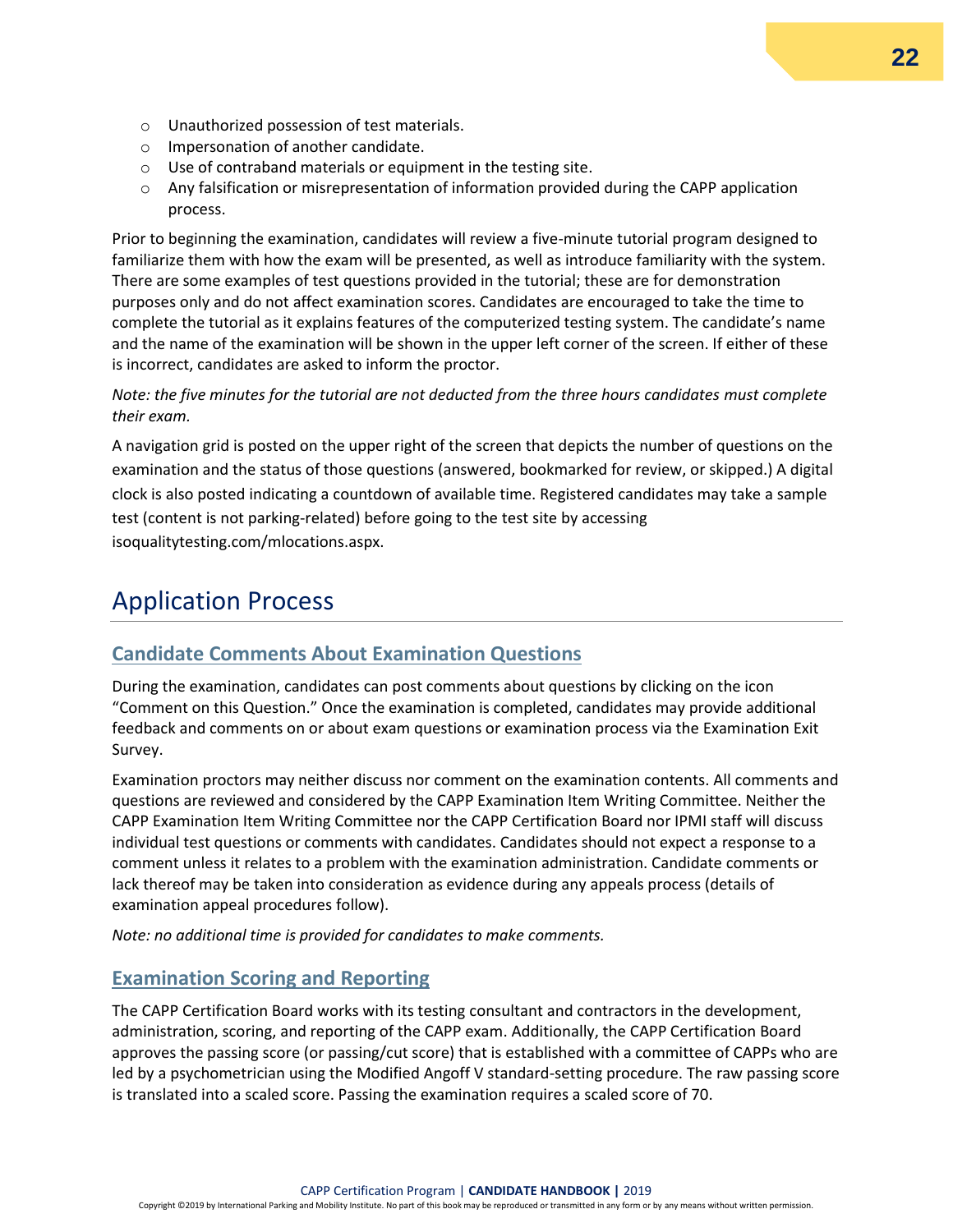Candidates passing the examination receive notice they passed the exam. The CAPP examination is not intended to distinguish scores above the passing point; therefore, scores are not reported above the passing score.

Failing candidates receive a scaled score and a report indicating percent of questions the candidate answered correctly in each of the seven content areas of weakness. The report is designed to provide a tool for study and preparation for retaking the examination.

At the testing site, candidates receive a preliminary printed score report upon completion of the examination. At certain times in the test development process, scores may be withheld pending test/question statistical review.

#### <span id="page-22-0"></span>**Retesting for Failing Candidates**

Failing candidates can reapply to retake the examination upon payment of a \$150 re-examination fee within their original one-year timeframe from the date of the application submission acceptance. Additional retesting fees may apply outside the U.S.

Candidates are given one year in which to take and pass the examination. This one-year time period includes any failures. The first retake may take place as soon as the \$150 re-examination fee is received and processed. Candidates may retest up to three times within one year of initial application approval. An additional \$150 re-examination fee must be paid for any subsequent retest. After the fourth failure there is a six-month waiting period, after which candidates need to submit a new application and pay the full initial application fees.

#### <span id="page-22-1"></span>**Examination Appeals**

Candidates have the right to appeal examination results within the following specified criteria established by the CAPP Appeals and Discipline Committee.

#### **Section 1:** *Grounds for Appeal*

- 1. Appellants may appeal examination results in situations restricted to extraordinary circumstances that:
	- Arise coincidentally with the examination administration.
	- Are outside the control of the appellant.
	- Made the appellant's experience different from other candidates' (related to the examination administration) and/or affected the candidate' s ability to receive credit for a test question (related to the examination content).
	- Were severe enough to account for examination failure.
	- Were properly reported to the examination administrator and the CAPP Appeals and Discipline Committee.

Appellants must meet all the above criteria to submit an appeal.

2. If written documentation of the extraordinary circumstances is not received by the CAPP Appeals and Discipline Committee within 72 hours of an examination, an appellant will forfeit the right to appeal.

#### **Section 2:** *Method of Appeal*

- 1. Appeals will:
	- Be provided in writing.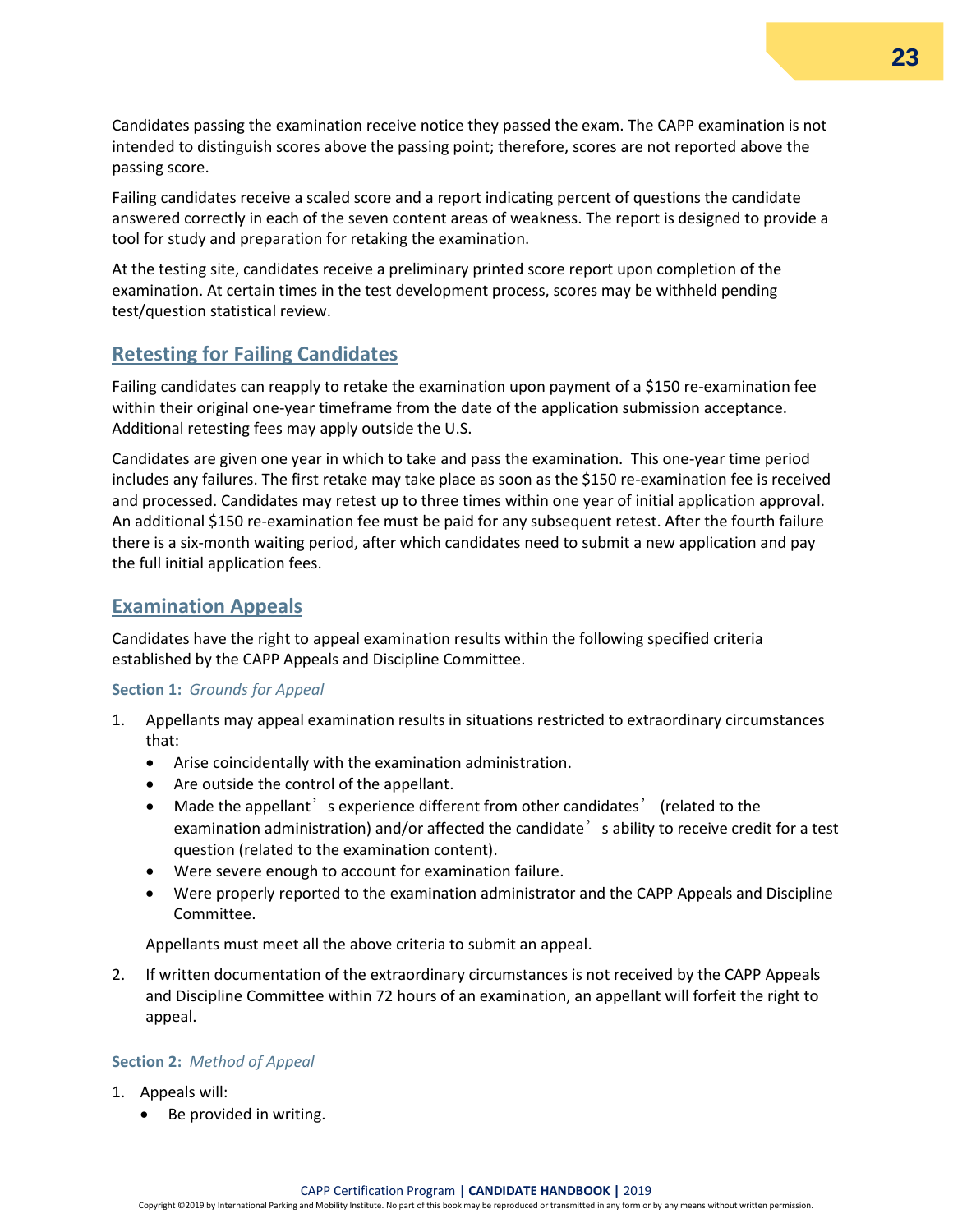- Detail the specific nature of the appeal and all documentation and information necessary for the appeal to be adjudicated.
- Be mailed (must be postmarked within 72 hours of the examination administration) or emailed to the CAPP Appeals and Discipline Committee.
- Include a non-refundable fee of \$50.

#### **Section 3:** *Appeal Procedures*

- 1. Level One: CAPP Appeals and Discipline Committee Appeal Consideration:
	- a) An appeal will be submitted to the Appeals and Discipline Committee within 72 hours of the candidate receiving examination scores. All communication from the Appeals and Discipline Committee will be mailed to the address stated on the submitted appeal.
	- b) Two representatives of the Appeals and Discipline Committee will determine the validity of the appeal based upon the submitted documentation as to the existence of extraordinary circumstances described in Section 1.01.
	- c) A CAPP Appeals and Discipline Committee representative will notify the appellant by mail within 10 business days of receipt of the appeal regarding whether the appeal has been accepted or denied. Accepted appeals will be brought to the consideration of the CAPP Appeals and Discipline Committee.
- 2. Level Two: Appeals and Discipline Committee Action:
	- a) Only appeals brought forth for consideration by the two representatives of the CAPP Appeals and Discipline Committee will be reviewed by the full CAPP Appeals and Discipline Committee. The Committee will review the appeal within 60 days.
	- b) The Appeals and Discipline Committee will review:
		- The appellant s statement of appeal.
		- A statement from an IPMI staff member concerning the exam process relative to the appeal.
		- Examiner reports and comments submitted by the appellant at the time of the examination.
	- c) The CAPP Appeals and Discipline Committee decision will be sent to the appellant by mail within 15 business days of the hearing.
	- d) No member of the CAPP Appeals and Discipline Committee will communicate directly with an appellant. IPMI staff will communicate with the appellant.

#### **Section 4:** *CAPP Appeals and Discipline Committee Decisions*

- 1. The CAPP Appeals and Discipline Committee may take the following action based upon evidence presented by the appellant:
	- Grant the appeal.
	- Deny the appeal.
	- Deny the appeal and grant the appellant an attempt at the next examination administration at no cost.
- 2. All decisions of the CAPP Appeals and Discipline Committee are final.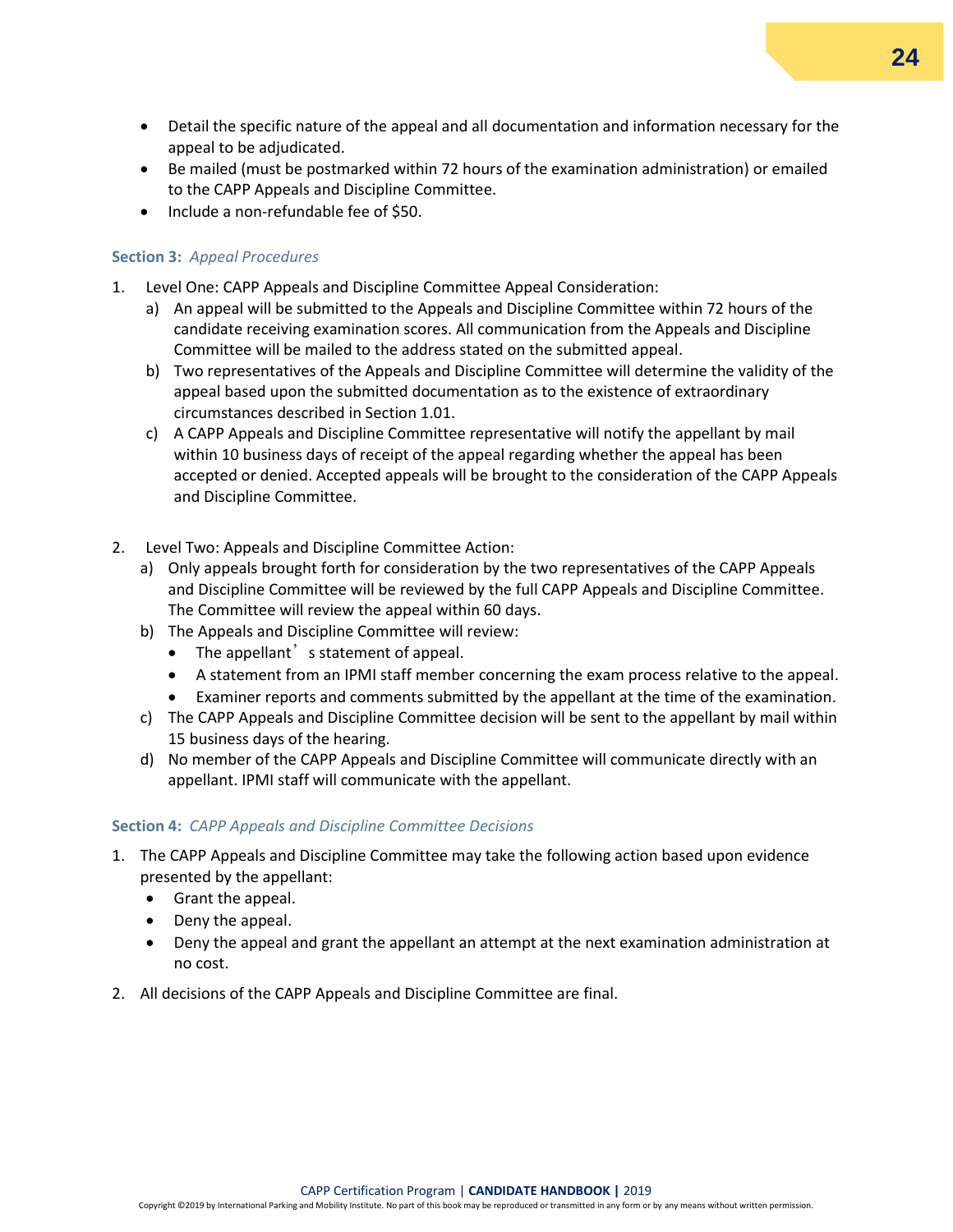# <span id="page-24-0"></span>Awarding the Credential

Upon notification from the testing center that a candidate has passed the exam, candidates may use the title of CAPP, if all requirements for certification are maintained. The CAPP credential may be used as part of a signature (e.g., on letterheads and business cards) and in accordance with the policies and procedures of the CAPP Certification Board.

# <span id="page-24-1"></span>Maintaining the Credential

The CAPP credential is valid for three years from the date it was awarded. Please see the Pro-Rate chart of the CAPP Recertification Guidelines to determine your point requirement for your first recertification cycle.

To maintain the CAPP credential, recertification requirements must be met every three years. Requirements include earning a total of 20 points that were earned during these three years and submitting them prior to the credential expiration date.

Points may be spread across the recertification matrix ensuring the Mandatory Program Types points are met. The recertification cycle begins on January 1 of the year following the award of the CAPP credential on a pro-rated schedule. Points may not be carried forward from one recertification period to another. The matrix that follows outlines the point distributions and requirements. For additional information, refer to the CAPP Recertification Guidelines document.

#### <span id="page-24-2"></span>**Recertification Point Matrix**

The following matrix outlines the recertification point distributions and requirements. A minimum of 20 points per three-year certification cycle is required to recertify.

#### **Program Type 1 – Education –** *No point requirement*

*Note: Points must be earned through receipt of a degree or passing grade of a course offered/taken outside of a degree program, as bestowed by an accredited institution of higher education.* 

| College-level course in a related professional discipline (e.g., urban<br>planning, information technology, accounting, finance, economics) | 2 points per class |
|---------------------------------------------------------------------------------------------------------------------------------------------|--------------------|
| Associate degree (or International equivalent                                                                                               | 8 points           |
| <b>Bachelor's Degree (or International equivalent</b>                                                                                       | 16 points          |
| <b>Master's Degree (or International equivalent</b>                                                                                         | 24 points          |
| <b>Doctorate</b>                                                                                                                            | 40 points          |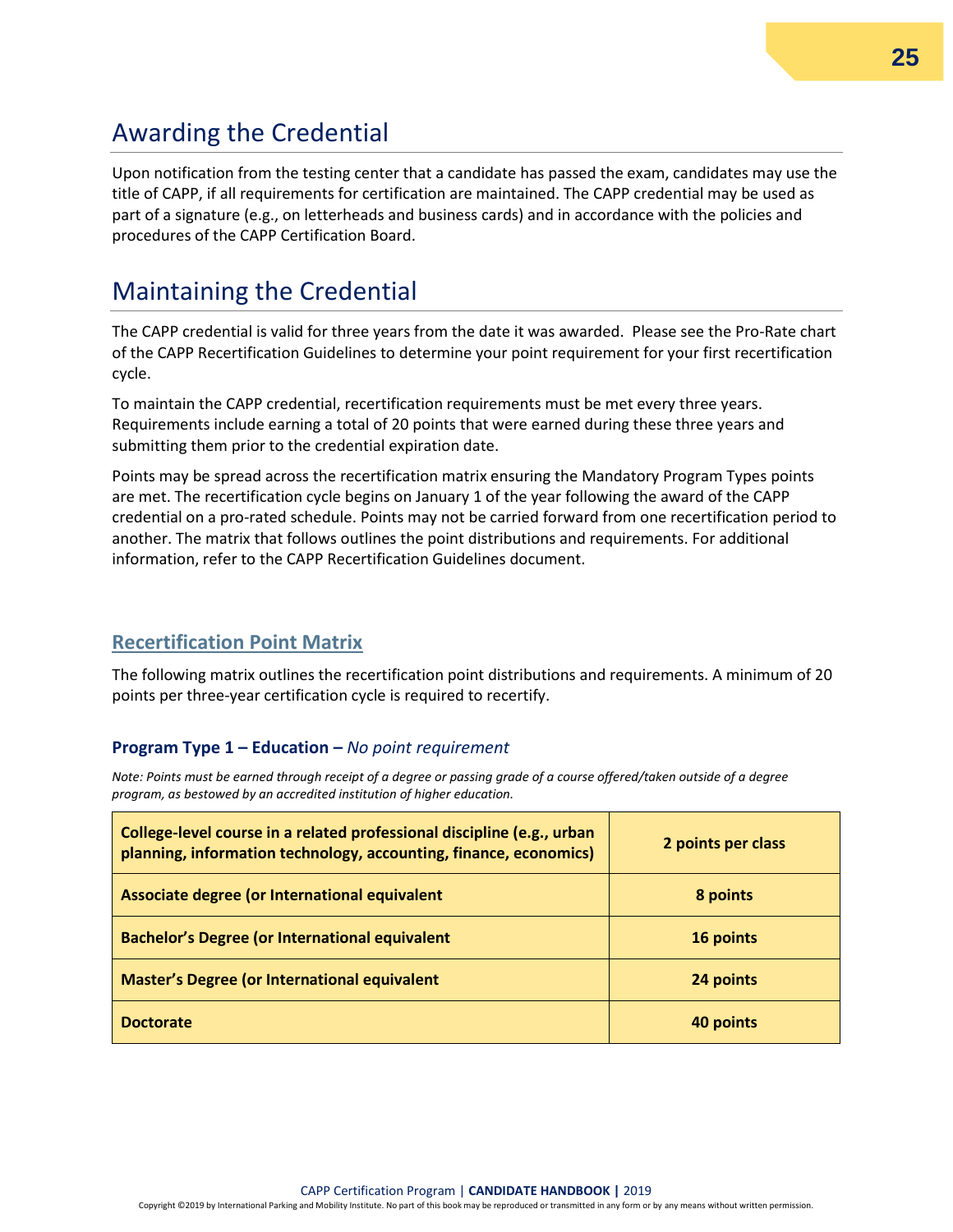#### **Program Type 2 - Professional Development/Continuing Education –** *Mandatory: 1 point\*; Maximum: 4 points per year.*

Recertification points may be earned by attending educational seminars offered through IPMIsponsored or approved conferences or other programs, such as college or university courses or other professional development programs. Individuals or organizations may write to the CAPP Certification Board to have their educational programs recognized for recertification points

*Note: Professional development courses/training examples include industry seminars, other professional training programs, other professional certificates. One point is awarded per continuing education hour of professional development/continuing education.* 

| <b>IPMI Annual Conference Attendance</b>                                                               | 4 points for attending 4, 1-hour education sessions |
|--------------------------------------------------------------------------------------------------------|-----------------------------------------------------|
| <b>IPMI Seminars/Courses/Training Programs</b>                                                         | Points as assigned; up to max. 4 points per year**  |
| <b>Other Professional Seminars/Conferences</b><br>(such as IPMI allied State and Regional conferences) | Points as assigned; up to max. 4 points per year**  |

**Program Type 3 – Board-Level Professional Service/Leadership/IPMI Committees –** *No minimum point requirement; Maximum: 2 points per year, per Board or IPMI Committee/4 points per year or 4 points per year for CAPP Mentor.*

#### **Program Type 4 – Professional Presentation/Feature Article/Regular Column –** *Mandatory: 1 point \*; No maximum. Each article/presentation written for Parking & Mobility is worth 1 point. Two blog posts per year for three years are worth 1 point.*

- Feature articles must be original and a minimum of 1,600 words.
- Original articles and presentations can only be listed once on the CAPP Recertification Recordkeeping Form for points (e.g. cannot list a presentation that was given at a conference and then also submit it to *Parking & Mobility* for publication.)
- Committees recurring columns are 650 words each, written once per year and assigned by IPMI's Vice President, Program Development up to one year in advance.
- Parking Spotlights are 1,000 words each which can be submitted at any time during the year. They usually consist of case studies.
- Blog posts must be 300 words max., two blog posts per year for each of your three years of current certification. They should be submitted to IPMI's Director of Publications a[t editor@parking](mailto:editor@parking-mobility.org)[mobility.org.](mailto:editor@parking-mobility.org)
- See Appendix A Submission Guidelines for Professional Articles in this document for more information.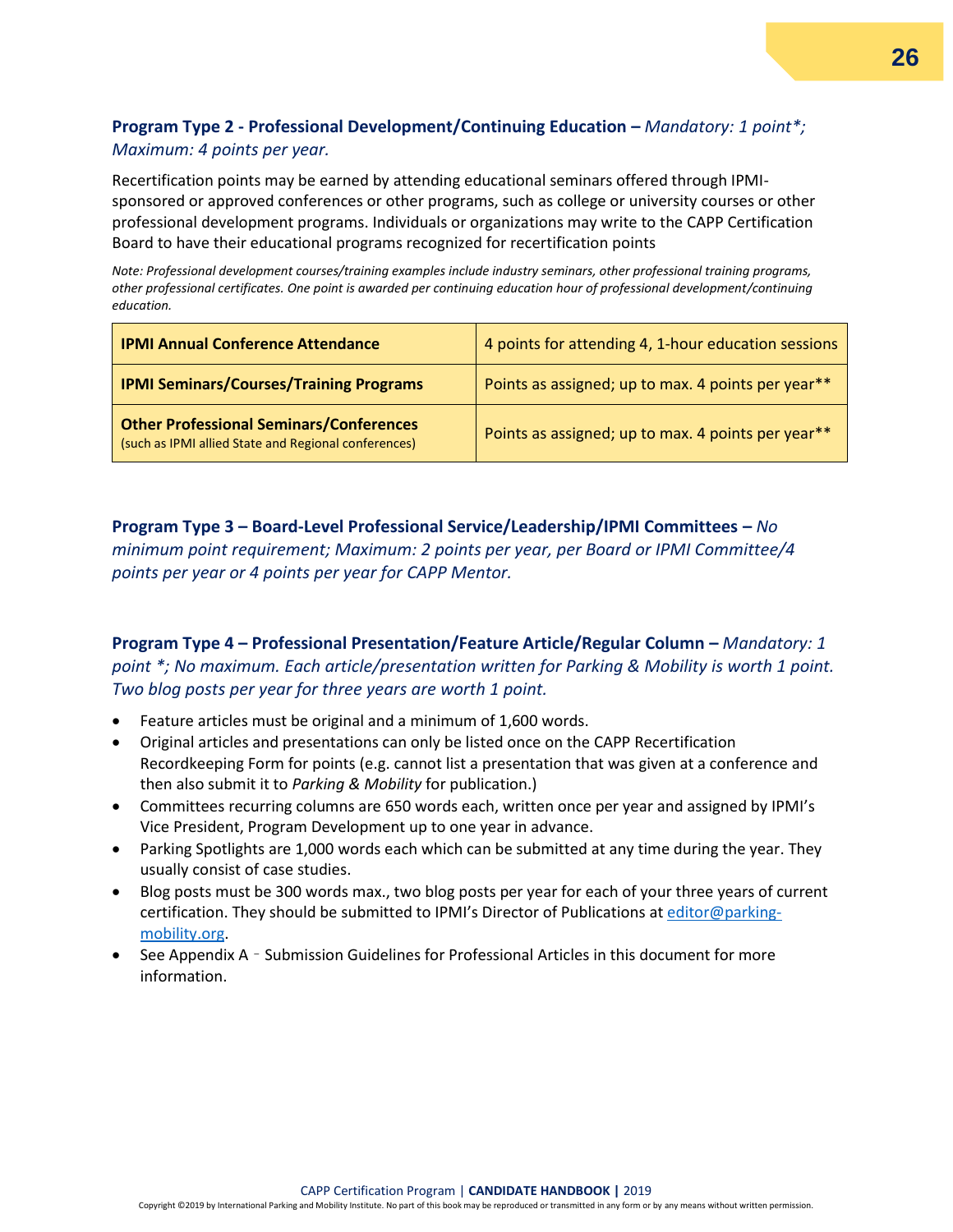#### **Program Type 5 – Online Training Modules (e.g., webinars, web-based seminars, IPMI Online courses) -** *No minimum point requirement; Maximum: Unlimited*

| Attendance at an industry related online course (1 point per hour of<br>instruction) | Points as assigned** |
|--------------------------------------------------------------------------------------|----------------------|
| Attendance at an industry related webinar (1 point per hour of<br>instruction)       | Points as assigned** |

**Program Type 6 – Re-taking the Certification Exam –** *19 points for passing the exam and 1 point for the Program Type 4 requirement = minimum 20 points to recertify for the next threeyear period.* 

To recertify by retesting, you will need to:

- Sit for and pass the Certification Exam. If the examination is not passed, the individual will lose their CAPP credential and must restart the process.
- Meet the 1-point minimum requirement for Program Type 4 Professional Presentation/Feature Article/Regular Column requirement.
- Sitting for the exam and the Program Type 4 requirements must be completed before December 31 of the recertification year.

\*Certificants must either create/facilitate one one-hour presentation, submit one 1,600-word professional feature article during every three-year recertification cycle, or write six 200-300-word blog posts. See "Appendix A: Submission Guidelines for Professional Articles" for details.

#### <span id="page-26-0"></span>**Status of the Credential**

Certificants failing to recertify within the three-year window are forbidden to use the CAPP credential.

A certificant whose certification has lapsed will be reinstated if they apply again to obtain the credential and take and pass the CAPP exam.

However, under special circumstances the following alternative statuses will be considered:

1. CAPP Retired status may be requested by CAPPs in good standing who are retiring or leaving the profession. Requests must be made within one year of a CAPP's retirement or professional change; recertification requirements are waived for professionals holding this status. The designation CAPP (Ret.) may be used.

*Note: CAPP (Ret.) status cannot be reversed. To go back to CAPP certification, a new application must be processed, and an exam must be passed.* 

2. Suspended status may be awarded in the case of extenuating circumstances that preclude a certificant from earning the required recertification points within the three-year recertification window (e.g., serious illness, military leave, or family emergency.) The credential may not be used during suspension, and the credential may only be reactivated after the missed recertification points have been made up and the CAPP is again in good standing.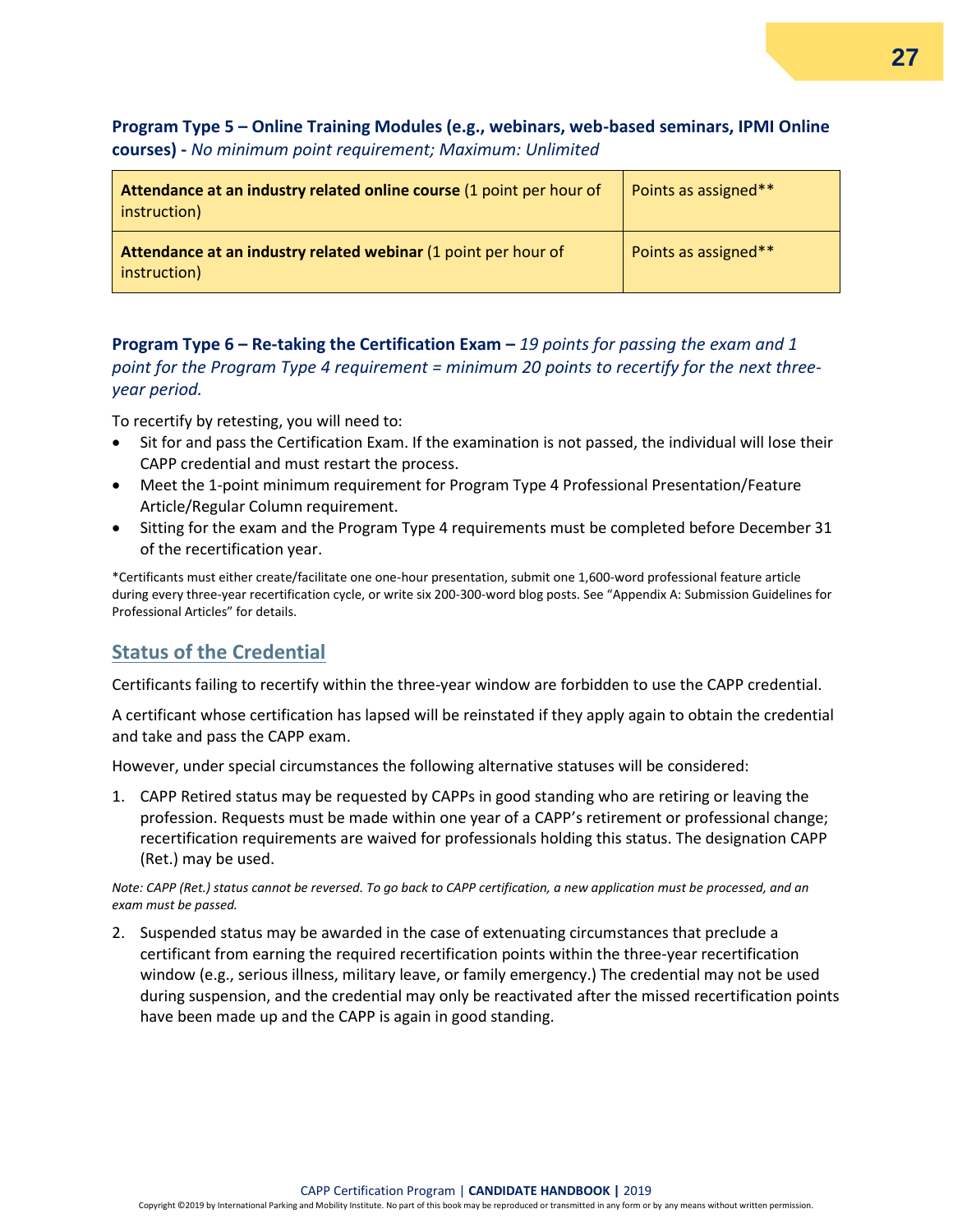# <span id="page-27-0"></span>Fee Schedules

| <b>CAPP Application:</b>                                                     | \$475 for IPMI members<br>$\bullet$<br>\$700 for non-members (Includes a \$100 non-refundable<br>$\bullet$<br>administrative processing fee for both members and non-members)    |
|------------------------------------------------------------------------------|----------------------------------------------------------------------------------------------------------------------------------------------------------------------------------|
| <b>Exam Administration:</b><br><b>(First Test</b><br><b>Administration</b> ) | Failing to test within 12 months of an application approval will result in<br>$\bullet$<br>forfeiture of the entire \$475/\$700 application fee.                                 |
| <b>Rescheduling an</b><br>examination within<br>established deadlines:       | \$25 payable to the appropriate ISO Quality Testing Center if done<br>٠<br>within the five days prior to the scheduled testing date.                                             |
| <b>Rescheduling an</b><br>examination outside of<br>established deadlines:   | \$150<br>$\bullet$<br>Failure to reschedule within a one-year window of the application<br>approval will result in forfeiture of the entire \$475/\$700 CAPP<br>application fee. |
| <b>Retesting for failing</b><br>candidates:                                  | \$150 per retest in the United States. Additional fees may apply outside<br>$\bullet$<br>the U.S.                                                                                |
| <b>Recertification:</b>                                                      | \$200 every three years for IPMI members/\$300 every three years for<br>$\bullet$<br>non-members                                                                                 |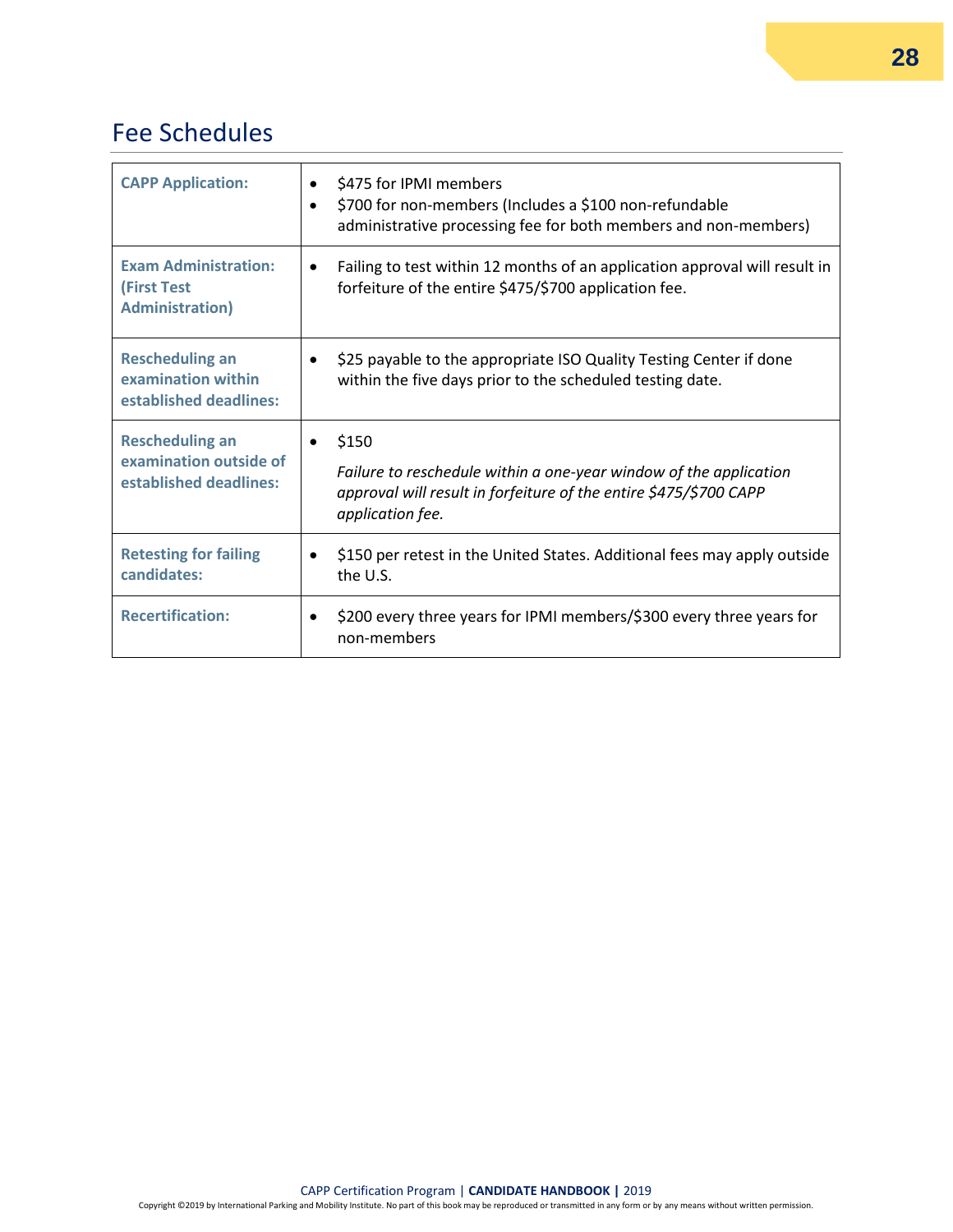# <span id="page-28-0"></span>APPENDIX A — Sample Exam Questions

- 1. What is the best practice to ensure data security?
	- (A) Have a dedicated credit card server that is separate from the application server.
	- (B) Have the software application and credit card transactions stored on the same server.
	- (C) Provide a physical receipt to every customer.
	- (D) Require a signature on all debit or credit card transactions.

**Domain I. General Management:** A. Demonstrates knowledge of the following management practices and techniques: 7. Electronic data security (e.g., encryption, data storage, backup, PCI compliance).

- 2. How can a business mitigate liability exposure related to reducing slip and fall claims? (A) Ensure lighting is at or above industry standard of 2 foot-candles.
	- (B) Use a silane sealer.
	- (C) Paint parking stripes yellow.
	- (D) Maintain a maintenance log of the cleaning of stairwell rails.

**Domain I. General Management:** A. Demonstrates knowledge of the following management practices and techniques: 10. Risk management, including: a. Business practices/liability exposure (e.g., insurance, permits, licenses).

- 3. What does an effective job description describe?
	- (A) Personality of preferred candidate.
	- (B) Major areas of employee' s responsibilities.
	- (C) Compensation and benefit levels at each stage of responsibility.
	- (D) Advancement opportunities.

**Domain I. General Management:** G. Recognize organizational human resources practices regarding: 1. Writing and updating employee job descriptions based on required skills and responsibilities.

- 4. What is the industry standard used for planning purposes to calculate the amount of square feet per
	- 90° parking space?
	- (A) 180 square feet.
	- (B) 300 square feet.
	- (C) 360 square feet.
	- (D) 400 square feet.

**Domain II. Project Management:** A. Identify/recognize the variables and considerations of facility design (surface and structure) including: 1. Functional design.

- 5. What should you consider when developing a maintenance program for a facility located in Zone III? (A) Rare instances of freezing and lack of salt use.
	- (B) Common freezing and salt use.
	- (C) Common freezing and limited use of salt.
	- (D) Coastal chloride conditions.

**Domain II. Project Management:** A. Identify/recognize the variables and considerations of facility design (surface and structure) including: 5. Maintenance considerations.

#### CAPP Certification Program | **CANDIDATE HANDBOOK |** 2019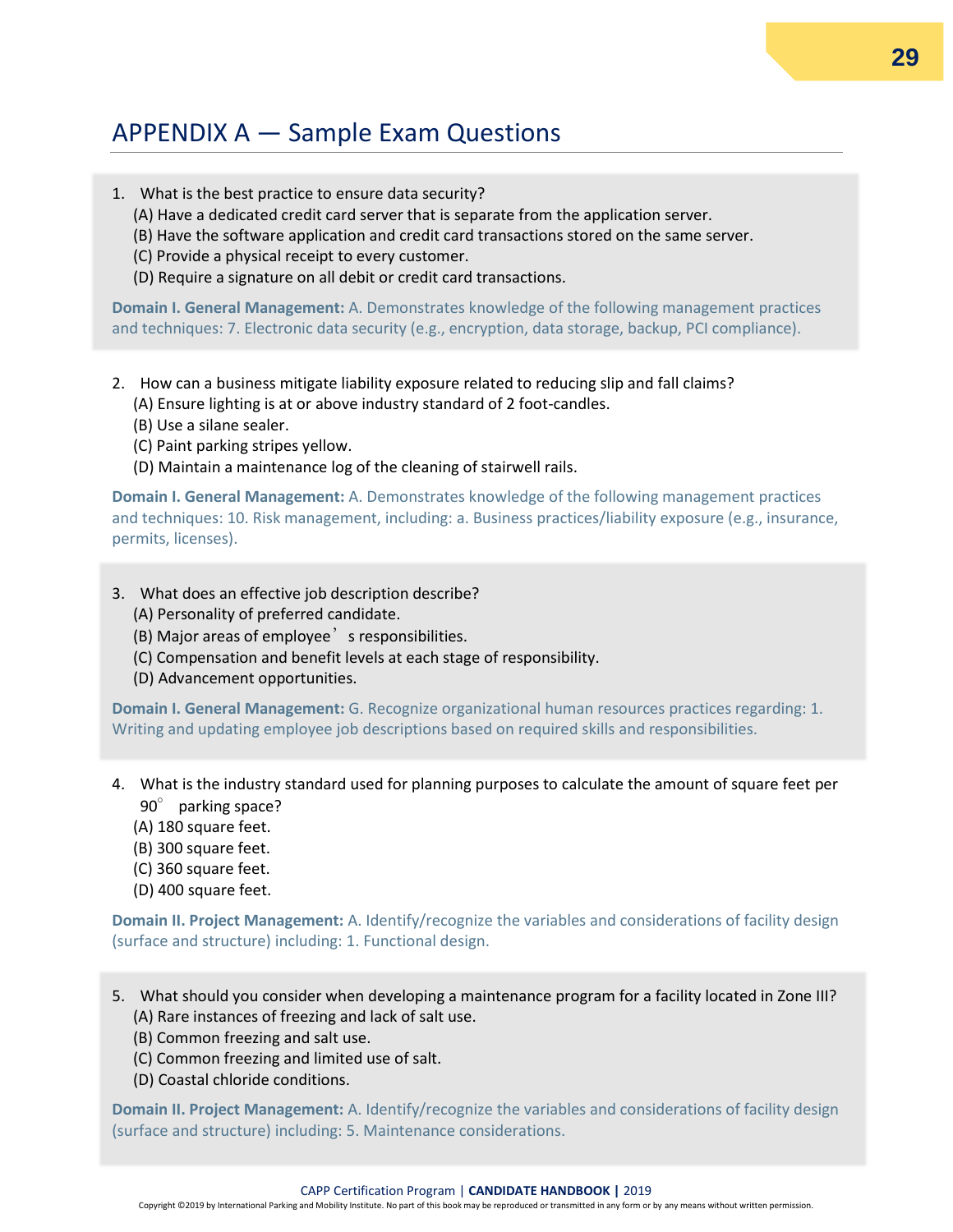- 6. Who is best equipped to assist with competitive bidding, and can provide clarification to prospective contractors during the bidding process?
	- (A) The owner with decision-making authority for the structure.
	- (B) The asset management department of the business**.**
	- (C) The maintenance department who manage repairs.
	- (D) The engineer who prepared the construction documents.

**Domain II. Project Management:** C. Explain the variables and considerations of procurement practices including: 2. Bid process (e.g., request for proposal/information/qualifications, selection process).

- 7. What best describes written cash-handling procedures?
	- (A) They are consistently and routinely enforced and followed.
	- (B) They may be overridden by management.
	- (C) They can be modified to ensure economy and efficiency in cashiering.
	- (D) They are used as guidelines by management.

**Domain III. Financial and Operational Auditing:** A. Performs strengths, weaknesses, opportunities, and threats (SWOT) analyses.

- 8. Why do you conduct regular financial audits of a parking facility?
	- (A) Meet accounting requirements.
	- (B) Reduce theft.
	- (C) Identify operational weaknesses.
	- (D) Increase revenue.

**Domain III. Financial and Operational Auditing:** C. Performs internal financial audits.

- 9. You have been hired to manage a surface lot that has parking spaces that are clearly numbered with signs and surface paint. Without knowing the customer base, which type of multi-space meter would work best for this surface lot?
	- (A) Pay and display.
	- (B) Pay by space.
	- (C) Pay and drive.
	- (D) Pay by day.

**Domain IV. Operations Management: A.** Applies operations management based on: 4. Integration of technology (e.g., parking guidance systems, hand-held equipment, LPR).

- 10. What is the most effective method of preventing moisture intrusion in the concrete of parking facilities?
	- (A) Using preventive sealers.
	- (B) Pressure washing.
	- (C) Using polyurethane deck coating.
	- (D) Mechanical sweeping.

**Domain IV. Operations Management:** C. Determines and follows a maintenance program schedule by: 5. Performing in-house or subcontracted maintenance/repairs: 1. Structural (e.g., concrete, beams, coatings, sealants).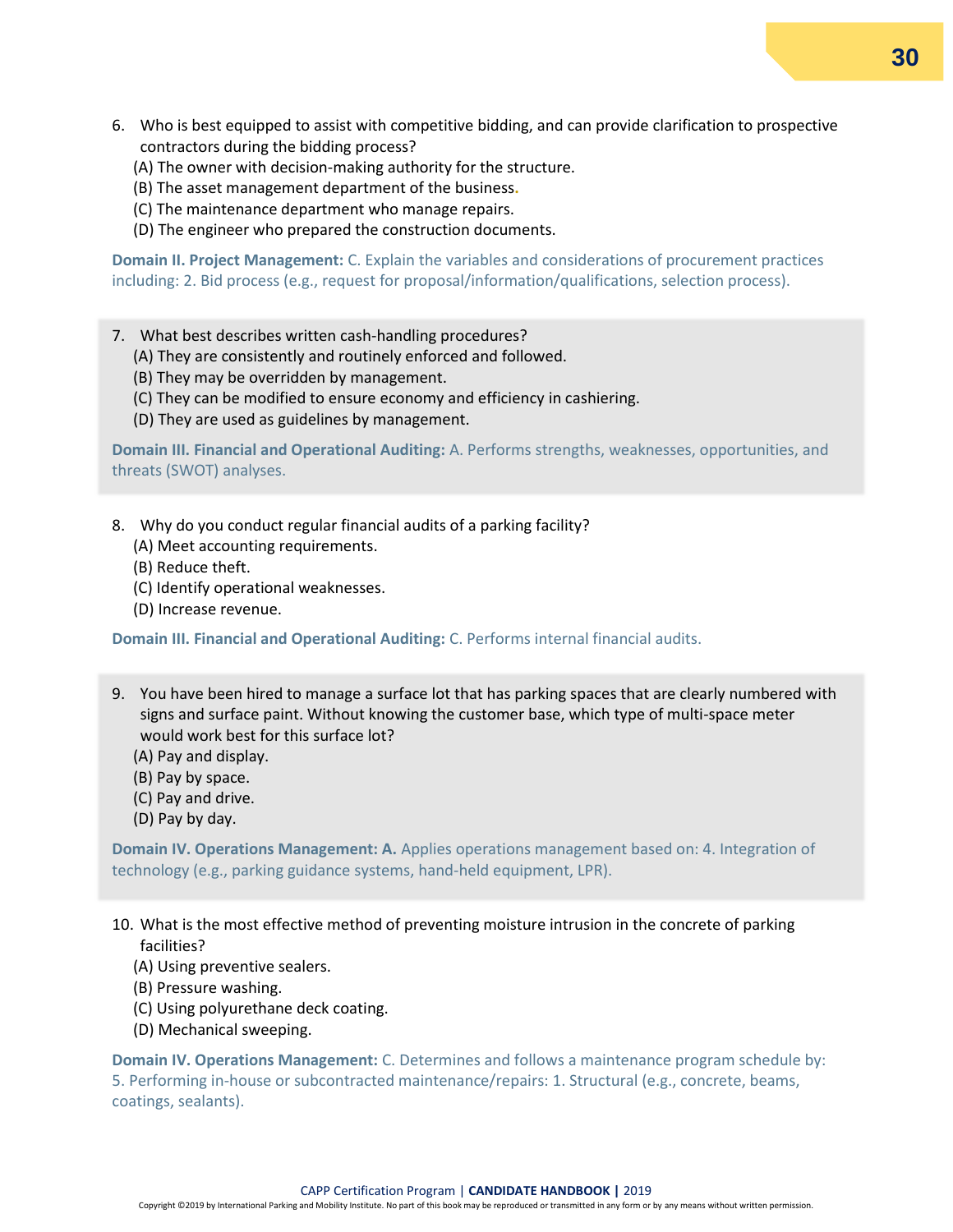- 11. What is a fundamental community benefit of on-street parking enforcement?
	- (A) Vehicle turnover.
	- (B) Revenue generation.
	- (C) Law enforcement.
	- (D) Length of stay.

**Domain IV. Operations Management:** E. Establishes and supervises the parking system enforcement policy including: 1. Purpose of enforcement (e.g., safety, vehicle turnover requirements).

- 12. A policy to ensure that employees handle daily receipt deposits properly requires which of the following?
	- (A) Comparison of actual daily receipts to receipt tapes before deposits are submitted.
	- (B) The conduct of blind counts to receipts without access to daily revenue reports.
	- (C) Employees to double check each other' s receipts before submitting daily deposits.
	- (D) Employees to submit their daily deposit without counting receipts.

**Domain IV. Operations Management:** F. Manage day-to-day financial operations including: 4. Evaluate internal operational policies to assess potential improvements: a. Cash and credit transaction processing procedures.

#### 13. What should emergency/disaster management information that is posted for consumers include?

- (A) Maps showing "you are here" signage and corresponding exit routes.
- (B) The location of the nearest water valves.
- (C) Directions to the nearest emergency room.
- (D) A fire extinguisher.

**Domain V. Marketing and Public Relations:** B. Shares the details of emergency/disaster response(s) with stakeholders.

14. What are the three most important rules in crisis communication?

- (A) Know your communication system, procedures, and policies.
- (B) Demonstrate consistency, frequency and anchoring.
- (C) Know the facts, tell the truth, and tell it fast.
- (D) Contact the ICS, NIMS, and FEMA.

**Domain V. Marketing and Public Relations:** B. Shares the details of emergency/disaster response(s) with stakeholders.

- 15. A survey of parking facility customers indicates that the majority is long-term parkers, but a sizable percentage is short-term visitors. Based on this information, what initiative would help increase customer satisfaction for the fewest customers?
	- (A) Coordinating a van pool program.
	- (B) Installing bike lockers and a tire inflation station.
	- (C) Adding a dry-cleaning service within the facility.
	- (D) Adding a car wash operation within the facility.

**Domain V. Marketing and Public Relations:** C. Identifies and markets services based on stakeholder and service profiles, competitors, and feedback.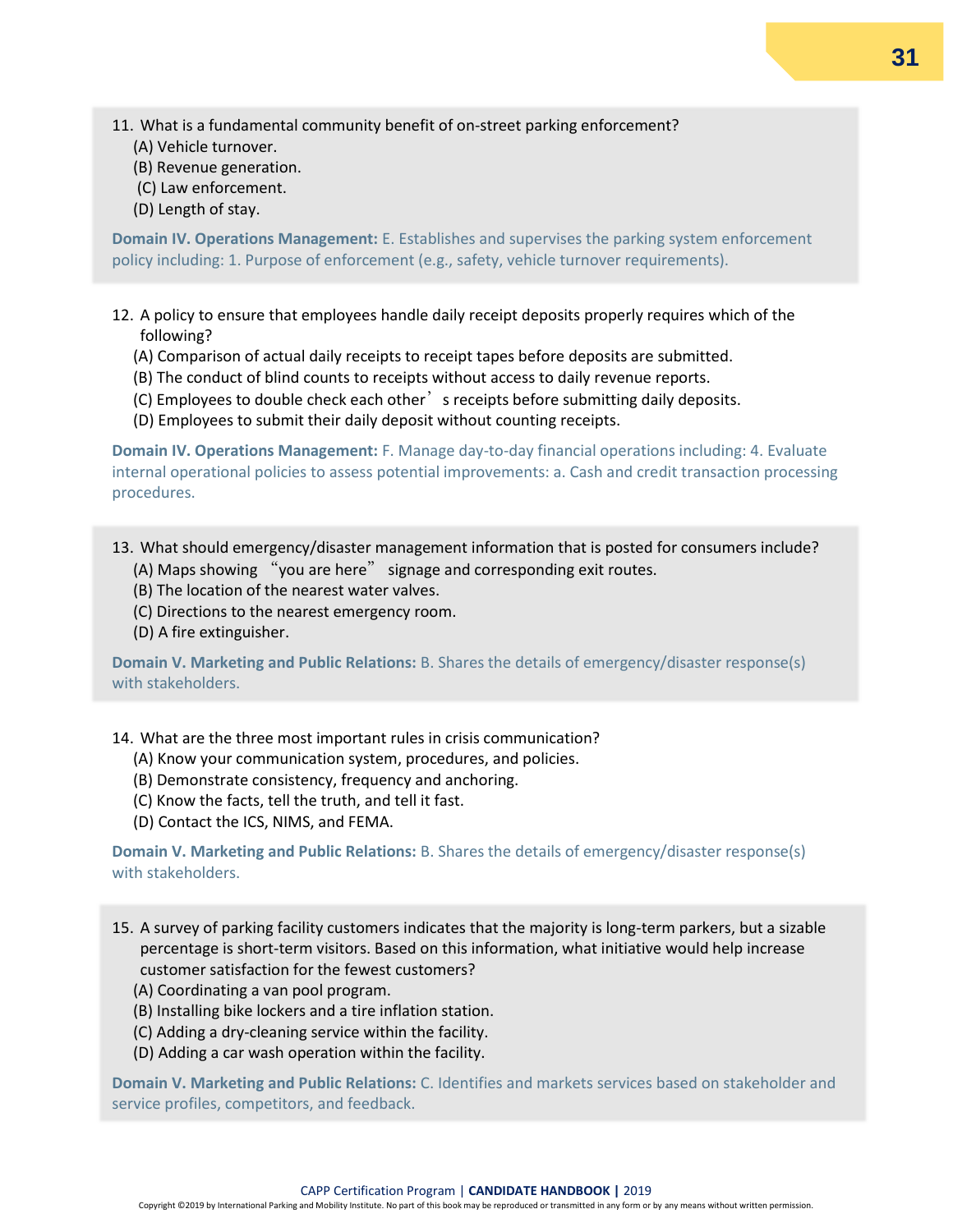- 16. What technology best facilitates communication between busses and riders?
	- (A) Online posting of bus schedules and routes.
	- (B) GPS bus tracking with real-time arrival information.
	- (C) Traffic monitoring systems.
	- (D) Multi-modal transportation system swipe cards.

**Domain VI: Analysis and Application of Technology:** E. Evaluate and/or employ real-time communications (e.g., GPS, parking availability, sensors, bus schedules/arrivals).

- 17. What technology is rapidly growing in use in urban garage operations to collect payments and verify access credentials in real time?
	- (A) Cashiers and automated systems.
	- (B) Paper permits and parking passes.
	- (C) Transit ticket/information kiosks.
	- (D) Handheld and mobile devices.

**Domain VI: Analysis and Application of Technology:** E. Evaluate and/or employ real-time communications (e.g., GPS, parking availability, sensors, bus schedules/arrivals).

18. Which of the following, when used in a gated facility, maximizes the reduction of carbon emissions? (A) Magnetic stripe.

- (B) Proximity card.
- (C) RFID.
- (D) Barcode.

**Domain VI: Analysis and Application of Technology:** F. Evaluate and/or employ sustainable technologies (e.g., EV charging stations, smart lighting, solar panels, ride sharing, bicycle sharing, car sharing).

| 1: A | 7: A  | 13: A |
|------|-------|-------|
| 2: A | 8: C  | 14: C |
| 3: B | 9: B  | 15: B |
| 4: B | 10: C | 16: B |
| 5: B | 11: A | 17: D |
| 6: D | 12: B | 18: C |
|      |       |       |

#### **KEY**.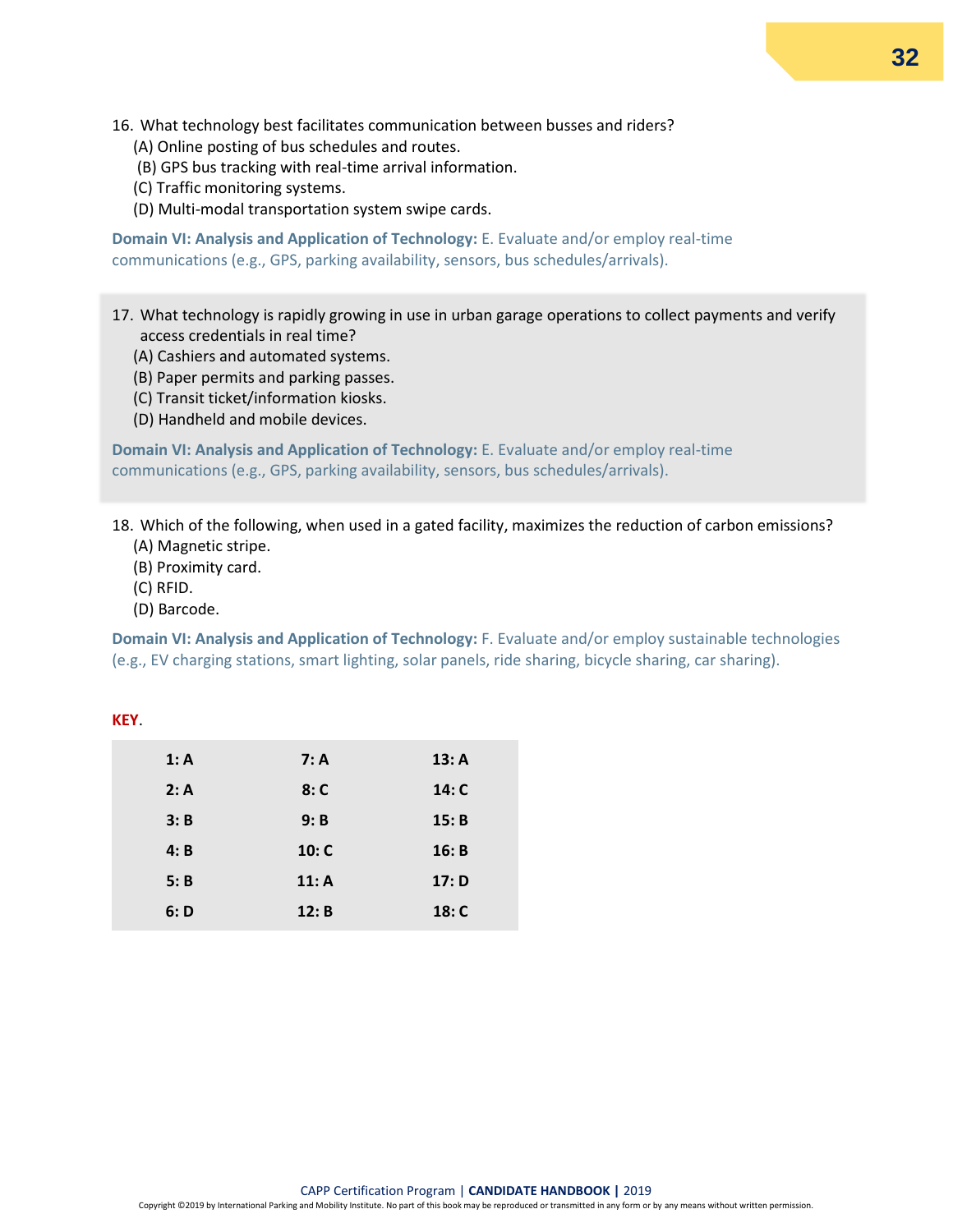# <span id="page-32-0"></span>APPENDIX B — Candidate Application Packet

Congratulations on starting the process of becoming a CAPP. Before completing this application, please visit parking-mobility.org/capp, select Professional Development: CAPP, and download the CAPP Candidate Handbook. It provides a comprehensive explanation of the application process, eligibility requirements, examination content, development information, and much more. Applicants must review the CAPP Candidate Handbook to properly complete this application.

There are five parts to the application:



Please ensure all parts of the application are complete. If you have questions, please contact IPMI staff at 571.699.3011 or capp@parking-mobility.org.

Application information is held in strict confidence. To view our privacy policy, please go to parkingmobility.org and click [Privacy Policy.](https://www.parking-mobility.org/privacy-policy/)

### <span id="page-32-1"></span>**Application Instructions**

- 1. List your legal name: this is the name that will be submitted to the testing center. T**he name must match the name on your government-issued picture identification card, which you will be required to present at the testing center.**
- 2. All correspondence will be sent to your business address unless you note on the form that the home address is to be your address of record/contact.
- 3. Once you have completed the application, you may scan and email it to the address posted on the form. Applications will not be considered without payment. Applicants will be directed to parkingmobility.org or to call 571-699-3011 to process payment securely.
- 4. Endorsements must not be included with the application. Your endorsement provider must complete the Endorsement Form and email it separately from your application to: [capp@parking](mailto:capp@parking-mobility.org)[mobility.org.](mailto:capp@parking-mobility.org)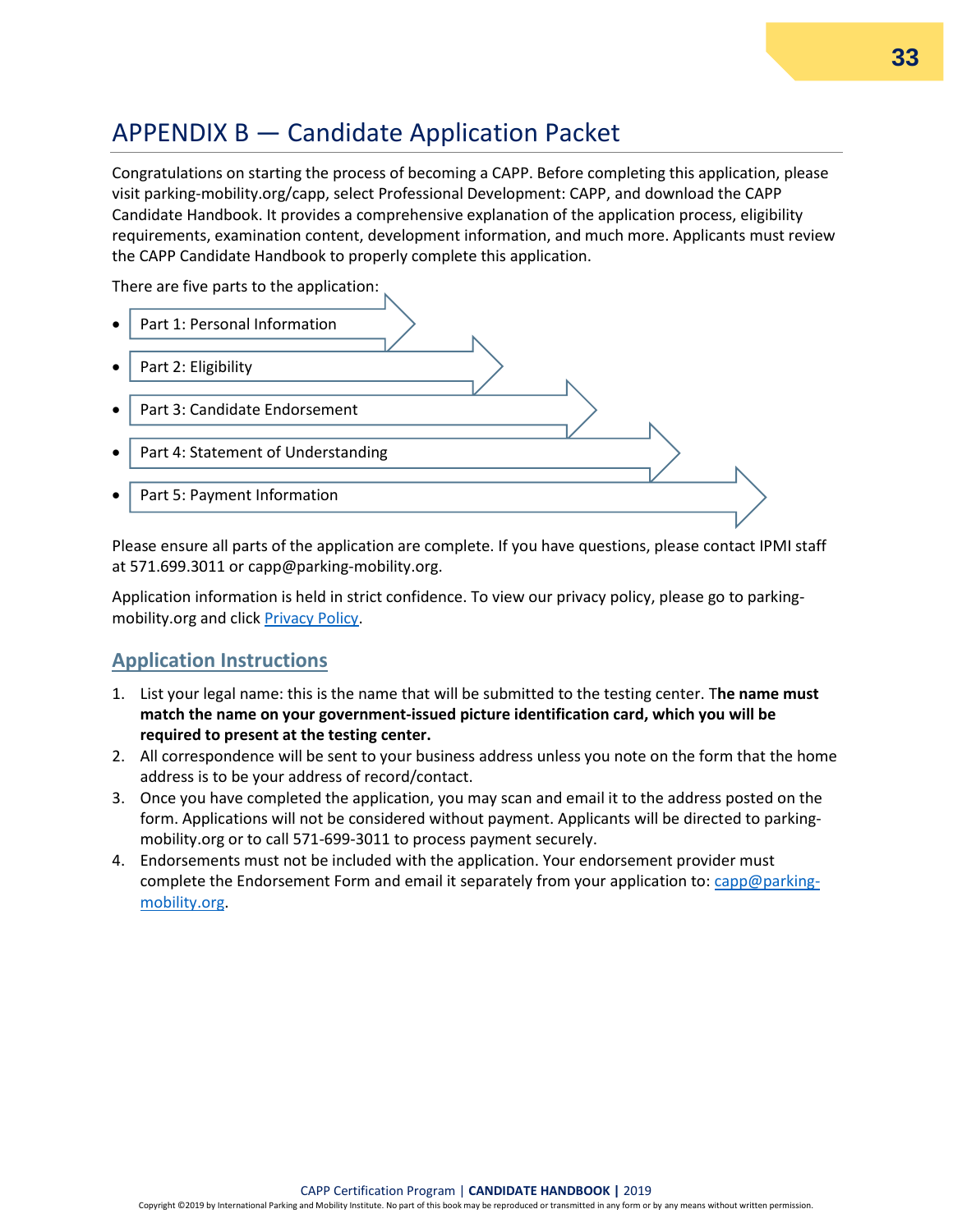

#### **Application for the Examination**

The completed application should be scanned and emailed to: [capp@parking-mobility.org](mailto:capp@parking-mobility.org)

| <b>Part 1. Personal Information</b>                             |     |           |
|-----------------------------------------------------------------|-----|-----------|
| <b>Legal Name:</b>                                              |     |           |
|                                                                 |     |           |
| <b>Business Contact Information:</b>                            |     |           |
|                                                                 |     |           |
|                                                                 |     |           |
|                                                                 |     |           |
|                                                                 |     |           |
|                                                                 |     |           |
|                                                                 |     |           |
|                                                                 |     |           |
| <b>Home Contact Information:</b>                                |     |           |
| Please address all CAPP communication using my home information | Yes | <b>No</b> |
|                                                                 |     |           |
|                                                                 |     |           |
|                                                                 |     |           |
|                                                                 |     |           |
|                                                                 |     |           |

#### *Part 2. Education, Experience, and Professional Development/Education Courses*

To be eligible for the credential, you must meet the minimum education, experience, and professional development requirements: 41 points, plus nine additional points from any of the three eligibility categories, for a total of 50 points. The following matrix outlines the point distributions and requirements.

**34**

#### CAPP Certification Program | **CANDIDATE HANDBOOK |** 2019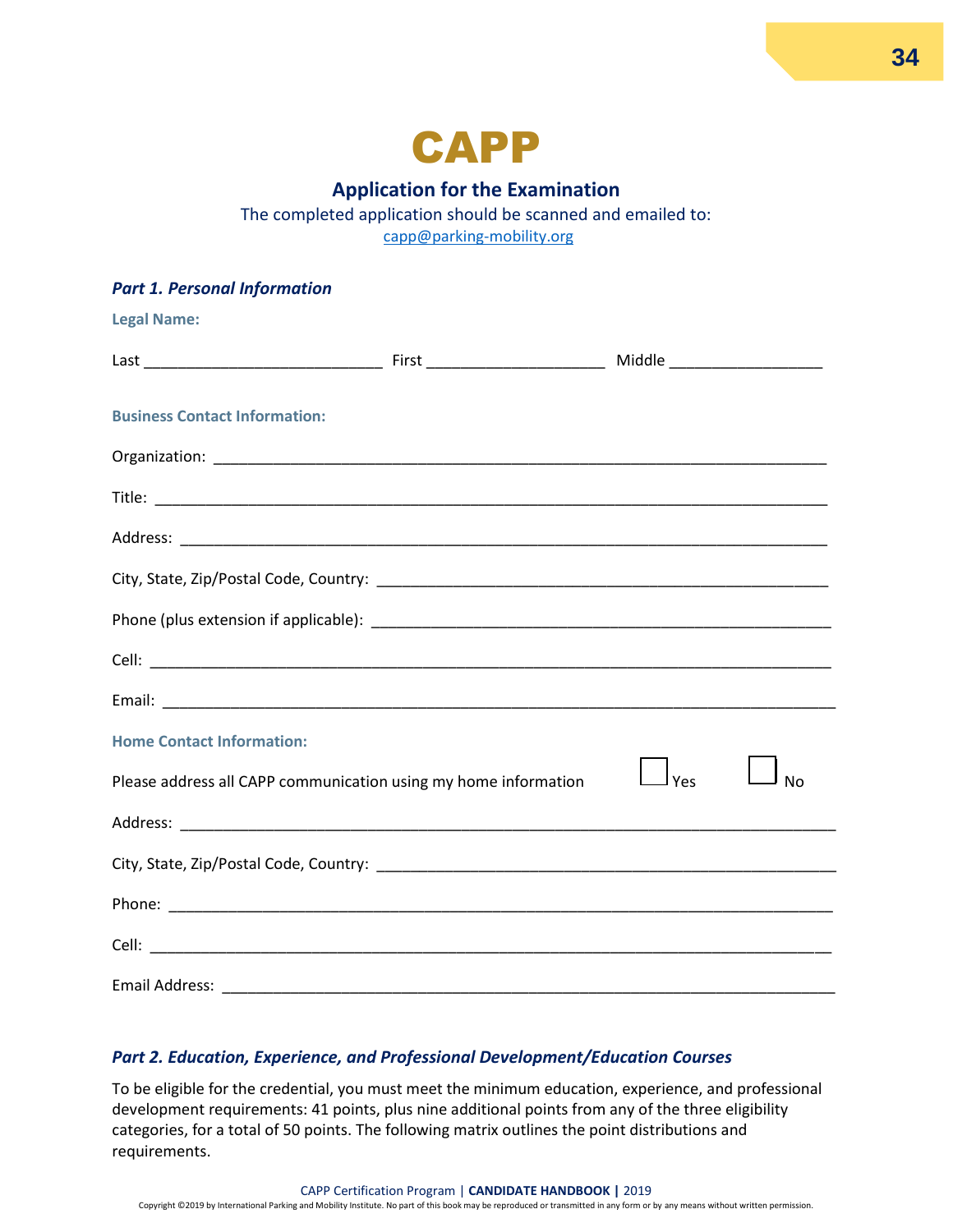- **1. Education/License/credential\*:** (Required Minimum Points: 4/Maximum Points: 40) *\*Note: License/credential holder must be in good standing with the licensing agency/credentialing body*
	- Highest level of education achieved from an accredited educational institution:

| High School Diploma or GED | 4 points  |
|----------------------------|-----------|
| <b>Associate Degree</b>    | 8 points  |
| <b>Bachelor's Degree</b>   | 16 points |
| <b>Master's Degree</b>     | 24 points |
| Doctorate                  | 40 points |

- Applicable Professional Licensing: (e.g., engineer, architect, accountancy, construction, etc.): *(8 points per license)* Points: \_\_\_\_\_\_\_\_\_\_\_\_\_
- Applicable Professional Certification Designation (must be applicable to competency as a CAPP): (e.g., project management professional, LEED, PE, AIA, etc.): *(4 points per designation)* Points: \_\_\_\_\_\_\_\_\_\_\_\_\_

#### **Total Education/License/Credential Points: \_\_\_\_\_\_\_\_\_\_\_\_\_**

*.*

*2.* **Experience:** (Required Minimum Points: 12 (3 years)/Maximum Points: 40 (10 years)

*Note: Professional experience must be in supervisory and/or managerial roles and/or contact with same (e.g., consultants, vendors) and/or equivalent experience in a related field. Equivalent experience in a related field must be combined with a minimum of three years of experience at any level in the parking, mobility or transportation industry. No experience points are awarded for service in the parking, mobility or transportation industry below the manager/supervisor level. Four points can be claimed for each year of management/supervisory experience up to the maximum of 40 points.* 

Acceptable job titles are provided earlier in this handbook under "Candidate Eligibility Matrix/2. Experience."

• Managerial/Supervisory Parking/Transport Experience:

 $\gamma$  years X 4 points per year =

Points: \_\_\_\_\_\_\_\_\_\_\_\_\_\_

• Related Managerial Supervisory Experience + 3 years in Parking/Mobility/Transportation Industry:

 $\frac{1}{2}$  years X 4 points per year =  $\frac{1}{2}$ 

#### **Total Experience Points: \_\_\_\_\_\_\_\_\_\_\_\_\_**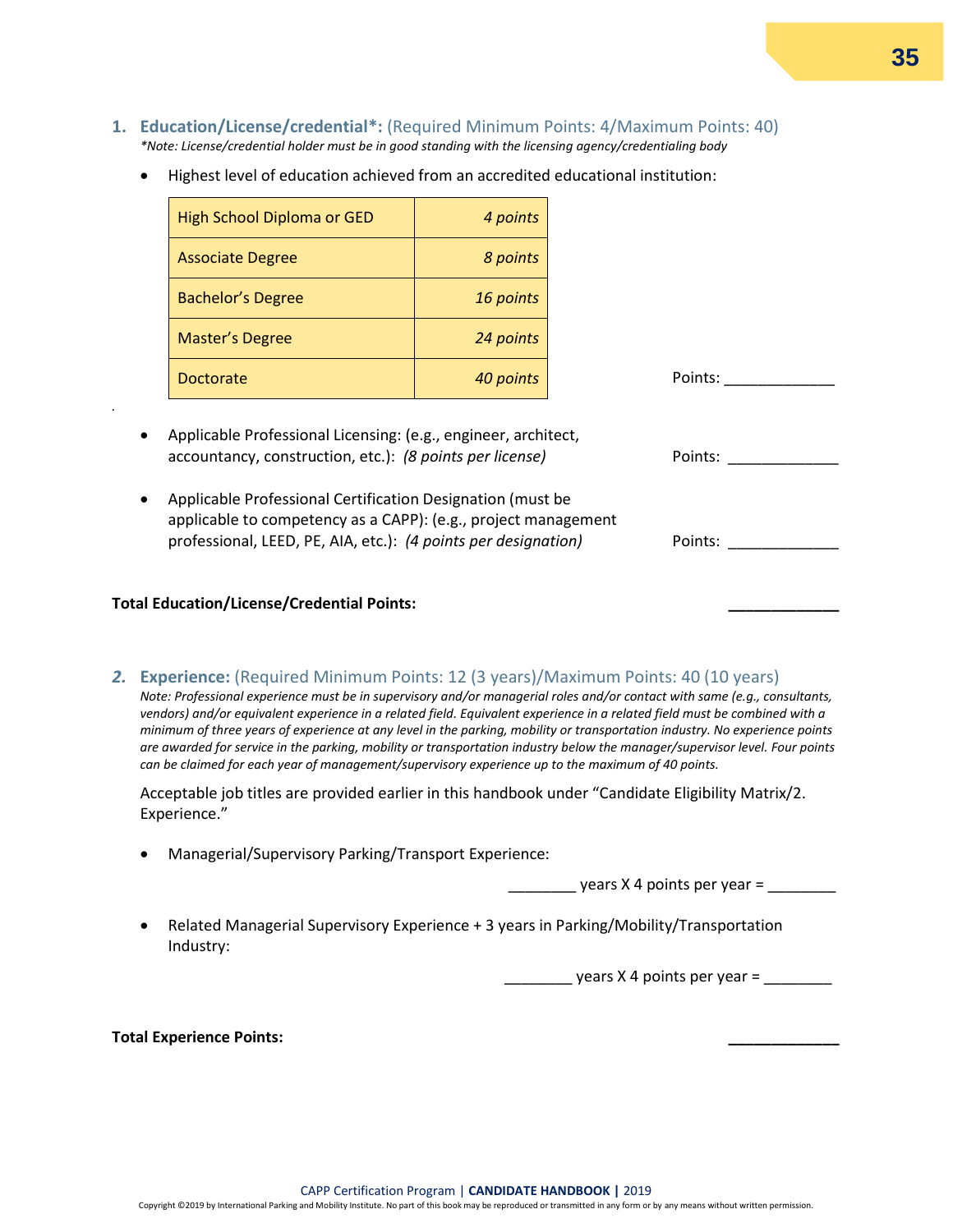#### *3.* **Professional Development/Continuing Education:** (Required Minimum Points: 25/No Maximum)

*Note: Professional development courses/training must have been completed within the past five years and be applicable to the role of the CAPP\* (e.g., IPMI courses and training, other professional training programs, other professional certificates). One point is awarded per hour of professional development/continuing education.* 

*\*Note: Refer to the CAPP Examination Content Outline if you have any questions about the applicability of your professional development courses/continuing education.* 

| Professional Development Continuing Education:<br>$\bullet$       |                                                          | Points:              |
|-------------------------------------------------------------------|----------------------------------------------------------|----------------------|
| Professional Certificate Award Continuing Education:<br>$\bullet$ |                                                          | Points:              |
| <b>Total Professional Development Points:</b>                     |                                                          |                      |
|                                                                   | <b>Minimum Number of Eligibility Points Required: 50</b> |                      |
| <b>Category Points:</b>                                           | 1. Education/License/Credential:                         |                      |
|                                                                   | 2. Experience:                                           |                      |
|                                                                   | 3. Professional Development:                             |                      |
|                                                                   |                                                          | <b>TOTAL POINTS:</b> |

#### *Part 3. Endorsement*

Please provide the Application Endorsement Form with a copy of your Experience Documentation Form to a CAPP in good standing or to an employment supervisor who can attest to the accuracy of the information on the application and your suitability for certification. The CAPP or employer is required to email the document to the Certification Department separately t[o capp@parking-mobility.org.](mailto:capp@parking-mobility.org)\*

*\*Do not include this document with your application.*

#### *Part 4. Statement of Understanding*

To qualify for the CAPP credential, you must respond to the following questions and sign the Statement of Understanding:

#### **1. Ethics**

I hereby attest that the following statements are true, correct, and accurate to the best of my knowledge, and I further agree to fulfill the following obligations:

|  |  | a. $\vert \vert \vert \vert \vert = \vert N \vert$ I agree to give the CAPP Certification Department timely notice of any contact or |
|--|--|--------------------------------------------------------------------------------------------------------------------------------------|
|  |  | address change in writing.                                                                                                           |

|  | b. $ Y $ $ N -$ Having read the CAPP Code of Ethics on the CAPP website, I hereby confirm that I              |
|--|---------------------------------------------------------------------------------------------------------------|
|  | have not violated any of its provisions in the past and will comply with all tenets in the future. I agree to |
|  | act and conduct my professional practice in accordance with the currently adopted code.                       |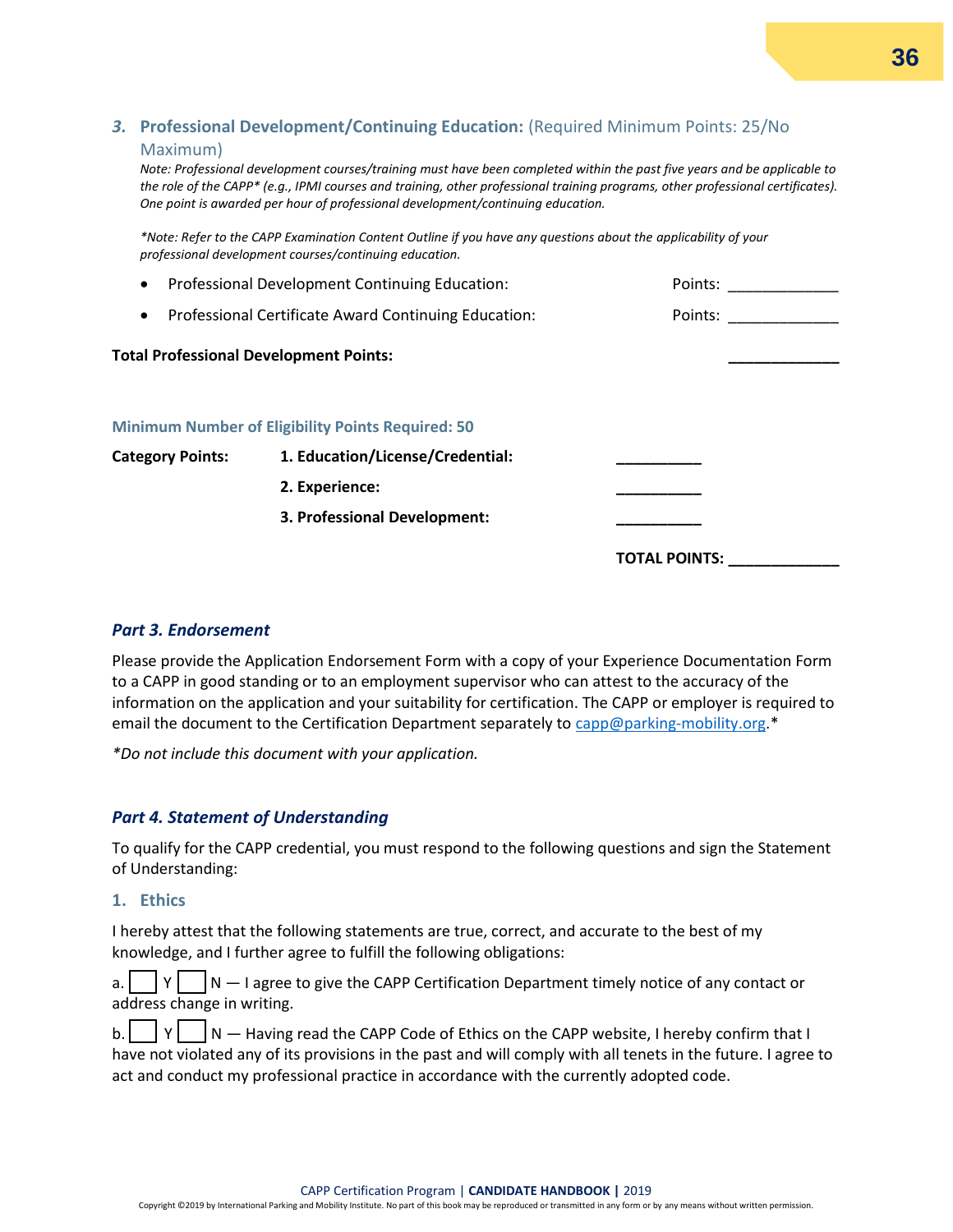$\sqrt{N-1}$  understand that any intentional or unintentional failure to provide true and complete responses to this application may result in sanctions by the CAPP Appeals and Discipline Committee.

If you answered "no" to any statements above, please provide a written explanation on a separate page. Attach the page to this application.

#### **2. Special Accommodations:**

I am requesting special testing accommodations:  $\begin{bmatrix} Y \end{bmatrix}$   $\begin{bmatrix} N \end{bmatrix}$ 

If you answered "yes," please attach documentation as specified in the CAPP Candidate Handbook. 3. Privacy Policy: I understand that a condition of certification is accepting all official correspondence from the CAPP Certification Board. I understand that refusal to accept official correspondence or requesting to have my personal information removed from the IPMI database will cause revocation of certification status.

For Non-IPMI Members Only:

 $Y \parallel \quad |N - 1|$  give my permission for the CAPP Certification Board to share U.S. Postal Service mail and email contact information with outside organizations promoting programs that may be of interest to industry professionals.

By signing this document, I hereby attest that the information provided within and attached to this application is true, accurate, and complete to the best of my knowledge and belief. I understand and agree that the CAPP Certification Board has the right to contact any person, agency/entity, or organization to review or confirm any information provided in this application. I further agree to authorize the release of any information requested by the CAPP Certification Board regarding the review of this application. I further understand and agree that the CAPP Certification Board has the right to notify pertinent credentialing and professional organizations if it is determined that this application contains false information.

I understand and agree that CAPP certification and recertification depends upon my fulfillment of all required criteria and obligations, including compliance with the CAPP Code of Ethics and Policies and Procedures. I further agree to inform the CAPP Certification Board in a timely manner if I become the subject of any ethics, criminal, or lesser offenses, complaints, and/or charges.

I understand that all material included in this application becomes the property of the CAPP Certification Board upon receipt and that neither originals nor photocopies will be returned to me. If my certification is suspended or revoked, I agree to comply with all directives or orders of the CAPP Certification Board, including the return of all CAPP credentialing documents. I agree to comply with such directives and orders in a timely manner and at my own expense.

Signature: \_\_\_\_\_\_\_\_\_\_\_\_\_\_\_\_\_\_\_\_\_\_\_\_\_\_\_\_\_\_\_\_\_\_\_\_\_\_\_\_\_\_\_\_\_\_\_\_\_\_\_\_\_\_\_\_\_ Date:  $\Box$ 

Print Name: \_\_\_\_\_\_\_\_\_\_\_\_\_\_\_\_\_\_\_\_\_\_\_\_\_\_\_\_\_\_\_\_\_\_\_\_\_\_\_\_\_\_\_\_\_\_\_\_\_\_\_\_\_\_\_\_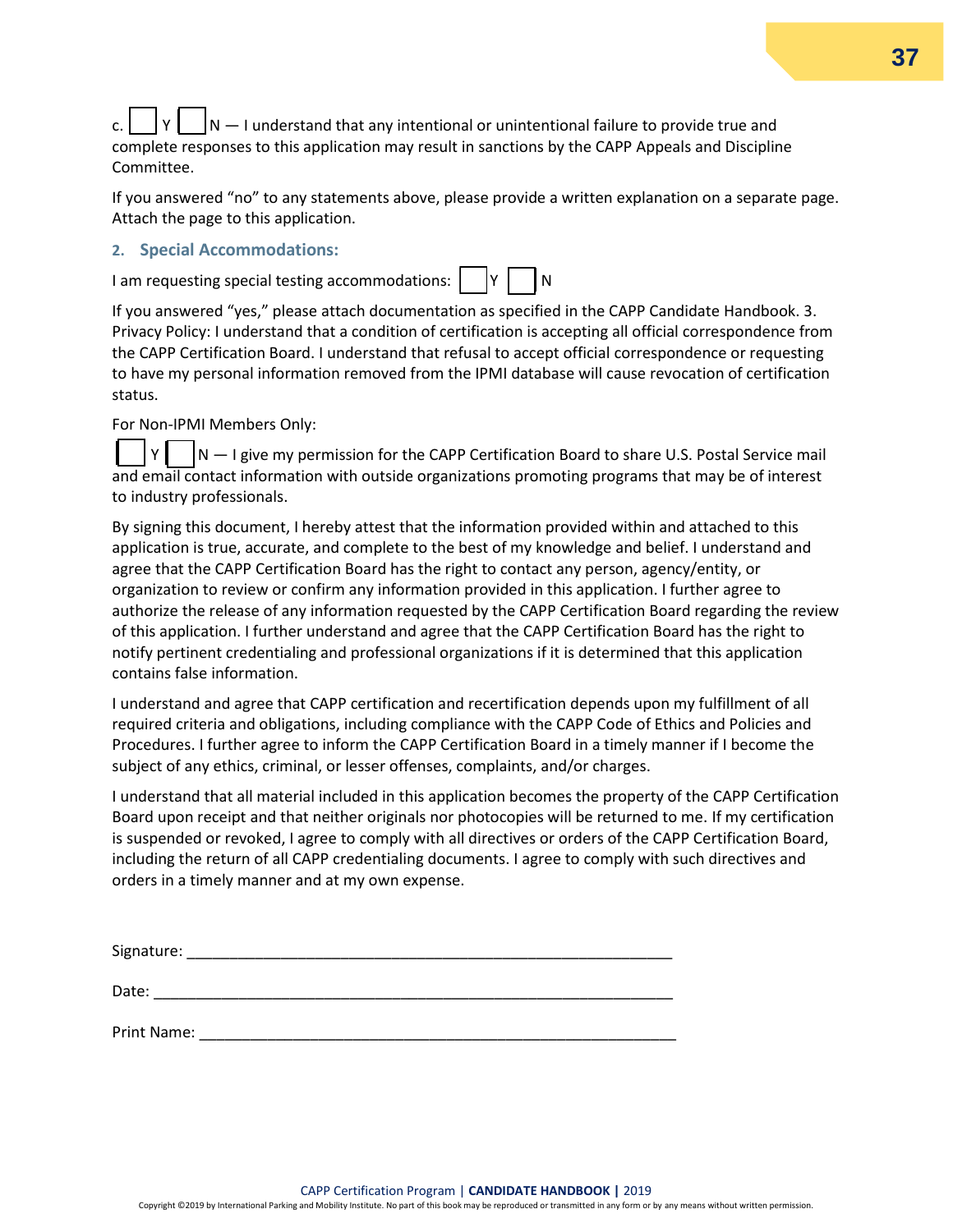#### *Part 5. Payment*

☐ I am an IPMI member applying for the CAPP Certification. **\$475 U.S. fee**

☐ I am an IPMI non-member applying for CAPP Certification**. \$700 U.S. fee**

If paying by check, I understand my application will be held until the check clears.

**Please select one: \_\_\_\_\_\_credit card \_\_\_\_\_\_check**

**To pay by credit card**, please submit your application to capp@parking-mobility.org. Once the application is received, IPMI will send you an email with login instructions to make payment online with a credit card. For your application to be processed, the application fees must be paid within 48 hours.

**To pay by check**, please make all checks payable to: International Parking & Mobility Institute (IPMI)

And remit to:

International Parking & Mobility Institute (IPMI)

CAPP Processing Department

1330 Braddock Place, Suite 350

Alexandria, VA 22314 USA

Checks must be received within 10 business days of the CAPP Application submission or your application will not be processed.

#### **Application Checklist:**

Complete Part 1: **Personal Information**

Complete Part 2: **Eligibility Form, Certificates, and Supporting Documents/Education Experience**

Complete Part 3: **Endorsement:** Provide an endorsement form to a CAPP or employer with a copy of your Experience Documentation Form. The endorsement provider must scan and email a copy of your experience document along with the Endorsement Documentation Form to the CAPP Certification at [capp@parking-mobility.org](mailto:capp@parking-mobility.org) .

Complete Part 4: **Statement of Understanding and Signature**



Complete Part 5: **Payment**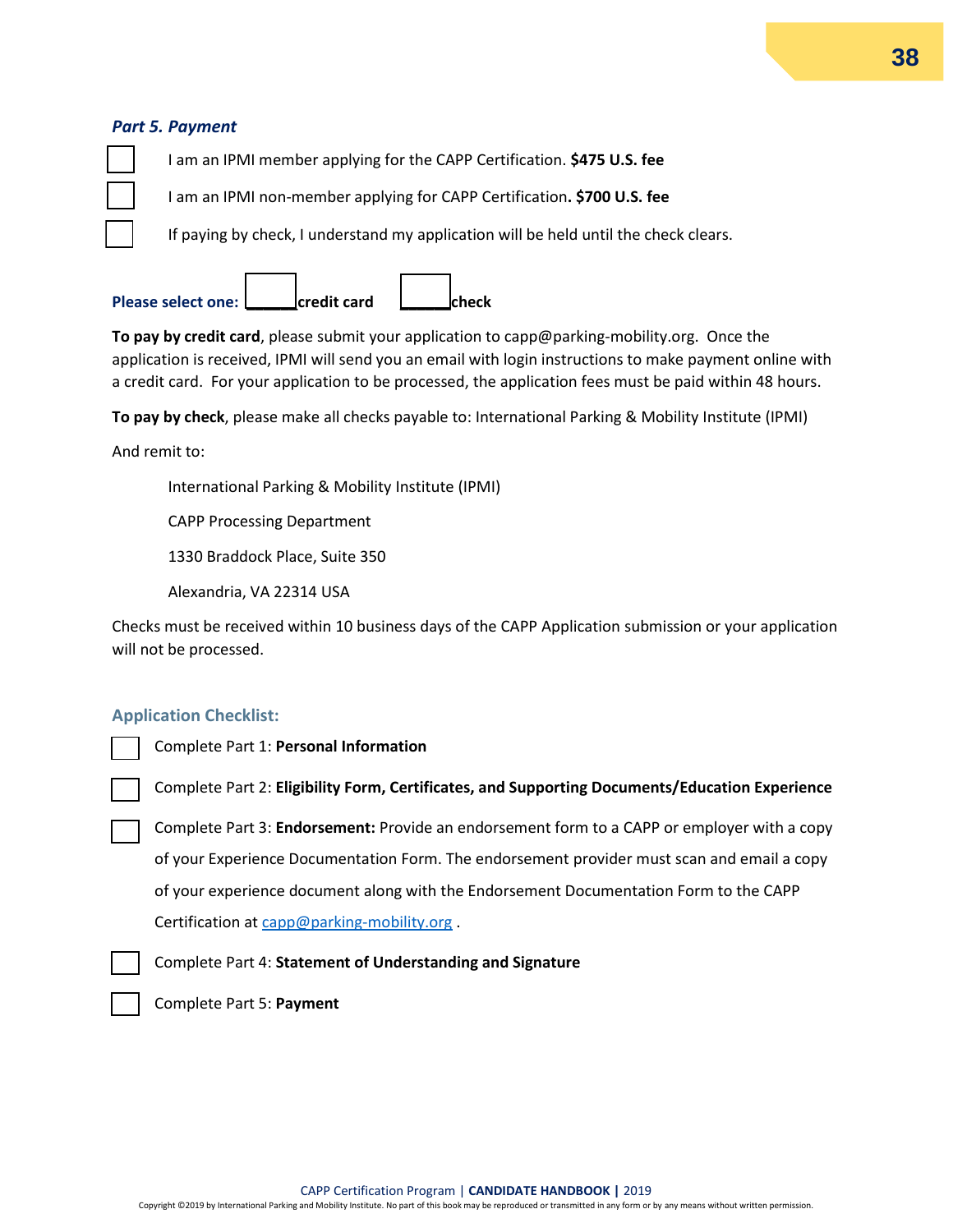### **Education/License/Credential Documentation Form**

(Minimum of a High School Diploma)

#### **Candidate Name:**

**Last, First, Middle: \_\_\_\_\_\_\_\_\_\_\_\_\_\_\_\_\_\_\_\_\_\_\_\_\_\_\_\_\_\_\_\_\_\_\_\_\_\_\_\_\_\_\_\_\_\_\_\_\_\_\_\_ Date Submitted: \_\_\_\_\_\_\_\_\_\_\_\_\_\_\_\_**

**Dates of Education or Receipt of License/Credential Name and Address of Educational Facility/License or Credential Issuing Body Name and Title of Program (e.g., college major, XYZ, licensed XXX, certified ABC) Description of Courses of Study**

### **39**

#### CAPP Certification Program | **CANDIDATE HANDBOOK |** 2019

Copyright ©2019 by International Parking and Mobility Institute. No part of this book may be reproduced or transmitted in any form or by any means without written permission.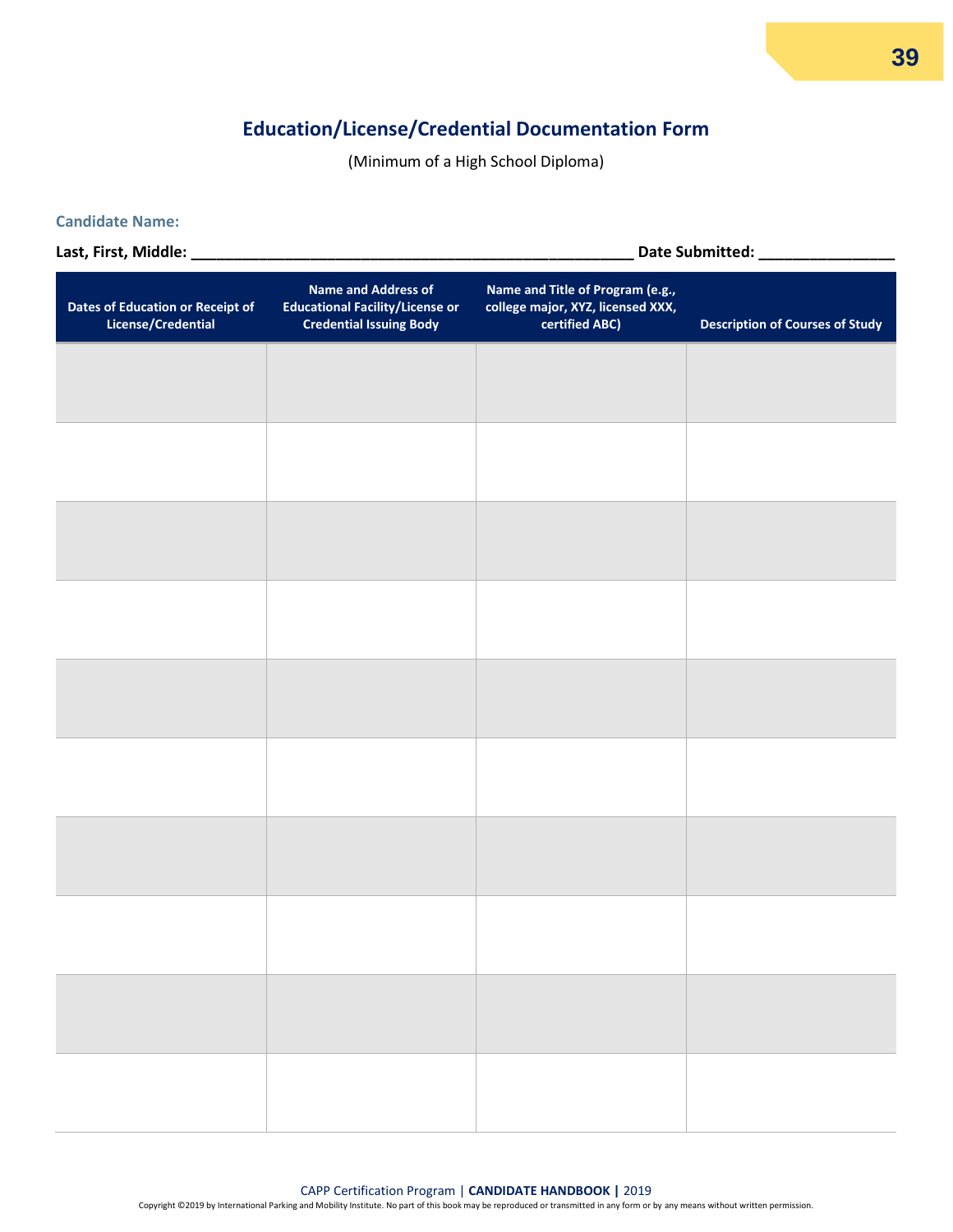#### **Experience Documentation Form**

*Note: Use this form to document your experience as a parking, mobility or transportation professional (minimum of three years required.) The original must be included with your application. A copy must be provided to the endorsement provider and included in the separate endorsement mailing.*

#### **Candidate Name:**

**Last, First, Middle: \_\_\_\_\_\_\_\_\_\_\_\_\_\_\_\_\_\_\_\_\_\_\_\_\_\_\_\_\_\_\_\_\_\_\_\_\_\_\_\_\_\_\_\_\_\_\_\_\_\_\_\_ Date Submitted: \_\_\_\_\_\_\_\_\_\_\_\_\_\_\_\_**

| Dates of<br><b>Employment</b> | <b>Organization Name and Address</b> | Name and Title of Supervisor | Description of Roles and Responsibilities<br>related to Parking, Mobility and<br><b>Transportation Management</b> |
|-------------------------------|--------------------------------------|------------------------------|-------------------------------------------------------------------------------------------------------------------|
|                               |                                      |                              |                                                                                                                   |
|                               |                                      |                              |                                                                                                                   |
|                               |                                      |                              |                                                                                                                   |
|                               |                                      |                              |                                                                                                                   |
|                               |                                      |                              |                                                                                                                   |
|                               |                                      |                              |                                                                                                                   |
|                               |                                      |                              |                                                                                                                   |
|                               |                                      |                              |                                                                                                                   |
|                               |                                      |                              |                                                                                                                   |
|                               |                                      |                              |                                                                                                                   |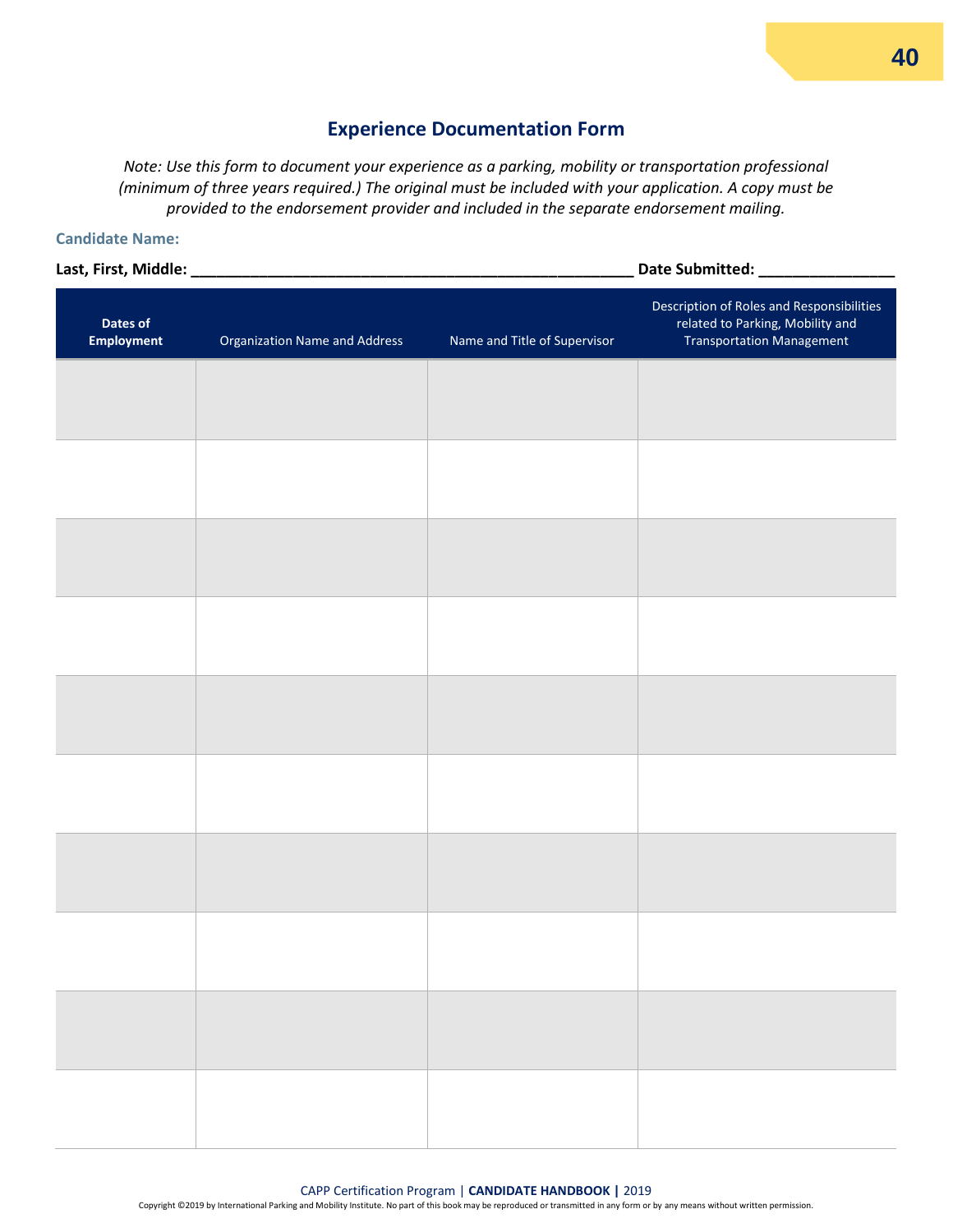#### **Professional Development Documentation Form**

*\*Note: Refer to the CAPP Examination Content Outline if you have any questions about the applicability of your education/professional development. If more space is needed, please feel free to use an additional Word document with your information.*

#### **Candidate Name:**

**Last, First, Middle: \_\_\_\_\_\_\_\_\_\_\_\_\_\_\_\_\_\_\_\_\_\_\_\_\_\_\_\_\_\_\_\_\_\_\_\_\_\_\_\_\_\_\_\_\_\_\_\_\_\_\_\_ Date Submitted: \_\_\_\_\_\_\_\_\_\_\_\_\_\_\_\_**

**Dates of Education/Professional Development Name and Address of Educational Facility Name and Title of Program Description of program including program contact hours (e.g., length of seminar, webinar) and applicability to the role of the CAPP**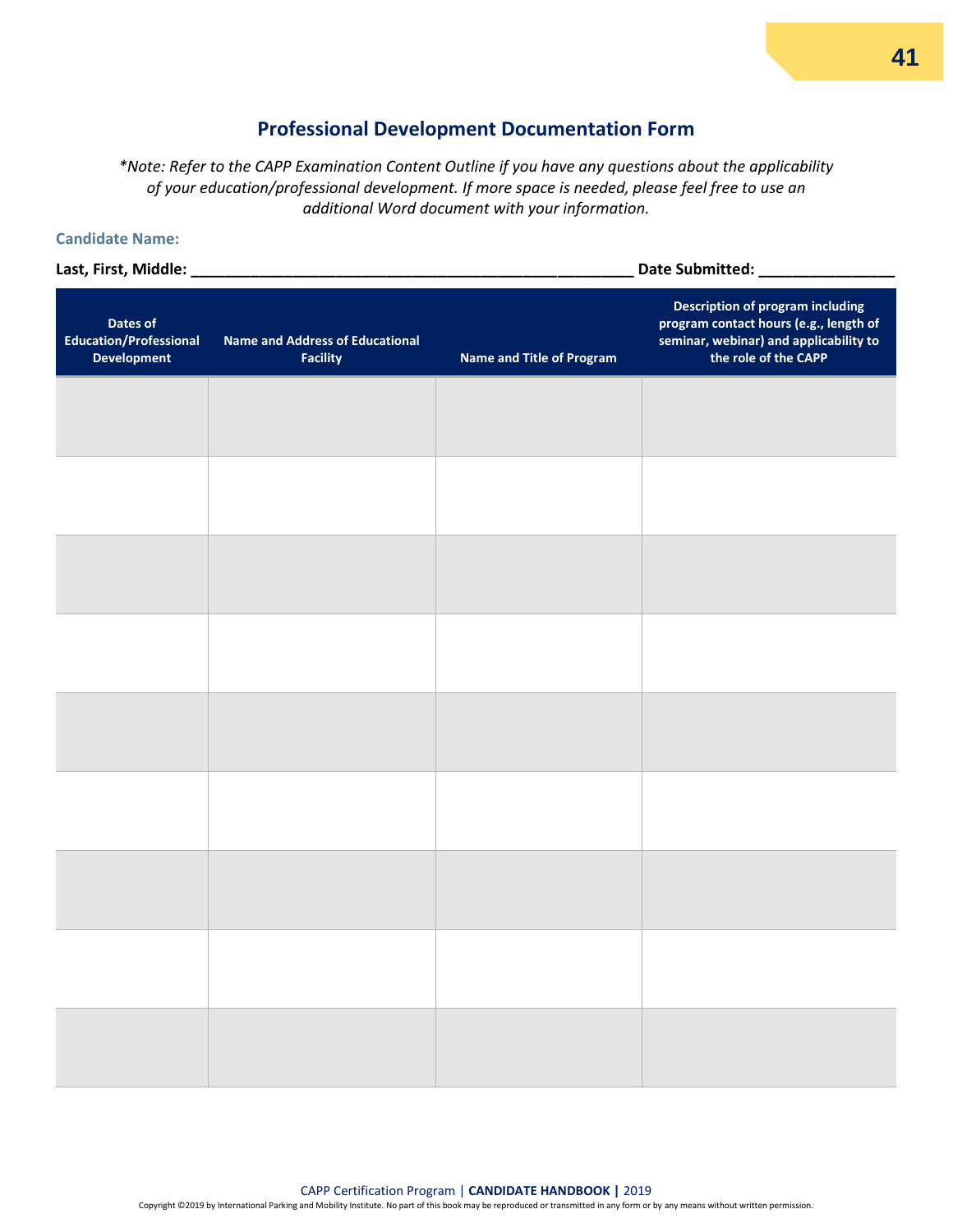

#### **Application for the Examination**

(Present this form to endorser with copy of training and experience documentation.) Please type or legibly print all information in black or blue ink. Sign, scan and email this form to:

International Parking & Mobility Institute

ATTN: CAPP Certification Program | Email[: capp@parking-mobility.org](mailto:capp@parking-mobility.org)

#### **CAPP Applicant Information:**

| Last Name/Surname:                   |
|--------------------------------------|
| First/Given Name and Middle Initial: |
| Organization:                        |

#### **Endorser's Information:**

#### **Endorsement:**

|                                                | hereby state that I am |
|------------------------------------------------|------------------------|
| (select all that apply)                        |                        |
|                                                |                        |
| A CAPP in good standing                        |                        |
| Licensed, commissioned, and/or certified as a: |                        |
| License/Certificate #s:                        |                        |
| Licensing body(ies):                           |                        |
| <b>Employment supervisor: Position/Title</b>   |                        |

and am knowledgeable of, and in good standing within, the parking, mobility and transportation profession. I hereby affirm that I personally know or have researched and reviewed to the best of my